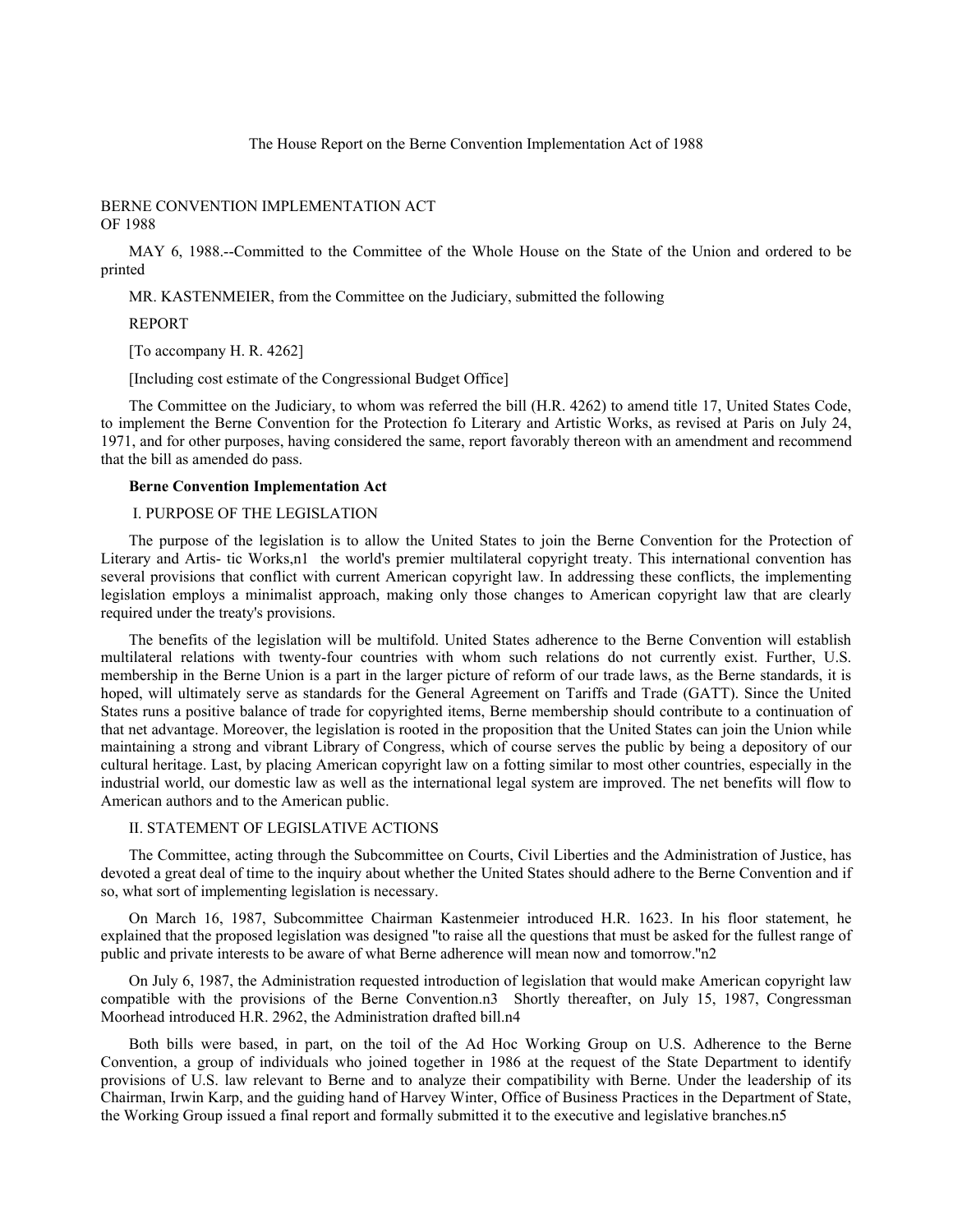Prior to creation of the Ad Hoc Working Group, and indeed prior also to the 100th Anniversary of the Berne Convention (which occurred on September 9, 1986), there was heightened interest in the United States accession to the Convention. This interest was manifested during the 99th Congress, when two days of hearings were held by the Senate Judiciary Subcommittee on Patents, Copyrights and Trademarks.n6 After the hearings, a bill was introduced in the Senate by Senator Mathias.n7

During the 100th Congress, a total of six days of hearings were held in the House of Representatives by the Subcommittee on Courts, Civil Liberties and the Administration of Justice on the two pending legislative proposals (H.R. 1623 and H.R. 2962).n8

The first two days of hearings were general in nature, covering all issued raised by U.S. adherence to the Berne Union.n9 On June 17, 1987, the Subcommittee received testimony from the Register of Copyrights (the Honorable Ralph Oman) and a law professor (Professor Lyman Patterson, School of Law, University of Georgia). On July 23, 1987, the Subcommittee heard from a panel of Administration witnesses (the Honorable Malcom Baldrige (the late Secretary of Commerce); the Honorable Clayton Yeutter (United States Trade Representative); and the Honorable W. Allen Wallis (Under Secretary of State); and the Ad Hoc Working Group on U.S. Adherence to the Berne Convention (Mr. Irwin Karp).

On September 16 and 30, 1987, the Subcommittee held hearings on the specific issue of moral rights and the Berne Convention. On September 16th, the Subcommittee heard from Peter Nolan, for the Motion Picture Association of America, and Kenneth Dam, representing IBM, both of whom advocated adherence to Berne, but who testified that current U.S. law on moral rights is sufficient for adherence. The Subcommittee also heard from David Ladd, for the Coalition to Preserve the American Copyright Tradition, and John Mack Carter, for the Magazine Publishers' Association, both of whom opposed adherence to Berne, principally on moral rights grounds. On September 30th, a panel of artists testified in favor of a strong moral rights provisions, which would permit certain artists to object to modifications in their works. Those testifying were Sydney Pollack, a film director, Frank Pierson, a screenwriter; William Smith, a visual artist; and Elliot Silverstein, a film director. Professor Edward Danich of the George Mason University Law School; also testified in support of a strong moral rights provision.

On February 9, 1988, the subcommittee conducted a fifth day of hearings, with particular focus on the jukebox compulsory license, formalities and architectural works. Testimony was received from a panel of witnesses on jukebox issues: Gloria Messinger, representing the American Society of Composers, Authors and Publishers (ASCAP); Robbin Ahrold, representing Broadcast Music, Inc. (BMI); and Wally Bohrer, representing the American Music Operators Association (AMOA). A second panel presented testimony on formalities and architectural works: Dean David Walch, on behalf of the American Library Association; and David E. Lawson, for the American Institute of Architects.

On February 10, 1988, the subcommittee held a sixth and final day of hearings. Testimony was presented on all issues by Professor Paul Goldstein, School of Law, Stanford University; Barbara Ringer, Former Register of Copyrights; August W. Steinhilber, Chairman, Educators Ad Hoc Committee on Copyright Law; and Morton David Goldberg, Information Industry Association.

In addition to the six hearing days, during a congressional recess that occurred in November 1987 (during the Thanksgiving holiday week), a delegation of five Committee Members travelled to Geneva, Switzerland, and Paris, France, for consultations with foreign copyright experts from government, academia and private industry on whether the U.S. should join the Berne Convention and, is so what changes would be necessary in our current copyright law. The trip was the first time any country has ever requested foreign consultation on deomestic legislation required to join an international intellectual property treaty. Recognized experts in international copyright law from major industrial nations (the United Kingdom, France, West Germany, the Netherlands, Spain, Switzerland, Denmark, Sweden, Finland, and Israel), a socialist country (Hungary), and one developing nation (India), met with the Members in Geneva at the World Intellectual Property Organization--an arm of the United Nations. Bringing to bear their diverse experiences on the question of U.S. adherence to Berne, the consensus of the consultants was that the U.S. should and can adhere to Berne without making major changes in U.S. law.n10

In Paris, the Members met with international film producers and also with international film directors. The former expressed their concern about moral rights, contending that such laws impinge on the rights of copyright owners and their ability to make and effectively exploit films. They favor a system akin to the one currently in effect in the United States, where the producer, rather than the director or screenwriter, has final control over a flim. The directors, on the other hand, advocated stronger moral rights laws in the United States, and decried changes in films made without the consent of the director and screenwriter. Additionally, while in Paris, the Members met with representatives of the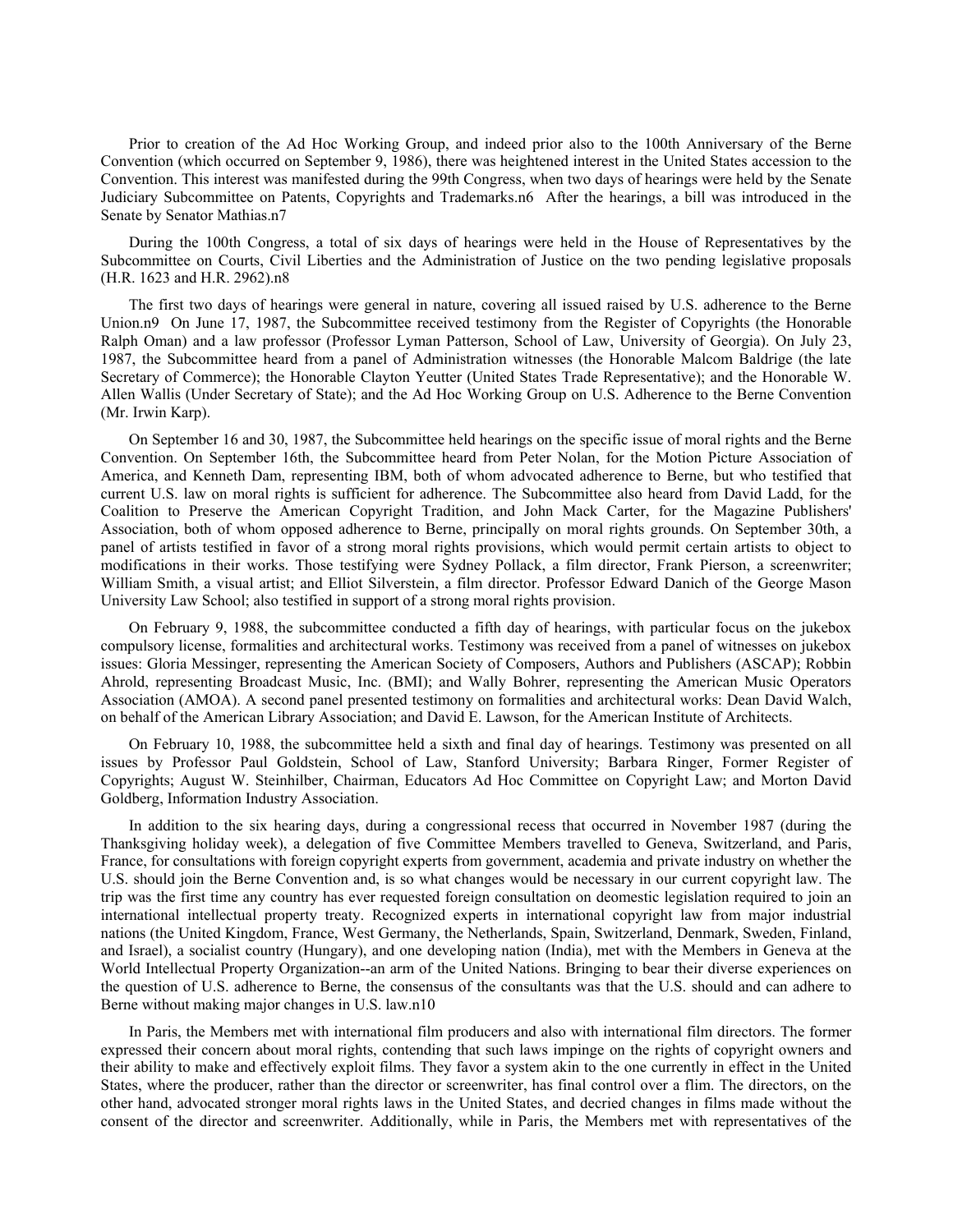French government (Ministry of Culture and Communications) and a performing rights society (SACEM). The French public and private representatives all generally expressed support for U.S. adherence to the Berne Union.

On March 9, 1988, the Subcommittee on Courts, Civil Liberties and the Administration of Justice marked-up H.R. 1623. After general debate, the subcommittee--a quorum of Members being present--approved a substitute amendment. Conceptually, the amendment--offered by Chairman Kastenmeier--adopted a minimalist approach: that is, the adherence of the United States to the Berne Convention can be accomplished with only minimal changes to United States law.

The amendment eliminated sections in H.R. 1623 relating to moral rights and architectural works. It was premised on a finding that current American law is adequate on those subjects to allow the United States to join the Berne Convention. By removing all references to moral rights in the bill, the amendment leaves current law exactly where it is and allows it to develop--or not develop--in exactly the same way it would have developed--or not developed--had the United States not adhered to Berne. As to architectural works, the amendment was premised on the conclusion that the United States should not move precipitously on an issue that touches very fundamental concepts, long drawn in law, with respect to the non-protection under copyright of creativity more appropriate to design or patent protection. In this regard, the amendment merely clarified that architectural plans are already protected under the general category of pictorial, graphic and sculptural works. Last, the amendment made it abundantly clear in the bill's findings and declarations that Berne is not self-executing. After the vote on the substitute amendment, the subcommittee voted to report the measure to the full Committee in the form of a clean bill.

On March 28, 1988, the clean bill--H.R. 4262--was introduced by Subcommittee Chairman Kastenmeier, with twelve cosponsors: Mr. Moorhead, Mr. Synar, Mrs. Schroeder, Mr. Crockett, Mr. Berman, Mr. Bryant, Mr. Cardin, Mr. Fish, Mr. DeWine, Mr. Coble, and Mr. Slaughter (of Virginia).

On April 28, 1988, the Committee considered H.R. 4262. After general debate, two amendments were offered by Chairman Kastenmeier. The first confirmed and clarified the provisions of the bill relating to moral rights and selfexecution of the treaty. The second made technical changes to the sections of the bill relating to coin-operated phonorecords (jukeboxes). Both amendments were adopted by voice vote. Then, with a quorum of Members being present, H.R. 4262 was favorably reported by voice vote, no objections being heard.

# III. BACKGROUND

This background statement places U.S. adherence to the Berne Convention, and the proposed implementing legislation, in the larger context of three subject matter areas: first, the Berne Convention in international copyright law; second, the Berne Conven- tion and international trade; and, third, the underlying philosophy of the implementing legislation.

## A. THE BERNE CONVENTION IN INTERNATIONAL COPYRIGHT

In order to appreciate the importance of U.S. adherence to the Berne Convention, it is useful to start with the Convention's history and successive revisions, its role in international copyright, administration of the Convention by the World Intellectual Property Organization, the relationship of Berne to the Universal Copyright Convention, and Berne and developing countries.

The Berne Convention is the oldest and most respected international copyright treaty.

In 1886, the Convention was concluded at Berne, Switzerland and the Berne Union came into being. Since then, the Convention has been successively completed and revised seven times: at Paris (1896), Berline (1908), Berne (1914), Rome (1928), Brussels (1948), Stockholm (1967), and most recently, at Paris (1971). From an initial membership of eight states, the Union now boasts seventy-seven members, adhering to one or more of the principal Acts of the Union.

The Berne Union includes nations from all regions of the globe, at all levels of development. In the Western Hemisphere, Canada and 10 Latin American Republics adhere to Berne; in Europe, virtually every major state in Western and Eastern Europe adheres. Twenty-four states of Africa and 10 from Asia and the Pacific adhere. Membership includes highly industrialized nations such as Japan, Canada and France; industrializing countries such as India, Brazil and Mexico and developing countries such as Benin and Sri Lanka.

Major states not members of the Berne Union include the Soviet Union, China and the United States of America.

### *1. History of the Convention*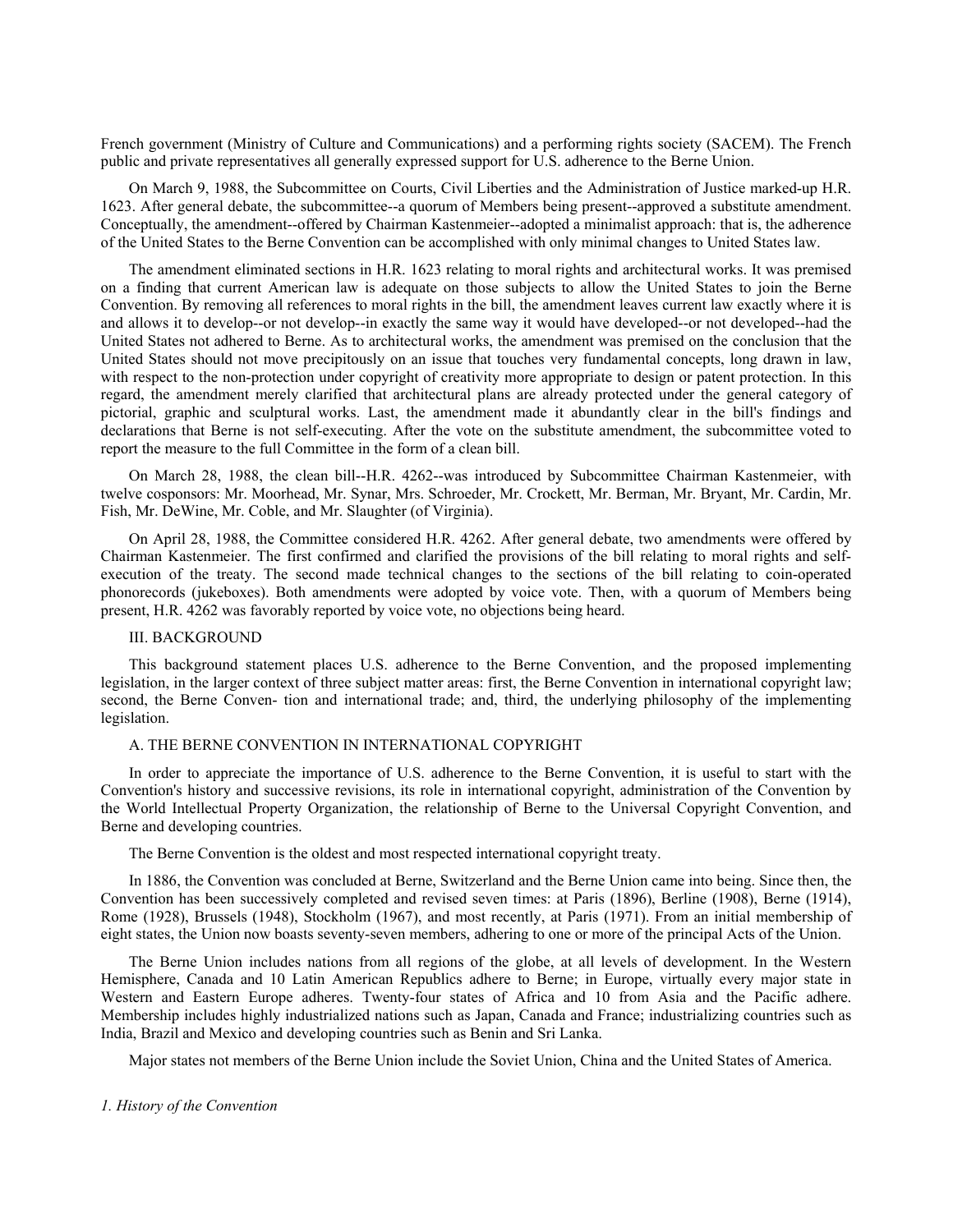The Berne Convention of 1886 culminated over 25 years of study and conferences which were undertaken by representatives of authors and artists, journalists, publishers, academics and governments, acting to replace the growing patchwork of European bilateral copyright arrangements with a simple, multilateral treaty respecting authors rights. These bilateral agreements often imposed a variety of conditions and restrictions upon rights as well as a variety of formalities which had to be complied with as conditions of protection.

In 1878, during a Literary Congress at Paris, the International Literary and Artistic Association was founded. In 1882, the Association adopted a resolution stating ''that the need for the protection of intellectual property was the same in all countries, and that complete satisfaction of this need could only be obtained by the constitution of a 'union for literary property'\* \* \*.''n11

Between 1884 and 1886, the Swiss Federal Council convened three sessions of a diplomatic conference to develop an international convention for the protection of literary and artistic works. In September, 1886 the Berne Convention emerged.

The original Convention was intended to promote five objectives: (1) the development of copyright laws in favor of authors in all civilized countries; (2) the elimination over time of basing rights upon reciprocity; (3) the end of discrimination in rights between domestic and foreign authors in all countries; (4) the abolition of formalities for the recognition and protection of copyright in foreign works; and, (5) ultimately, the promotion of uniform international legislation for the protection of literary and artistic works.

The first Berne Convention was a simple document in which two cardinal principles were established, both of continuing vitality today:

a. *The Union:* the states adhering to the Convention organized themselves into a Union for the protection of the rights of authors in their literary and artistic works. In forming the Union, the original members contemplated an essentially political as well as legal undertaking: that adherents to the Convention would function as a cooperative unit which would continue in existence regardless of future accessions or withdrawals from the Convention itself.

b. *The Rule of National Treatment:* one of the cornerstones of international copyright is the rule, first recognized for copyright in the Berne Convention, that authors should enjoy in other countries the same protection for their works as those countries accord their own authors.

During the century of its existence, the Convention has been revised five times to meet changed conditions and technological development affecting authors' rights. Successive texts have generally improved and extended rights accorded authors and copyright proprietors; and, in 1967, the Berne Union confronted the special challenges to copyright policy posed by the emergence of numerous developing countries on the world scene.

#### *2. Successive Revisions of the Berne Convenion*

a. *1908 Berlin Act.* The principal achievement of the Berline Revision Conference was the prohibition of formalities as a condition of the enjoyment and exercise of rights under the Convention. The minimum duration of protection was set at the life of the author and fifty years post mortem, but made subject to exceptions for each country so as to make it less than a mandatory rule. The Convention further expanded the minimum subject matter of copyright under the Convention, including photographs. Moreover, the Berlin Revision recognized the exclusive rights of composers of musical works to authorize the adaptation of these works and gave explicit protection to the authors of cinematographic works.

b. *1928 Rome Act.* This revision was the first to recognize expressly the ''moral rights'' of authors: the right to claim authorship of a work and the right to object to modifications of the work which prejudiced the honor or reputation of the author. The Rome revision specifically recognized the right to authorize broadcasting of works, leaving details to be elaborated by national legislation.

c. *1948 Brussels Act.* This revision established the term of protection of life of the author and fifty years *post mortem* as mandatory. It added improvements in copyright protection including recognition of the right of public recitation; rules governing mutual recognition of optional ''resale royalty'' laws (so-called ''droit de suite''); extension of the broadcasting article to secondary transmissions, including by wire; and, express recognition of cinematographic works and works produced by processes analogous to cinematography as distinct subjects of copyright protection.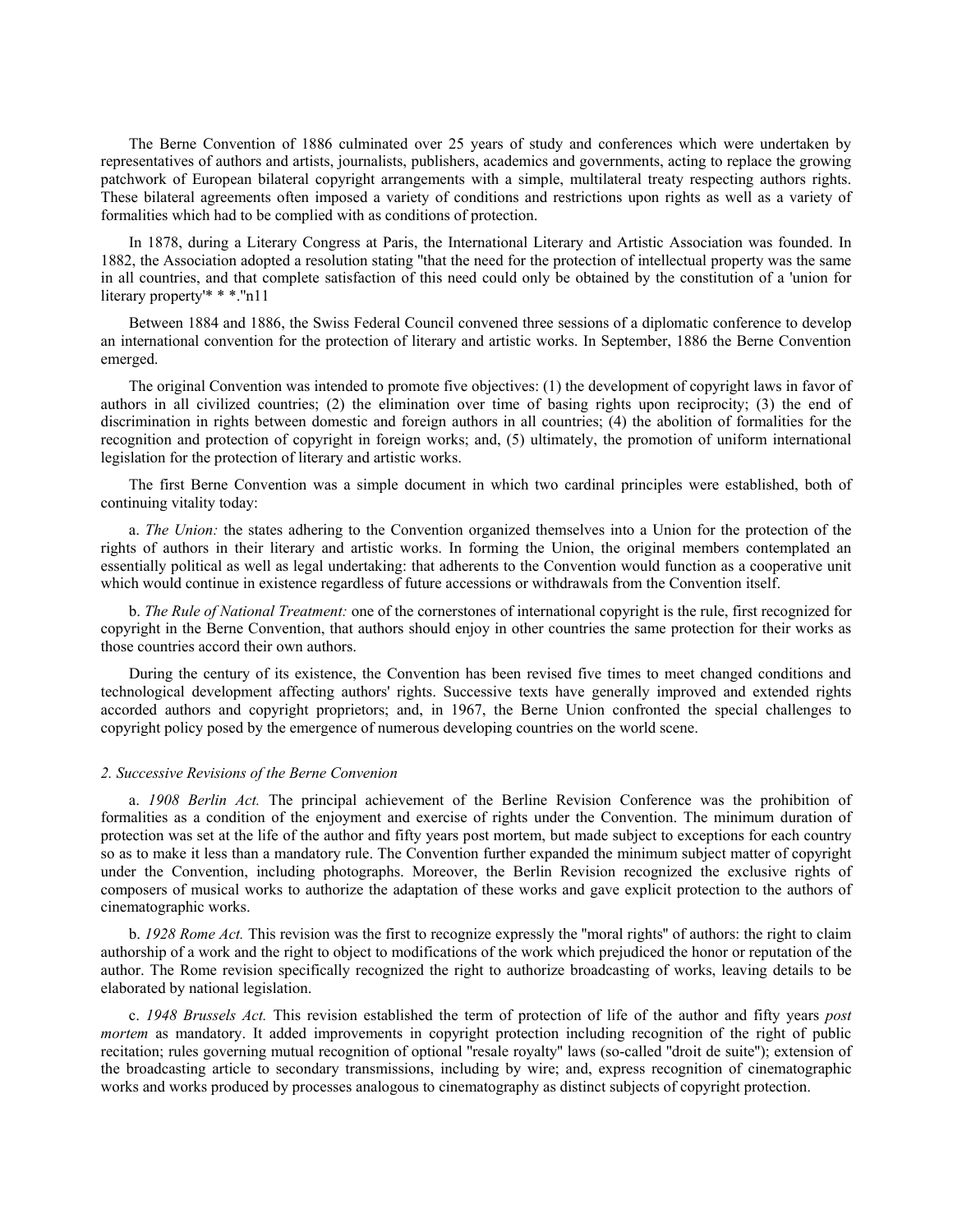d. *1967 Stockholm Act.* For the first time, the implicit right of reproduction was expressly established in the Convention and special rules governing exceptions to that right were also included. Significant new rules relating to reconciling different national rules of authorship and ownership of motion pictures, defining the ''nationality'' of films for Convention purposes, were added at this revision. Protection was extended to include authors having habitual residence in a Union country, regardless of their citizenship. Finally, this revision established a ''Protocol Regarding Developing Countries,'' which would have allowed developing countries broadly to limit rights of translation and reproduction. The 1967 Stockholm Act has not and will not come into force. It has effectively been superseded by the 1971 Paris Act.

e. *1971 Paris Act.* The 1971 Paris Act of Berne--the only Act now open to accession--is essentially the 1967 Stockholm Act with significant revisions made to the Protocol Regarding Developing Countries. The thrust of these revisions will be discussed in the context of relations with developing countries.n12

#### *3. The Administration of the Convention*

The Berne Convention is administered by the World Intellectual Property Organization (W.I.P.O.), an intergovernmental organization with headquarters located in Geneva, Switzerland. The W.I.P.O. is a specialized agency within the United Nations system of organizations. It is responsible for the administration of various Unions, each rooted in a multilateral treaty and dealing with aspects of intellectual property. The twin objectives of the W.I.P.O. are to promote the protection of intellectual property throughout the world and to ensure administrative cooperation among Union states.

As regards copyright law, the W.I.P.O. plays a central role in promoting the vitality of the Berne Union.n13 The Convention itself establishes that the W.I.P.O. serves as the International Bureau of the Union.n14 It is charged with special functions including publication of information concerning protection of copyright and providing expert services to countries of the Union on copyright matters. Its most important functions in respect of copyright, however, are twofold: first, to conduct studies and provide services ''designed to facilitate the protection of copyright''n15 ; and second, the specific responsibilities of the Director General of the W.I.P.O. as the chief executive of the Berne Union and its representative.

Within this framework, the Berne Union through the W.I.P.O. conducts an ambitious program examining the relevance of the Convention to new media of creation, exploitation and consumption of copyrighted works. During the past decade, the W.I.P.O. has facilitated examination within the Union of the copyright aspects of cable television, satellite transmissions, including direct broadcast satellites, the rental of copies of protected works, private copying, and access to protected works by developing countries.

In the recent past, the W.I.P.O. has organized a comprehensive survey of contemporary challenges to the balanced protection of copyright and consumer interests confronting the major categories of works protected under copyright. This endeavor, spanning some seven meetings, has permitted states party to the Berne Convention (in addition to the Universal Copyright Convention [UCC]) to assess the full range of changes in market environments confronting the effective exercise and enjoyment of copyright.

### *4. The Relationship Between the Berne Convention and the Universal Copyright Convention*

By the close of the Second World War, it had become apparent that the entry of the United States and a number of other American Republics into the Berne Convention would require major amendments to national copyright laws and, therefore, was not likely in the near future. In order to bring these states of the Western Hemisphere into simplified multilateral copyright relations with the rest of the world, particularly Berne members, a project to develop a new multilateral instrument was launched.

Under the auspices of the UNESCO, with the key objective being rapidly to bring the U.S.A. into multilateral copyright arrangements, the UCC was concluded in 1952. The United States ratified the Convention and became a member in 1955. In 1971, the UCC was revised simultaneously with the Berne Convention in order to permit the introduction in the Convention of provisions identical to the developing country concessions agreed upon for the Berne Convention.

The UCC now has 80 adherents and provides a simple avenue for protection on the basis of national treatment, with few minimum treaty requirements relating to the level of protection. Unlike the Berne Convention, the UCC--both the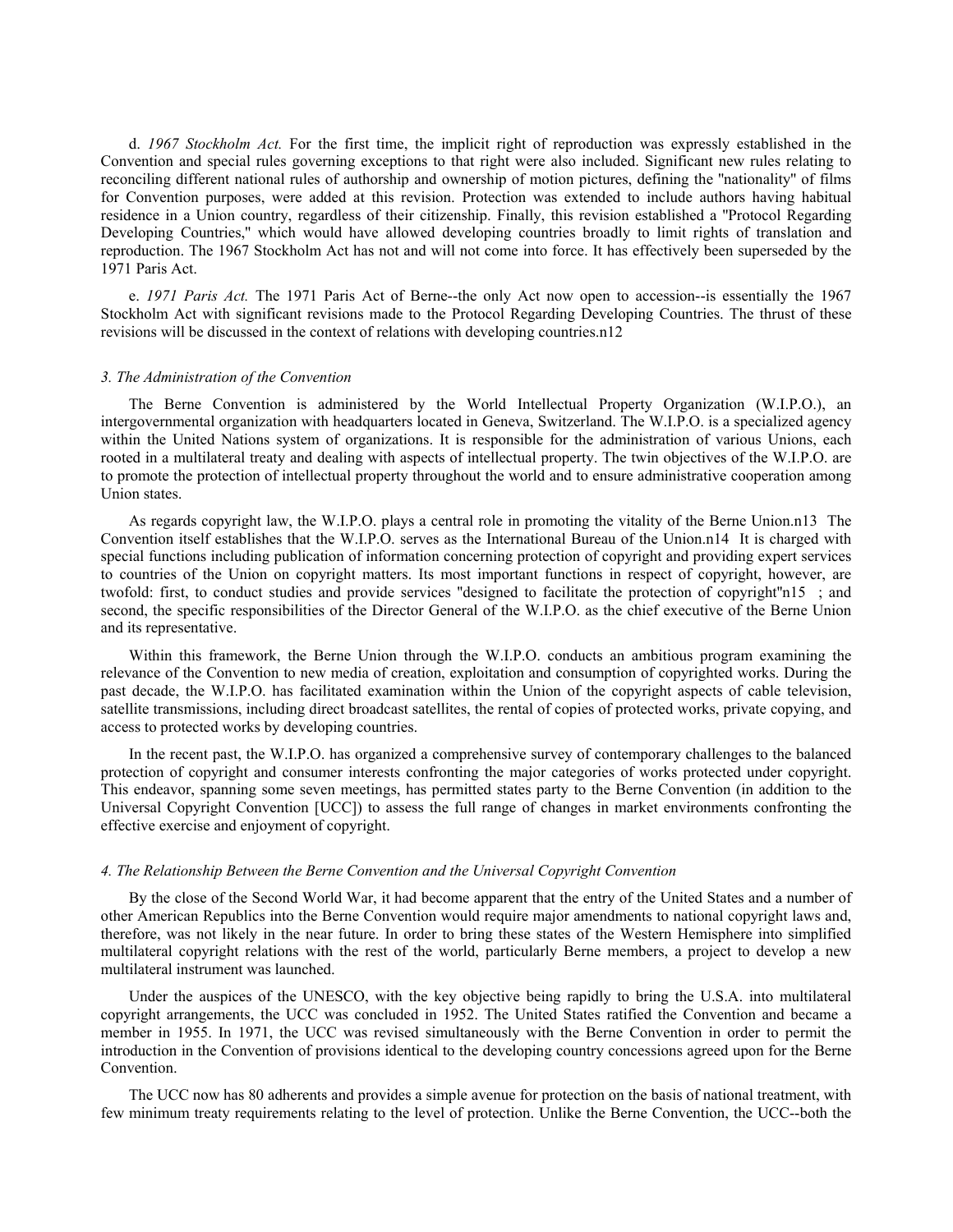1952 and 1971 texts--was drafted so as to require as few changes in United States internal law as possible before adherence. Thus, in certain regards--minimum terms of protection, posture on formalities and definitions of significant terms such as ''publication'' and ''copies'' of works--the UCC reflects the law in effect in the United States prior to 1978.

The UCC was created with the full assistance of the founding members of the Berne Union. One of the signal and crucial achievements in developing the UCC was the agreement to safeguard the integrity of the Berne Union against erosion by the lower level UCC. The means by which this was achieved is found in Article XVII of the UCC and its Appendix Declaration. Article XVII and the Appendix Declaration of the UCC established two protective rules: first, that among states party to both the Berne and Universal Conventions the terms of the Berne Convention govern; and, second, that a developed state party to both the Berne and Universal Conventions cannot withdraw from the Berne Convention and thereafter rely upon the Universal Convention for copyright relations with states remaining in both Conventions. However, a state withdrawing from Berne would be obligated to protect the works of other states party to Berne and the UCC, even though reciprocal protection is not forthcoming. As a practical matter, however, pre-existing bilateral copyright arrangements of states could continue to serve as a basis for copyright protection even in cases where the ''safeguard'' provisions of the Universal Copyright Convention come into play.

A question concerns the future role of the Universal Copyright Convention in United States international copyright relations after adherence to berne. Several observations are in order.

First, U.S. continued adherence to and vigorous participation in the work of the Universal Copyright Convention is obviously of undiminished importance. The United States would establish new or clarified copyright relations with a significant number of states now party only to Berne; however, it must not be forgotten that twenty-six states which belong to the UCC are not members of the Berne Union. With the exception of the Soviet Union, these states are principally developing countries of Africa and Latin America. A large number are neighbors of the United States from Central America and the Caribbean basin.

The membership of these 26 countries in the Universal Copyright Convention is important to the United States for two related reasons: the direct value of the Convention as a basis for protection of U.S. works in these countries; and, even if the United States asserts its influence to bring states outside of multilateral copyright into Berne, achieving global coverage for copyright protection requires us to urge UCC membership as well.

Second, it has been observed that one of the problems with the UCC is a lack of influence within the Secretariat flowing from our withdrawal from UNESCO.n16 The questions of United States participation in the UCC and UNESCO are perhaps related, but not necessarily so. Membership in UNESCO is not required for participation in the UCC and the United States continues to serve on the UCC Intergovernmental Committee and participate in the substantive work program of the Committee.

United States adherence to the Berne Convention does not and should not be taken as having any consequence whatsoever for the larger, political question of U.S. re-entry into UNESCO.

#### *5. The Berne Convention and Developing Countries*

The Berne Convention has played a constructive role in encouraging national creativity in developing countries through the enactment of national legislation based on the provisions of the Convention itself.n17 Today, there is an augmented awareness of the importance of copyright in the developing world.

In 1900, of the twelve states members of the Berne Union only one (Tunisia) would today be considered a developing country. Indeed, with the exception of Japan, the Convention was totally European in membership.

On the eve of the Diplomatic Conference to draft the Universal Copyright Convention in 1952, the number of developing countries party to a text of the Berne Convention had reached eleven of a total of forty-two states. Today, developing countries constitute a slight majority of the 78 of the Berne Union, the bulk having joined in the 1960's and early 1970's. Nine of the states joining in this period declared continuing adherence to the Convention following achievement of independence.

No understanding of the role of the Berne Convention in relation to developing countries is possible without coming to grips with the Stockholm revision conference, the challenge to the integrity of the global copyright system posed by the Protocol Regarding Developing Countries adopted at that Conference and the complex diplomacy which, in 1971 at Paris, resolved the Protocol crisis.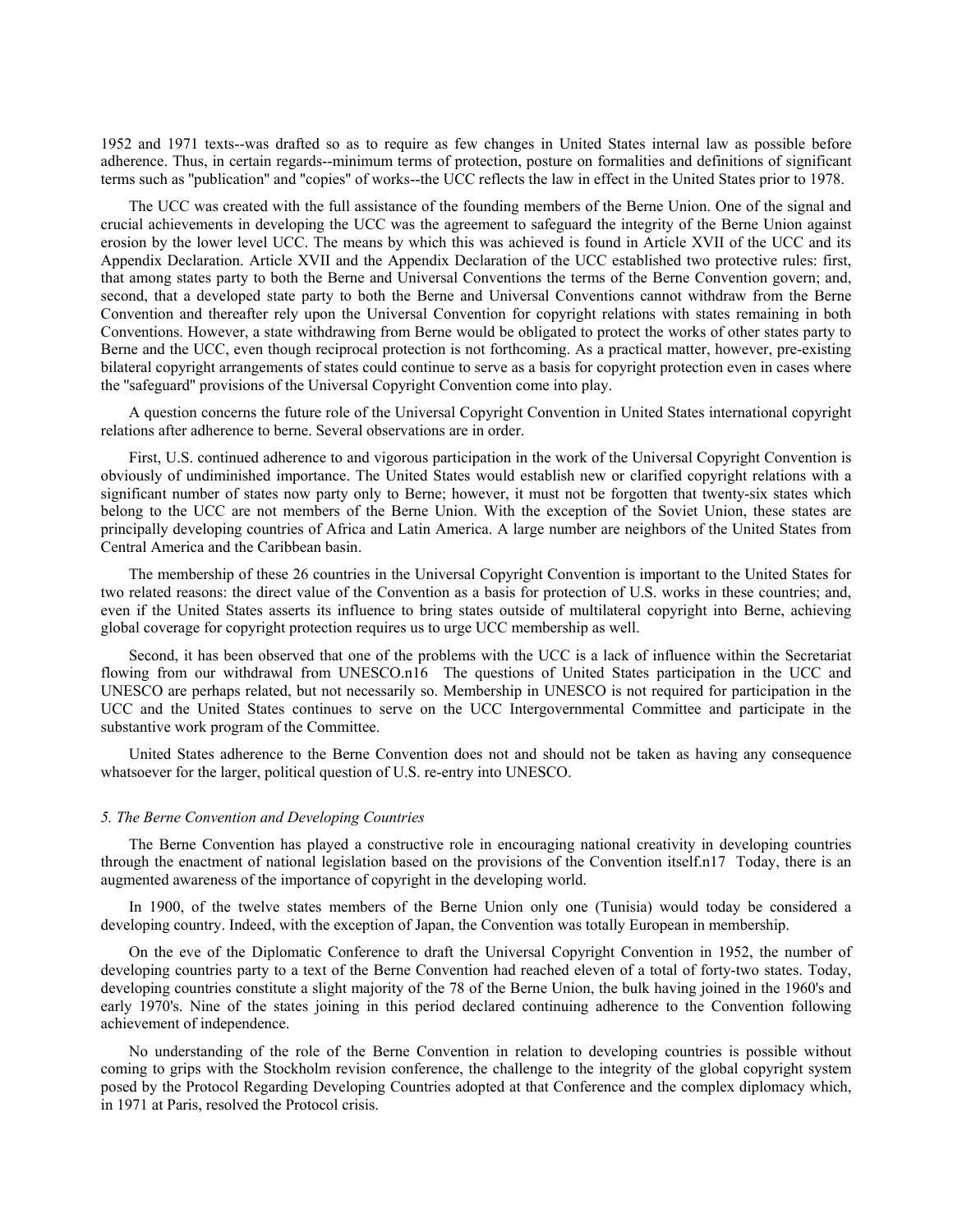By the mid 1960's the growing number of developing countries in the United Nations system and in the Berne and Universal Copyright Conventions generated political pressures for the inclusion in the Berne Convention of special provisions designed to facilitate access to protected works by developing countries and, in other ways, to permit reservations on obligations deemed too onerous by developing countries. Through a series of preparatory meetings, a program for consideration of such special provisions was developed for the Stockholm Conference.

In a highly charged politicized atmosphere, the Stockholm Conference Protocol Regarding Developing Countries was adopted in a form which would have permitted deep cuts in the levels of copyright protection that developing countries would accord to protected works. The minimum term of protection could be reduced to life plus 25 years *post mortem*; exclusive rights with respect to broadcasting and retransmissions of broadcasts could have been cut back to the level provided for in the 1928 Rome text, at least for non-commercial braodcast undertakings; translation and reproduction compulsory licensing systems would have been permitted; and, any use of a work (including performance, broadcasting and translation) for ''teaching, study and research'' would be allowed subject only to compensation at a level accorded national authors.

The struggle for control of the future of the Berne Convention was only one front in a conflict which also embroiled the Universal Copyright Convention. In 1966, efforts by developing countries were initiated in UNESCO to seek repeal of the ''safeguard'' provisions of the UCC. This effort was put on hold pending the outcome of the Stockholm revision conference.

The crisis which emerged out of Stockholm, though resting on technical matters and involving many different aspects of copyright, was essentially simple: no developed country was prepared to ratify the Stockholm Act because of its integral Protocol. Since a state cannot be bound by the terms of a treaty to which it has not adhered, the Stockholm Act could never serve as a basis to redefine the legal rights and privileges of the parties to this copyright dispute. The response of the developing countries was to threaten a revision conference for the Universal Copyright Convention, suspension of its safeguard clause, followed by wholesale withdrawals from the Berne Convention. The unravelling of the entire fabric of international copyright seemed possible.

In 1970, largely under the leadership of the United States through the Universal Copyright Convention, a compromise program was developed under which both Berne and the UCC would be revised to include less drastic concessions to developing countries, centered largely upon limited compulsory licensing options for translation and reprint rights in support of educational and developmental objectives. This program succeeded and in 1971 Berne and the UCC were jointly revised at Paris.

Since that time, relative stability in the Berne Convention has prevailed. Only two members of the Berne Convention and four members of the UCC have declared their intention, in accordance with the requirements of the two Conventions, to avail themselves of the compulsory licensing privileges of the Conventions. Indeed, as yet, no compulsory licenses have been issued in any of those countries.

The entire experience of the Stockholm Protocol had a material impact on the copyright related activities of the World Intellectual Property Organization. The establishment of a Permanent Committee on Development Cooperation in the Field of Copyright and Neighboring Rights to plan and coordinate the growing development assistance programs of the W.I.P.O. and the creation of the Joint International Copyright Information Service to assist users in development countries in obtaining licenses from rightsholders in developed countries represent positive long-term institutional responses.

# B. THE BERNE CONVENTION AND INTERNATIONAL TRADE

Recently, protection of intellectual property, including copyrights, has become an international trade issue.n17a Improved technology and communications greatly facilitate the global disemmination of ideas, cultural views, and creative activity. Technological changes also facilitate the unauthorized copying of the creative work-product.

The United States, as a leader in the creation and global exploitation of copyrighted works, has a great interest in a strong and viable international copyright system.n18 Under the U.S. Constitution, the primary objective of copyright law is not to reward the author, but rather to secure for the public the benefits derived from the authors' labors. By giving authors an incentive to create, the public benefits in two ways: when the original expression is created and second when the limited term of protection expires and the creation is added to the public domain.

If framed properly, copyright protection fosters creative activity and innovation and encourages investment in commercialization of new ideas and technology. Trade in goods protected by American copyright law and the licensing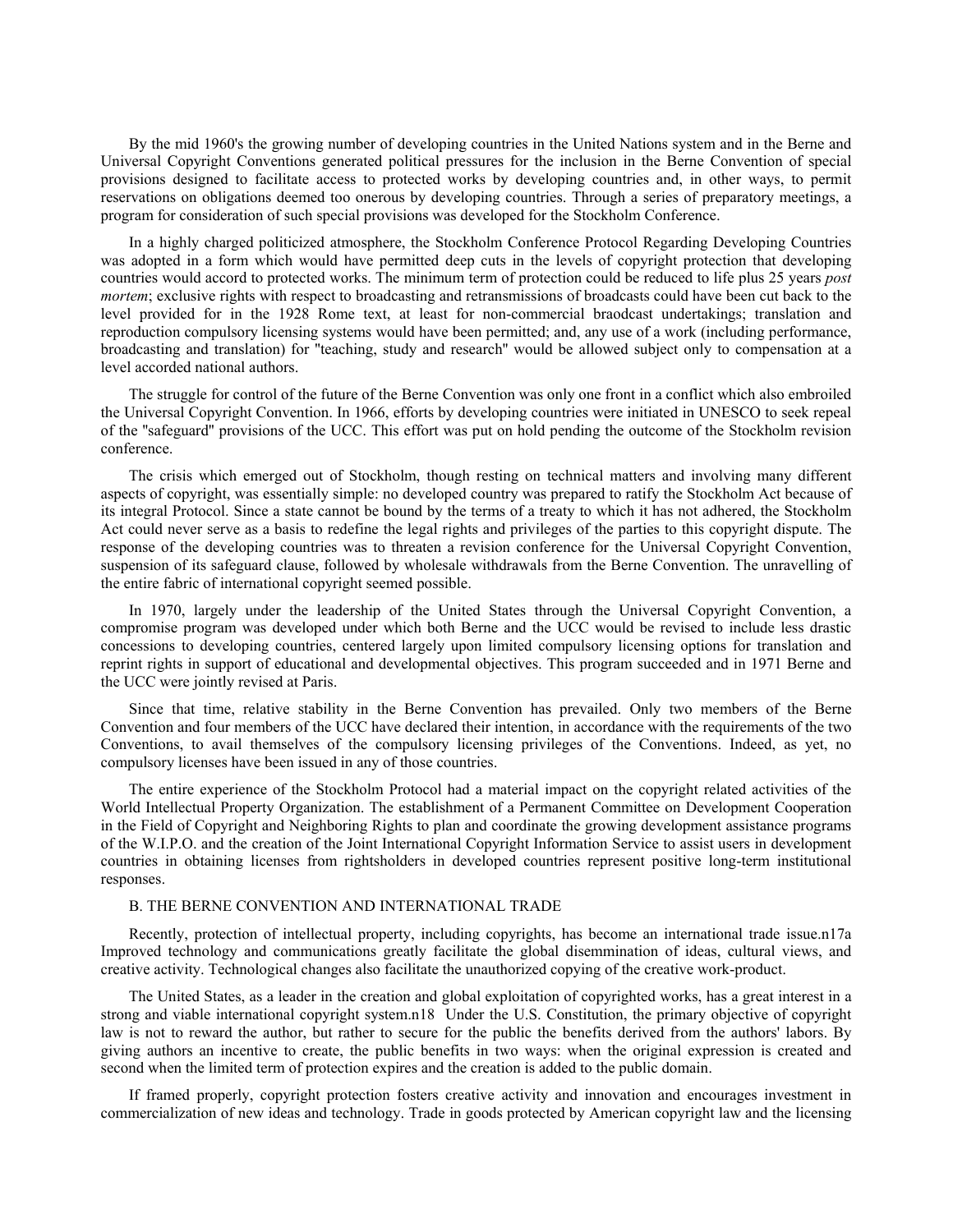of the rights to copyrighted works have expanded rapidly in the recent past. Domestic industries relying upon copyright protection to stimulate creative efforts represent a broad range of interests including all types of publishing, motion pictures, music and sound recordings and computer software. Goods and services produced by these industries consistently results in a trade surplus for the United States. A positive trade balance also sustains American jobs thereby stimulating the domestic economy.n19

Recognizing the benefits of preserving rights of authors and providing incentives for future activities, our trade negotiators have engaged in a series of bilateral and multilateral efforts to persuade foreign countries to improve their protection of copyrightable works. The American negotiating position has been placed at a disadvantage with regard to improved copyright protection in foreign countries, however, because the United States neither belongs to the Berne Union nor has a copyright law that would allow us to join. Adherence of the United States to the Berne Convention will strongly encourage other countries to adopt and enforce high levels of protection.

In bilateral negotiations, foreign countries often point to the perceived deficiencies in U.S. protection, creating an excuse to avoid making improvements to their own laws. By way of illustration, in bilateral negotiations with Singapore and Korea, the American negotiators were repeatedly asked the difficult question of why the United States as pushing so hard for strong copyright protection in these countries while we did not adhere to the Berne Convention.

The absence of the United States in the Berne Union is also a significant consideration when our trading partners decide whether to adhere to the Berne Convention or to the Universal Copyright Convention, which obligates signatories to provide less protection to copyrighted works. The Republic of Korea, for example, recently joined the UCC rather than Berne as part of that country's revision of its copyright laws undertaken in connection with the unfair trade investigationn20 of Korea's protection of intellectual property. It is difficult for U.S. negotiators to argue that countries such as Korea should adhere to the Berne Convention when the United States has not taken the step itself.

Lack of U.S. membership in the Berne Convention makes it necessary to negotiate a series of bilateral copyright agreements with countries that are members of the Berne Union. Current negotiations with Thailand, a member of Berne, to confirm copyright protection of U.S. works provide an excellent example of the strain placed on U.S. relations resulting from non-adherence to Berne.

Following adherence to the Berne Convention, the United States will be able to establish copyright relations with twenty-four countries that are members of Berne. Two of these countries--Egypt and Turkey--are substantial trading partners. U.S. adherence to Berne will not only ensure protection of U.S. works but will promote trade in copyrighted works.n21

The United States successfully placed the topic of trade-related aspects of intellectual property on the agenda of the Uruguay Round Negotiations under the auspices of the General Agreement of Tariffs and Trade (GATT). The GATT meeting of Trade Ministers in Punte del Este recognized the relationship between trade and the protection and enforcement of intellectual property rights. Implicit in this recognition is the presumption that inadequate and ineffective protection of intellectual property rights can result in trade distortions.

U.S. membership in the Berne Union would contribute to the success of these multilateral negotiations.

First, adherence will mainfest a firm and sustained commitment to achieving strong and uniform protection for intellectual property worldwide. Our trading partners will no longer be able to question the U.S. political will to gain that objective. Many participants in the Uruguay Round negotiations on intellectual property view increased participation in existing international conventions as the initial step in the protection of intellectual property rights. U.S. adherence to Berne could provide an incentive for other countries to reexamine their participation in international agreements.

Second, the substance of any multilateral agreement resulting from the Uruguay Round effort will undoubtedly reflect the international consensus embodied in the Berne Convention. U.S. membership in the Berne Union means that our trade negotiators can argue strongly for responsible standards without letting inconsistencies in U.S. copyright law change the focus of discussion as to why the U.S. currently does not--or cannot--belong to Berne. The United States should not be perceived as imposing a double standard on the rest of the world.

There is a potential danger of establishing international legal standards through trade agreements and GATT negotiations which, however desirable to particular private interests, are higher than those of our domestic law. Our trade negotiators obviously do not have the power to legislate. Only Congress can pass new or amend old laws.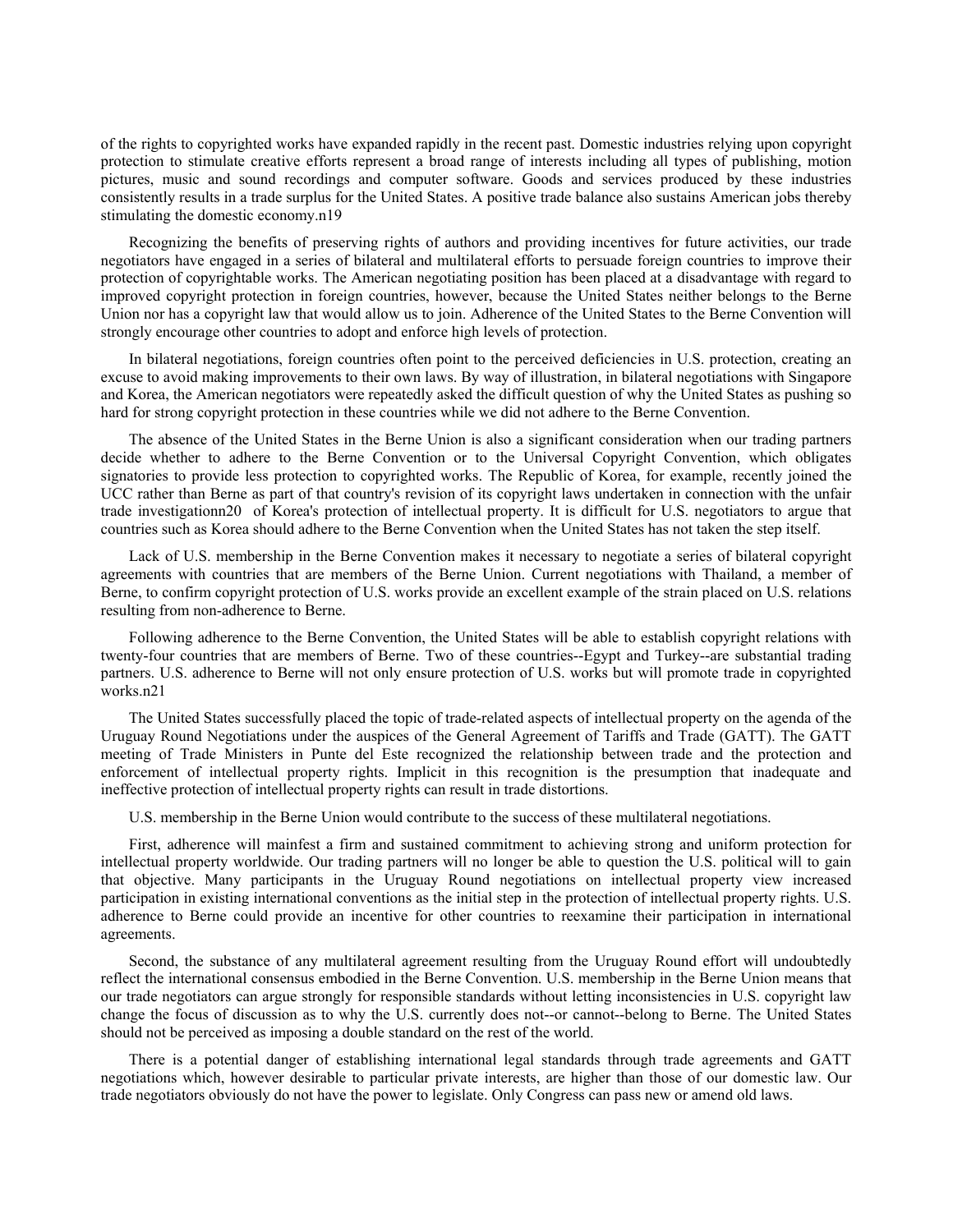The Berne Convention represents an international consensus on copyright protection. The United States should be in a position to take advantage of that consensus, to encourage other countries to join the common ground, and to use it to encourage expansion of legitimate trade. As to the latter, the relationship of Berne adherence to promotion of U.S. trade is clear. American popular culture and information products have become precious export commodities of immense economic value. That value is badly eroded by low international copyright standards. Berne standards are both high, reasonable and widely accepted internationally. Lending our prestige and power to the international credibility of those standards will promote development of acceptable copyright regimes in bilateral and multilateral contexts. Ultimately, a strong and viable international legal regime will develop to the benefit of the United States, not only to the advantage of proprietary interests but also to the public good.

## C. PHILOSOPHY OF THE LEGISLATION

Although vigorous debate and varying viewpoints occurred during the Subcommittee's inquiry and the Committee's consideration of particular points identified in the proposed legislation, an overwhelming consensus existed on two objectives: to utilize a minimalist approach, amending the Copyright Act only where there is a clear conflict with the express provisions of the Berne Convention (Paris Act of 1971); and further, to amend only insofar as it is necessary to resolve the conflict in a manner compatible with the public interest, respecting the pre-existing balance of rights and limitations in the Copyright Act as a whole.

In determining whether to amend and how to amend, the paramount goal of the Berne Convention Implementation Act of 1988 (H.R. 4262) is to place American law in compliance with the provisions of the treaty and not necessarily to seek an ideal solution to the problem. Ideal solutions to issues take much congressional time, require careful examination of often conflicting interest, and generally lead to the legislative processing of a bill designed to solve a carefully defined question. That methodology is not used for the Act. Rather, the approach used in all sections of the bill, including the findings and declarations, is the same: to modify American law minimally to place it in compliance with the provisions of the Berne Convention while respecting the constitutional provisions that apply to all such legislative endeavors.

It must be stressed that the ''minimalist'' approach taken to legislation enabling the United States to join the Berne Union does not mean minimizing the requirements of the treaty, nor casting a blind eye towards the long term implications of this step for the development of international copyright law. The objective of the Berne Union is development of "effective and harmonious" copyright laws among all nations.n22 Once the United States becomes a member of the Union, other members will expect from us a due and careful regard for their values; and, by the same token, other countries will have to consider the deeply felt legal, economic and social values reflected in American copyright law and which we believe are important elements of a responsible international copyright system.

The balance between national values and international harmony embodied in the Berne Union has been best expressed by Professor Paul Goldstein:

When I think of the Berne Union in a larger frame, the picture that most frequently recurs is of a great number of ships-some large, some small, some grand, some modest--moored to a dock. There are as many differences between the ships as there are cultural, economic and political differences between nations. But there are important similarities, too. And, most important, all of the ships, grand or modest, and whatever their differences, rise and fall with the same tide.n23

Nearly twelve years ago Congress passed the Copyright Act of 1976, the first general revision of our copyright law since 1909. Congress did so only after years of work--starting in the early fifties, continuing with 22 days of hearings and 51 days of mark-up in 1965, and ending with 17 days of hearings and 25 days of mark-up in 1975-76.

The Copyright Act of 1976 was a significant legislative achievement, one that has worked well over the years. Congressional legislators, then and now, understand that copyright legislation raises unique difficulties. While a relatively obscure discipline, copyright touches every American in their homes, schools, libraries, restaurants and workplaces. Determining the scope of a law which deeply affects how we enjoy books, films, music, television programming, computer software, information products and services, architecture and the visual arts requires great caution, particularly in a rapidly changing society such as ours that seeks a balance among the free flow of information, competition in the marketplace, and the stimulation of technological change.

It can safely be stated that Congress drafted and passed the 1976 Act with a ''weather eye'' on Berne.n24 In the view of the Committee, the United States implicity chose not to join the Berne Union in the past because the Congress did not want for our society the kind of copyright laws that the Convention required. There being general consensus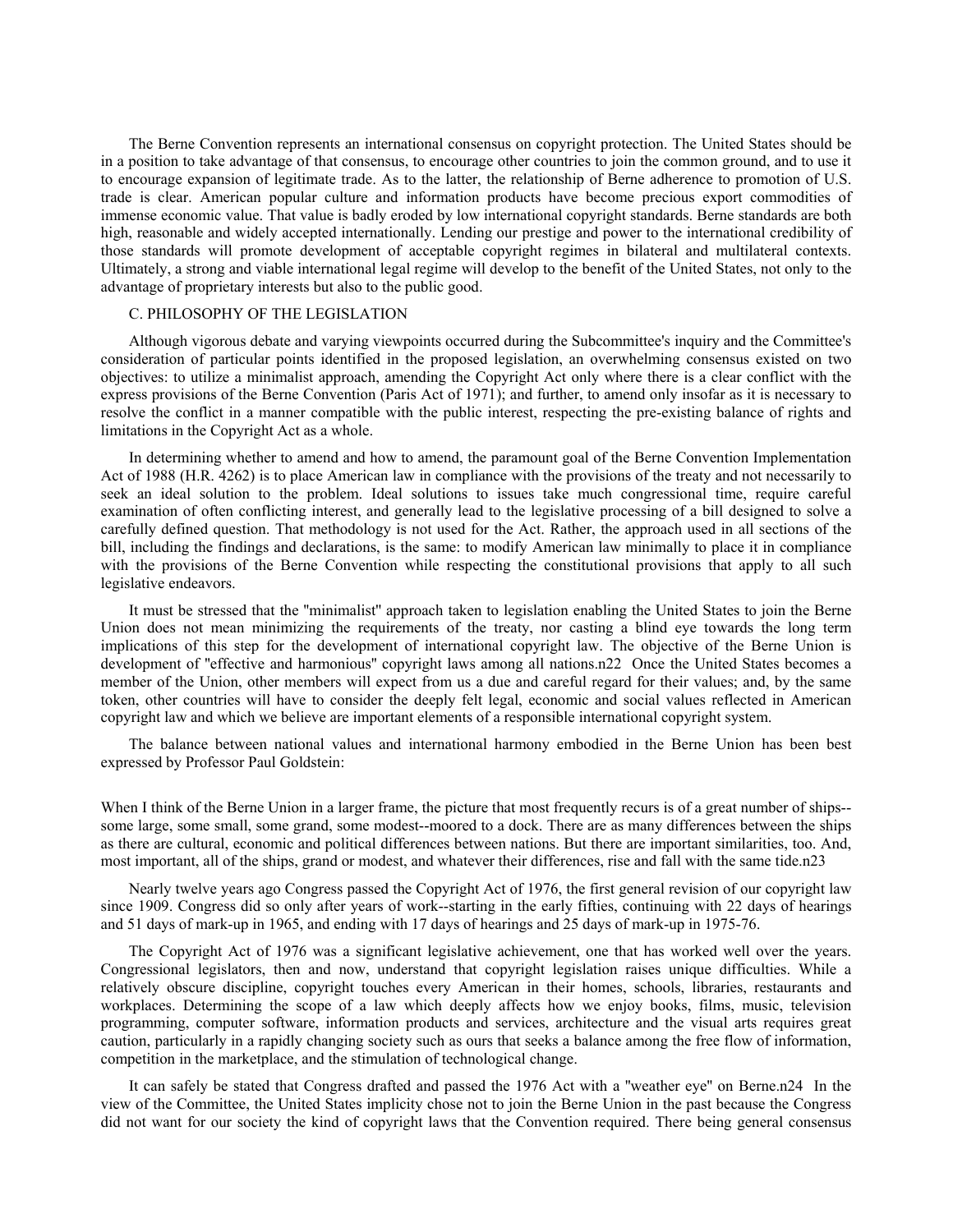today that the United States should adhere to the Convention, the proposed legislation therefore signals both recognition that many obstacles to adherence were removed by the 1976 revision and a willingness to modify further our laws in order to join the Union.

H.R. 4262 was drafted after examining the level of Berne obligations under the current Paris Act, conscious of the practices of those states party to Berne at a similar stage of development as United States and that generally share our values of free speech and artistic freedom. Relying on a minimalist approach, modifications to American copyright law required by the terms of the treaty do not amount to a major structural rewrite of the Copyright Act of 1976. Congress must, however, move that Act somewhat further along in several areas where it previously stopped short of Berne compliance.

The proposed implementing legislation is clearly within Congress' power to modify, amend or expand this country's intellectual property laws. The United States Constitution confers this authority when it provides, ''[t]he Congress shall have Power \* \* \* to Promote the Progress of Science and Useful Arts, by securing for limited Times to Authors and Inventors the exclusive Right to their Writing and Discoveries.''n25

Sound copyright legislation is necessarily subject to other consideration in addition to the fact that a writing be created and that exclusive rights be protected only for a limited term. Congress must weight the public costs and benefits derived from protecting a particular interest. ''The constitutional purpose of copyright is to facilitate the flow of ideas in the interest of learning.''n26

The Constitution does not establish copyrights, but simply provides that Congress has the power to grant such rights if and as it thinks best. As this Committee observed during the 1909 revision of the copyright law, ''[n]ot primarily for the benefit of the author, but primarily for the benefit of the public, such rights are given.''n27 This statement still rings true today. Recently, the Supreme Court confirmed its validity by stating that the monopoly privileges that Congress may confer on creators of intellectual property ''are neither unlimited nor primarily designed to provide a special private benefit. Rather, the limited grant is a means by which an important public purpose may be achieved.''n28 Stated otherwise, the primary objective of our copyright laws is not to reward the author, but rather to secure for the public the benefits from the creations of authors.

The framers of the Constitution assigned to Congress, the most politically representative of the three branches of the federal government, the role of establishing intellectual property laws in exchange for public access to creations. In this context, the founding fathers contemplated a political balancing of interests between the public interest and proprietary rights. Congress struck that balance when it established the first patent and copyright laws. As this country has developed and as new technologies have burst upon the scene, Congress has adjusted this nations's intellectual property laws to incorporate new subject matter and to redefine the balance between public and proprietary interests. The Berne Convention Implementation Act of 1988 is a continuation of that process.

Today, we live in an age of rapid technological change, growing internationalization of various aspects of law, and increasing importance of intellectual property in world trade. The congressional role may be more complicated, but its objectives remain essentially unchanged. Congress must engage in the delicate assessment of equities between the public interest and proprietary rights.

The Berne Convention Implementation Act of 1988 is rooted in the proposition that choices are not impossible. The balancing of interests is possible. Both sides--public and private interests--will benefit.

# IV. SECTIONAL ANALYSIS

# SECTION 1. SHORT TITLE

*Section 1* of the bill sets forth the short title: the ''Berne Convention Implementation Act of 1988.''

# SECTION 2. REFERENCES TO TITLE 17, UNITED STATES CODE

*Section 2* provides, for drafting clarity, that whenever in the proposed legislation an amendment is expressed in terms of an amendment to or repeal of a section or other provision, the reference should be considered to be made to a section or other provision of title 17, United States Code.

### SECTION 3. DECLARATIONS

*Section 3* sets forth three congressional declarations. Subsection (1) describes the Berne Convention, and declares that the Convention is not self-executing under the Constitution and laws of the United States. According to subsection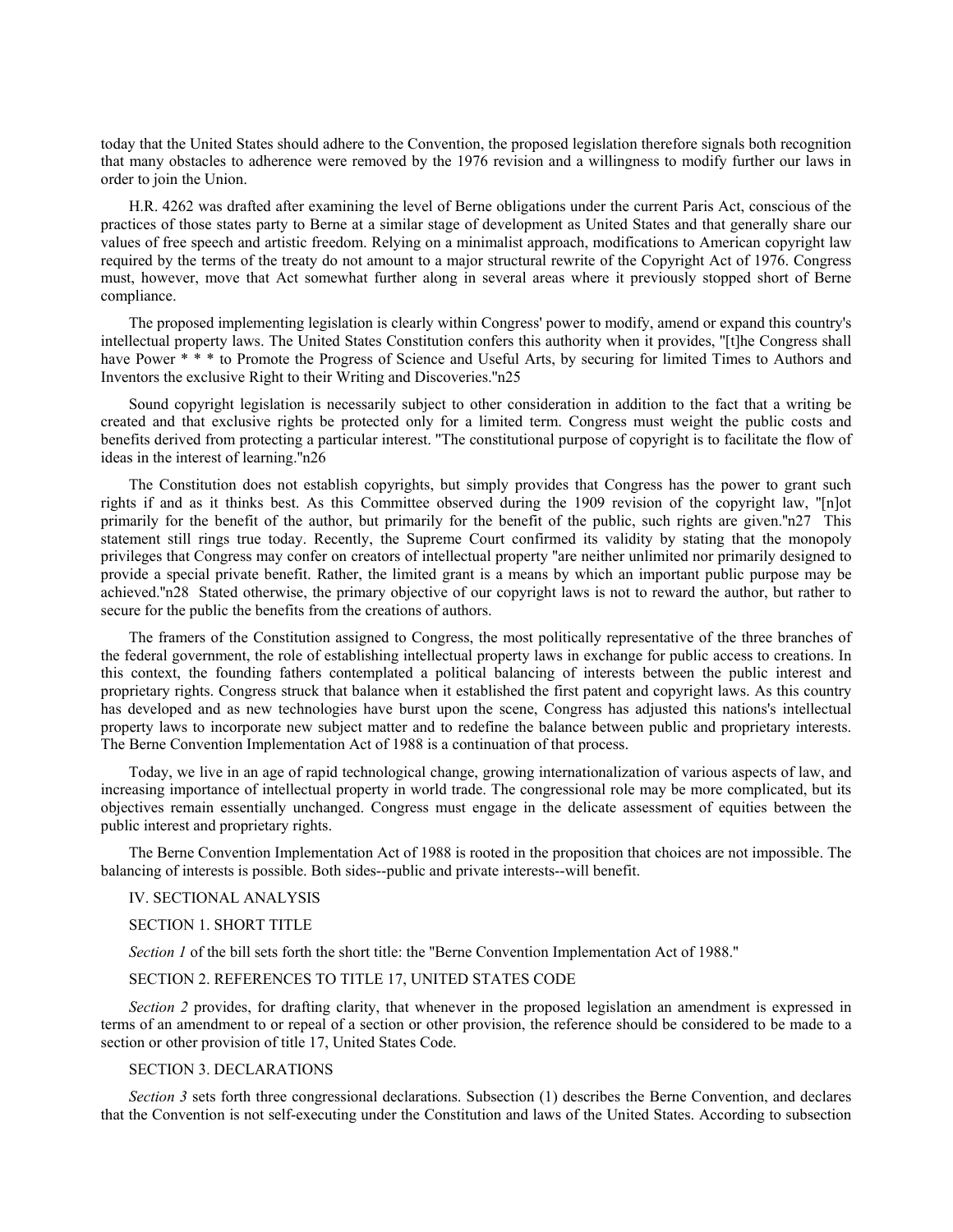(2), it is only through appropriate domestic law that the United States will carry out its obligations under the Berne Convention. The Convention is not otherwise enforceable. Subsection (3) states that the amendments made by this implementing legislation, together with the laws in effect on the date the implementing legislation is enacted, are sufficient to satisfy the obligations of the United States in adhering to the Berne Convention. No other rights or interests shall be recognized or created for the purpose of satisfying these obligations.

#### SECTION 4. CONSTRUCTION OF THE BERNE CONVENTION

*Section 4* gives guidance to the courts about how to construe U.S. adherence to the Berne Convention.

Subsection (a) describes the relationship between the Berne Convention's provisions and our domestic law. It states in paragraph (1) that the provisions of the Convention shall be given effect under title 17 of the United States Code, as amended, by this implementing legislation, and any other relevant provision of Federal or State law, including the common law. This provision must be read in conjunction with the other provisions of the law that are specified. Paragraph (2) states that the provisions of the Berne Convention are not enforceable in any action brought pursuant to the provisions of the Convention itself.

Subsection (b) states that United States adherence to the Berne Convention, and the satisfaction of United States obligations thereto, does not expand or reduce certain rights of an author of a work. Those rights are set forth in Article 6*bis* of the Berne Convention, and are commonly known as the rights to ''paternity'' and ''integrity.'' In other words, the state of current law is sufficient to comply with Article 6*bis* and this implementing legislation will have no effect, one way or the other, on current law.

#### SECTION 5. DEFINITIONS

*Section 5* of the bill modifies chapter 1 of title 17, United States Code, in two ways.

First, the definition of ''pictorial, graphic, and sculptural works'' is changed by adding a reference to ''architectural plans'' in the list of protectible subject matter. Since the protection of architectural works is required by the Berne Convention, this provision merely buttresses the proposition that the United States already complies with Berne standards. Stated otherwise, under current law rightsholders of two-dimensional architectural plans or blue-prints enjoy copyright protection in such works as ''pictorial'' works. Section 5 therefore certifies that such protection exists.

Second, section 101 of the Copyright Act is amended by inserting two new definitions: the ''Berne Convention'' and a ''Berne Convention Work.'' The Berne Convention is defined as the Convention for the Protection of Literary and Artistic Works, signed at Berne, Switzerland, on September 9, 1886, and all acts, protocols, and revisions thereto, up to and including the revision done at Paris, France, in 1971. A work is a ''Berne Convention work'' in the following circumstances: (1) in the case of an unpublished work, one or more of the authors is a national of a state adhering to the Berne Convention, or in the case of a published work, one or more of the authors is a national of a state adhering to the Berne Convention, on the date of first publication; (2) the work was first published in a state adhering to the Berne Convention, or was simultaneously published in a state adhering to the Berne Convention and in a foreign nation that does not adhere to the Berne Convention; (3) in the case of an audiovisual work if an author is a legal entity, that author has its headquarters in a state which adheres to the Berne Convention, or if an author is an individual, that author is domiciled, or has a habitual residence in a state adhering to the Berne Convention; and (4) in the case of a pictorial, graphic, or scuptural work embodied in a building or other structure if such work is incorporated in a building or other structure located in a state adhering to the Berne Convention.

# SECTION 6. NATIONAL ORIGIN

*Section 6* of the bill relates to the national origin of Berne Convention works. It amends section 104 of title 17 in two ways: protection for foreign works is explicitly extended to ''Berne Convention works'' and the proscription against self-execution is codified. This letter codification is fundamental to the entire question of implementing legislation and of adherence to the Convention. It should be absolutely clear that the provisions of the Berne Convention do not create a right or interest in a work eligible for protection under title 17 of the United States Code. Section 6, subsection (c), also provides that any rights or interests in a work eligible for protection under title 17, or under other Federal or State statutes or the common law, may not be claimed and shall not be expanded or reduced, by virtue of, or in reliance upon, the Berne Convention's provisions or the United States adherence thereto.

SECTION 7. PREEMPTION WITH RESPECT TO OTHER LAWS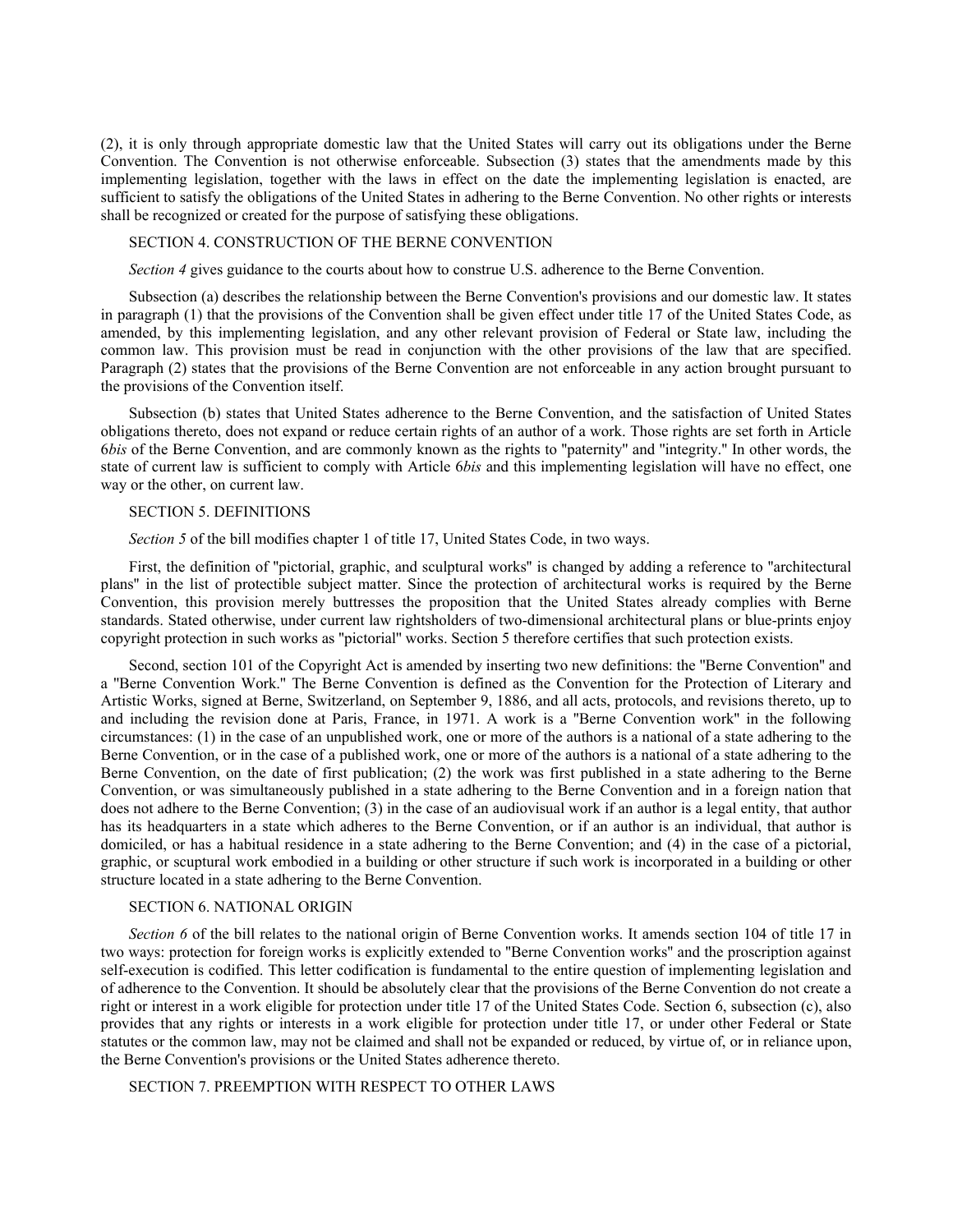*Section 7* adds a new subsection (e) to section 301 of title 17, United States Code, relating to Federal preemption with respect to other laws. The new subsection provides that the scope of Federal preemption is not affected by the adherence of the United States to the Berne Convention or the satisfaction of the obligations of the United States thereunder.

#### SECTION 8. SCOPE OF EXCLUSIVE RIGHTS IN NONDRAMATIC MUSICAL WORKS

*Section 8* of the bill proposes changes to the current jukebox compulsory license by creating a new licensing system based on negotiations, with the compulsory license used as a fall-back should negotiations fail.

A new section 116A makes the present coin-operated phonorecord (jukebox) compulsory license system--that seems clearly incompatible with the Berne Convention--subordinate to negotiated licenses where such licenses come into force. The new provisions would authorize such licenses as they come into force and would formalize a negotiating process that could totally supplant the compulsory license. If, after a year, negotiations fail to provide consensual licenses for virtually all music, or if negotiations are terminated at some future date, then a compulsory license that is substantially the same as that provided in current section 116 is available as a fall-back to ensure that jukebox music will always be available to the public. The Copyright Royalty Tribunal would retain jurisdiction over rate-making and distribution functions only to the extent that negotiations fail or consensual licenses expire or are terminated. In that circumstance, and after the filing of a petition, the Tribunal would meet within a year after the failure of negotiations.

The Berne Convention does not allow expressly for compulsory licensing of non-broadcast public performance of music, music as is done presently in the jukebox business. The outright elimination of the compulsory license would, of course, be a solution. But, the variations of laws and regulations that exist in the United States and many of the Berne Union's member states warrant an intermediate position to be taken in the matter. Thus, section 8 encourages voluntary negotiations but permits government intervention if the negotiations fail--a result which may be fairly analogous to various forms of government intervention in Berne countries.

In 1985 jukebox operators and the performing rights societies entered into an arrangement whereby compliance with the compulsory license provisions can lead to rebates on statutory royalties. Section 8 is rooted in this approach towards close, voluntary cooperation.

Specifically, subsection (c) authorizes copyright owners of non-dramatic musical works and operators of coinoperated phonorecord players to negotiate and agree upon the terms and rates of royalty payments for performances of such works and the proportionate division of fees paid among various copyright owners, and to designate common agents to negotiate, agree to, pay, or receive such royalty payments. The purpose of this provision is to authorize the American Society of Composers, Authors and Publishers (ASCAP), Broadcast Music, Inc. (BMI) and SESAC, Inc.--the three performing rights organizations named in current section 116 of the Copyright Act--to negotiate jointly with the Amusement and Music Operators of America (AMOA), the terms and rates of licenses for performances of copyrighted musical works in any, some or all of their repertories by jukeboxes.

The joint activity among owners of copyrights and operators of coin-operated phonorecord players and their organizations authorized by section 116A would generally be procompetitive since the market involving jukeboxes is dispersed among many small participants for whom negotiation of individual licensing agreements is neither feasible nor economic. It would be costly and inefficient for copyright holders to attempt to negotiate and enforce individual agreements when the revenues produced by a single jukebox are so small. Although subsection (c) authorizes certain joint conduct necessary to achieve mutually agreeable terms and rates of licenses for jukebox performances of copyrighted musical works, and, where voluntary agreements are not achieved, provides for use of a compulsory licensing mechanism based on existing law *(17 U.S.C. 116),* it is not an authorization for joint conduct extending beyond those statutory terms. Restraints that are ancillary to the authorized joint conduct would, for example, not be accorded any special treatment under this subsection. Existing law would continue to apply to such restraints.

Absent any anticompetitive ancillary restraints, collectively negotiated licensing agreements between copyright owners and jukebox operators preserve the interests of the listening public and will provide an efficient and procompetitive means to achieve the ends of the copyright laws and the Berne Convention.

#### SECTION 9. NOTICE OF COPYRIGHT

*Section 9* of the bill amends chapter 4 of title 17 in several areas. The intent of all these changes is to make the law with respect to the use of the copyright notice, the registration system, and the system for building the collections of the Library of Congress compatible with Berne while simultaneously doing no more to the present law than is absolutely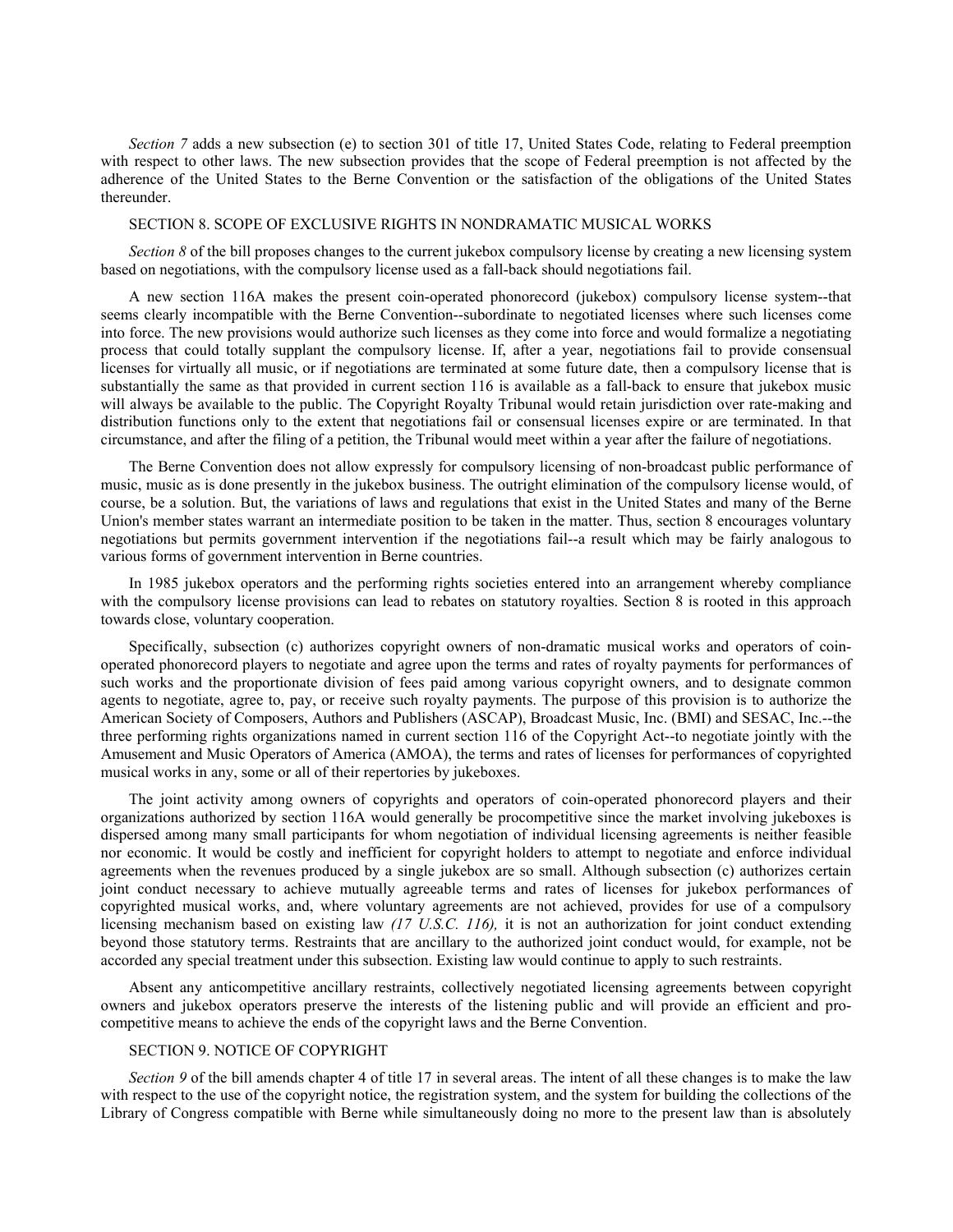necessary. The amendments to sections 401 and 402 make use of the copyright notice voluntary--a work will no longer fall into the public domain at any time because it is published without notice. At the same time, if a copyright owner elects to use a notice, its form is specified in the law.

A requirement of notice of copyright on copies of published works has been a feature of United States copyright law, in one form or another, for almost two hundred years. Many user groups, particularly those that are noncommercial, have come to rely upon the information it provides. Certain commercial users have supported the copyright notice as a means of introducing works into the public domain. There is unanimity as to the necessity of eliminating the copyright notice in order to comply with Berne. Section 9 assumes that at least on a transitional basis, the informational utility of the notice as a means of conveniently distinguishing the protected from the unprotected is sufficiently great so as to warrant encouraging its use. It is entirely possible that elimination of the notice formality may not in the end curtail its use. Old habits die hard; it remains useful under the Universal Copyright Conven- tion; and, it is, in all probability, the cheapest deterrent to infringement which a copyright holder may take.

In new section 403, the Copyright Office is given the authority to promulgate regulations concerning how publishers of works consisting in whole or in part of uncopyrightable works of the United States Government shall apprise the public of those portions of the work that are in the public domain and therefore freely copiable.

The bill modifies section 404 to clarify the requirements necessary to invoke the ''evidentiary weight of notice'' provisions of new sections 401(d) and 402(d), as applicable.

Sections 405 and 406 of current law, which deal with omissions of and errors in the copyright notice, are amended so as to apply only to works published in the United States--with or without a copyright notice--before the effective date of the Act. Works created before the effective date of the Act but only first published after the effective date are subject to the voluntary provisions of the Act and not the mandatory provisions of prior law. This should have little functional effect, since virtually all publications in which the Library is interested now bear a copyright notice, and it seems likely that the Library's compliance activities will remain largely unchanged.

#### SECTION 10. DEPOSIT OF COPIES ON PHONORECORDS FOR LIBRARY OF CONGRESS

*Section 10* of the bill contains a technical amendment to section 407(a) of current law, eliminating the notice requirement.

#### SECTION 11. COPYRIGHT REGISTRATION

*Section 11* amends section 408 of current law, concerning registration, to delete reference to section 405(a), since "cure" of a publication without notice is no longer necessary, and to further delete subparagraph  $(c)(2)(A)$ , since the ''collective works notice'' section has been eliminated.

## SECTION 12. COPYRIGHT ROYALTY TRIBUNAL

*Section 12* of the bill amends chapter 8 of title 17, United States Code, in two ways. Subsection (a) provides that if the Copyright Royalty Tribunal ever has to adjust jukebox compulsory license fees, it shall give great weight both to its ''final'' rates prior to implementation of new section 116 and to the rates contained in any new consensual licenses that are negotiated. Subsection (b) clarifies that if negotiations break down between the performing rights societies and the jukebox operators, and a petition for adjustments of rates is filed with the Copyright Royalty Tribunal, the Tribunal may meet immediately. In this circumstance, the Tribunal would then meet each subsequent tenth calendar year from its last meeting to determine royalty rates.

# SECTION 13. WORKS IN THE PUBLIC DOMAIN

*Section 13* clarifies that title 17, United States Code, as amended by this Act, does not provide copyright protection for any work that is in the public domain in the United States.

## SECTION 14. EFFECTIVE DATE; EFFECT ON PENDING CASES

*Section 14* provides that this Act, and any amendments made thereby, shall take effect on the day after the date on which the Berne Convention enters into force with respect to the United States. Section 14 also specifies that any cause of action arising under title 17, United States Code, before the effective date of the Act shall be governed by the provisions of such title as in effect when the cause of action arose. In other words, the Act is not retroactive.

V. IMPACT ON EXISTING LAW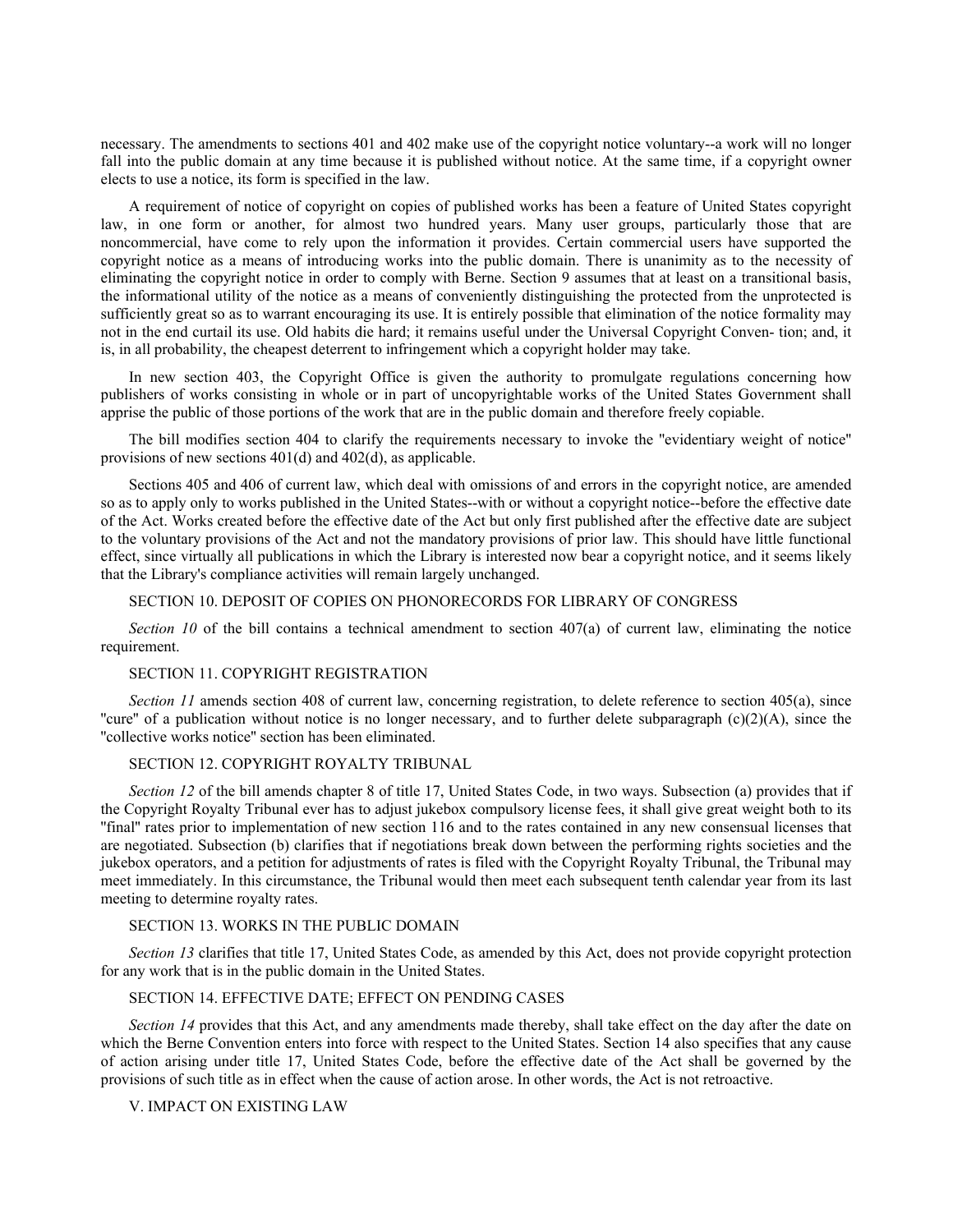Due to the significance of the Berne Convention Implementation Act of 1988, it is appropriate to delve further into its impact on current copyright law. The preceding sectional analysis, of course, discusses the legislation under the rubric of each section. The following explanation presents a more in-depth analysis of the most important subjects implicated by the proposed legislation. Discussion is divided into seven subheadings: (1) self-execution; (2) the ''moral rights'' of authors; (3) formalities; (4) the jukebox compulsory license; (5) architectural works; (6) retroactivity and the public domain; and (7) the effective date of the Act.

### A. THE BERNE CONVENTION IS NOT SELF-EXECUTING IN THE UNITED STATES

Pursuant to the United States Constitution, treaties are the supreme law of the land.n29 As such, they supersede prior laws with which they conflict. Some treaties are self-executing: once ratified, they take effect without additional governmental action. Other treaties are not self-executing, and they take effect only after additional governmental action, such as implementing legislation passed by the Congress and signed by the President.n30 While the failure to enact necessary implementing legislation may place a country in violation of its international obligations,n31 the terms of the treaty itself generally do not supersede existing laws that conflict.n32

Whether the Berne Convention is to be self-executing in any member country depends on the constitution and laws of that country. While its text and negotiating history are relevant to whether the parties intended any self-executing effect, it is ultimately the Constitution and laws of the United States that will determine the answer to this question *in the United States.* The question has critical implications for the effect of the Convention generally, and in particular for the Committee's decision regarding its obligations under Article 6*bis* of the Convention.*See* discussion below.

#### *1. Provisions of the Berne Convention*

Article 36 of the Convention, entitled ''Application of the Convention by the Provisions of Domestic Law,'' provides that:

(1) Any country party to this Convention undertakes to adopt, in accordance with its constitution, the measures necessary to ensure the application of this Convention.

(2) It is understood that, at the time a country becomes bound by this Convention, it will be in a position under its domestic law to give effect to the provisions of this Convention.n33

According to the *Guide to the Berne Convention,* published by the World Intellectual Property Organization, the measures necessary to ensure the Convention's application will depend on ''the constitution of the country in question: in some it becomes part of the law of the land; in others, parliament must pass laws to give effect to the Convention's obligations.''n34 The *Guide's* analysis of Article 36 states that during the Paris revision,

it was pointed out ...that, in countries according to the constitution of which treaties were self-executing, no separate legislation was necessary to implement those provisions of the Convention which, by their nature, were susceptible of direct application.n35

By implication, then, the *Guide* recognizes that there are countries where the Convention is *not* self-executing, and that alternatives to self-execution are appropriate.

The *Guide's* analysis of Article 2, paragraph (6) of the Convention supports this conclusion. It notes first that in some countries after ratification, ''the Convention becomes part of that country's law: if therefore its wording is apt to confer rights directly, individuals may bring action based on the Convention itself to enforce them.''n36 It then notes that other

countries, notably those following the British legal tradition, treat Conventions as agreements between States. Ratification does not, in itself, make any difference to individual rights enjoyed there. The obligations imposed on such countries by the Convention must be met by legislation passed before ratification takes place ...It is that legislation, and not the Convention itself, that gives Convention nationals the right to sue in their own courts ...[T]he matter is governed by each country's constitutional rules.n37

In sum, the provisions of the Convention, and the W.I.P.O. *Guide* interpreting them, do not determine whether the Convention is self-executing in countries such as the United States. They do, however, make clear that the Convention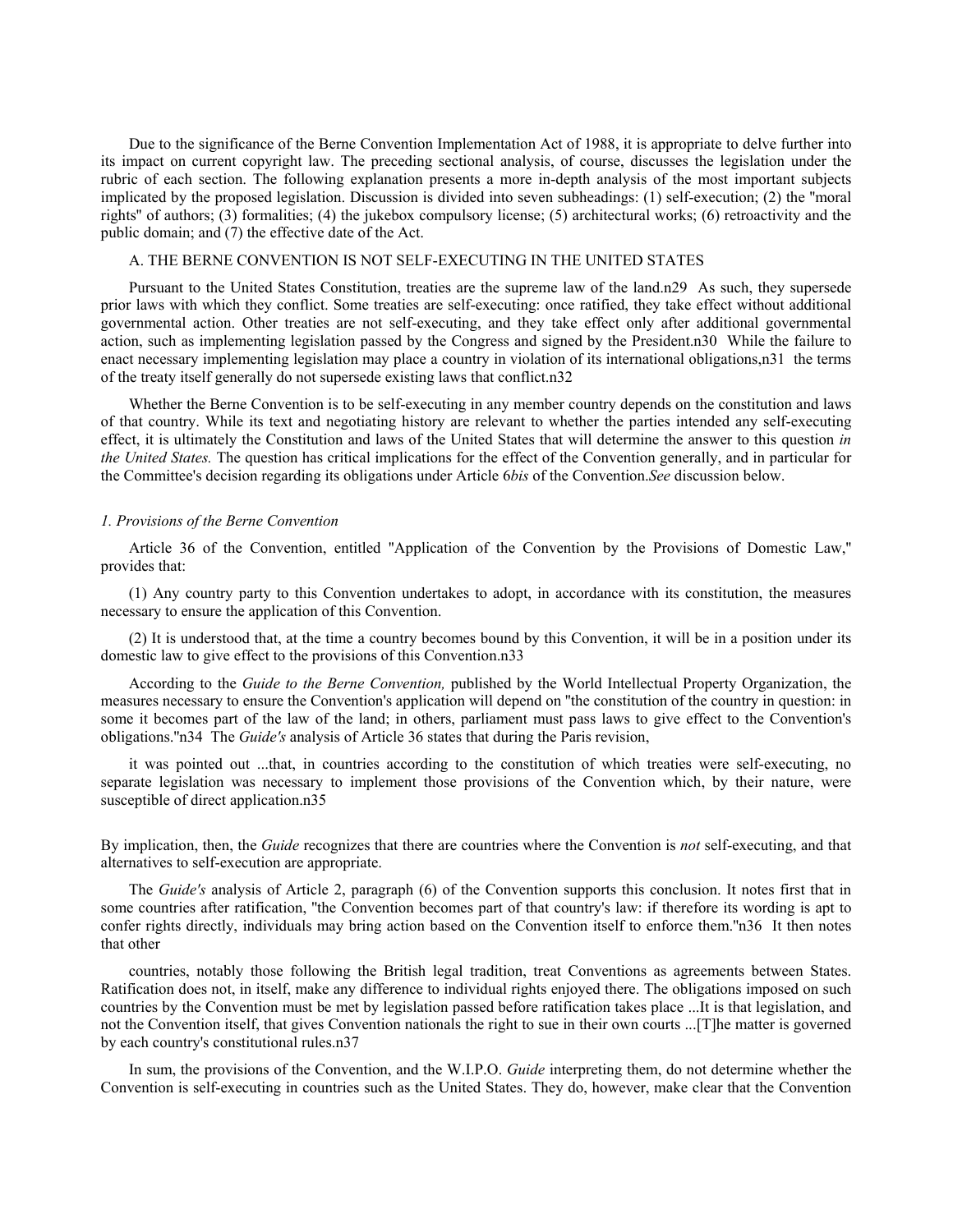standing along does not require self-execution, and that the answer to the question lies in the constitutions and laws of the member countries, as they choose to apply them.

#### *2. The United States Constitution and Laws*

''In Western parliamentary systems, generally, treaties are only international obligations, without effect as domestic law; it is for the parliament to translate them into law, or to enact any domestic legislation necessary to carry out the obligations.''n38

The United States Constitution not only provides that treaties ''shall be the supreme Law of the Land ...'',n39 but it also grants the President the power to make treaties, with the advice and consent of the Senate, and so long as two-thirds of the Senate concur.n40

Standing alone, these Constitutional provisions do not determine whether the Berne Convention is necessarily selfexecuting in the United States. In any given instance, the issue is generally resolved by an examination of three factors: first, the intent of the parties to the treaty, drawn from the wording of the treaty and the surrounding circumstances;n41 second, wether self-execution would violate other constitutional provisions;n42 and third, whether the treaty's terms require specific action to be taken.n43

The first factor, relating to the intent of the parties, is not determinative of whether the Berne Convention is selfexecuting in the United States. As noted above, Berne's language leaves the decision to the member countries; they may permit self-execution or disallow it.

However, the view of the United States Department of State ''carr[ies] substantial weight in these matters ...'',n44 as does that of the President.n45 The State Department's representative, Under Secretary W. Allen Wallis, testified before the Subcommittee that in general, intellectual property treaties should not be considered self-executing in the United States. He noted the Ad Hoc Working Group's Final Report and concluded that in particular, the Berne Convention is not. He buttressed his conclusion with the letter of ''the President ... to the Senate seeking advice and consent to accession [, which] stated that 'implementation of the Berne Convention *will require legislation''*[emphasis added].''n46 Under Secretary Wallis opined that ''In the face of such clear intent, it is difficult to imagine that any legal action instituted on the grounds that Berne is self-executing would be successful.''n47

Interpretations of the treaty by Congressn48 are also relevant in this context.n49 All of the bills seeking to implement the Berne Convention, including H.R. 4262, state in no uncertain terms that the Convention is *not* selfexecuting.n50

Pursuant to the second factor, if the treaty requires action in an area constitutionally reserved exclusively to the Congress, it is not self-executing.n51 For example, if the treaty requires money to be appropriated, it will not be considered self-executing, since under our Constitution only the Congress may appropriate money.n52 Treaties requiring that individuals be criminally penalized are also not deemed self-executing.n53 The obligations imposed by the Berne Convention fit completely into neither of these categories. However, an argument may be made that each of these categories weighs against a finding that Berne is self-executing in the United States. First, Article I, Section 8, clause 8 of the Constitution accords to both Houses of Congress the national power to create or withhold copyright protection. Second, the implementing legislation would extend criminal penalties to willful commercial infringement of works previously ineligible for protection in the United States.

The third factor, relating to whether the treaty's terms require specific action to be taken, was first set forth in the seminal case of *Foster v. Neilson,*n54 in which the United States Supreme Court examined the Florida cession treaty with Spain.n55 The Court set forth the distinction between self-executing and non-self-executing treaties.

Our constitution declares a treaty to be the law of the land. It is, consequently, to be regarded in courts of justice as equivalent to an act of the legislature, whenever it operates of itself, without the aid of any legislative provision. But when the terms of the stipulation import a contract--when either of the parties engages to perform a particular act, the treaty addresses itself to the political, not the judicial department; and the legislature must execute the contract, before it can become a rule for the court.n56

The Ad Hoc Working Group's Final Report concluded that ''where a treaty 'expressly provide[s] for legislative action' it is not self-executing.''n57 Comparing the language in Berne's Article 36 with that used in the 1883 Paris Convention for the Protection of Industrial Property, the Ad Hoc Working Group found identity of language in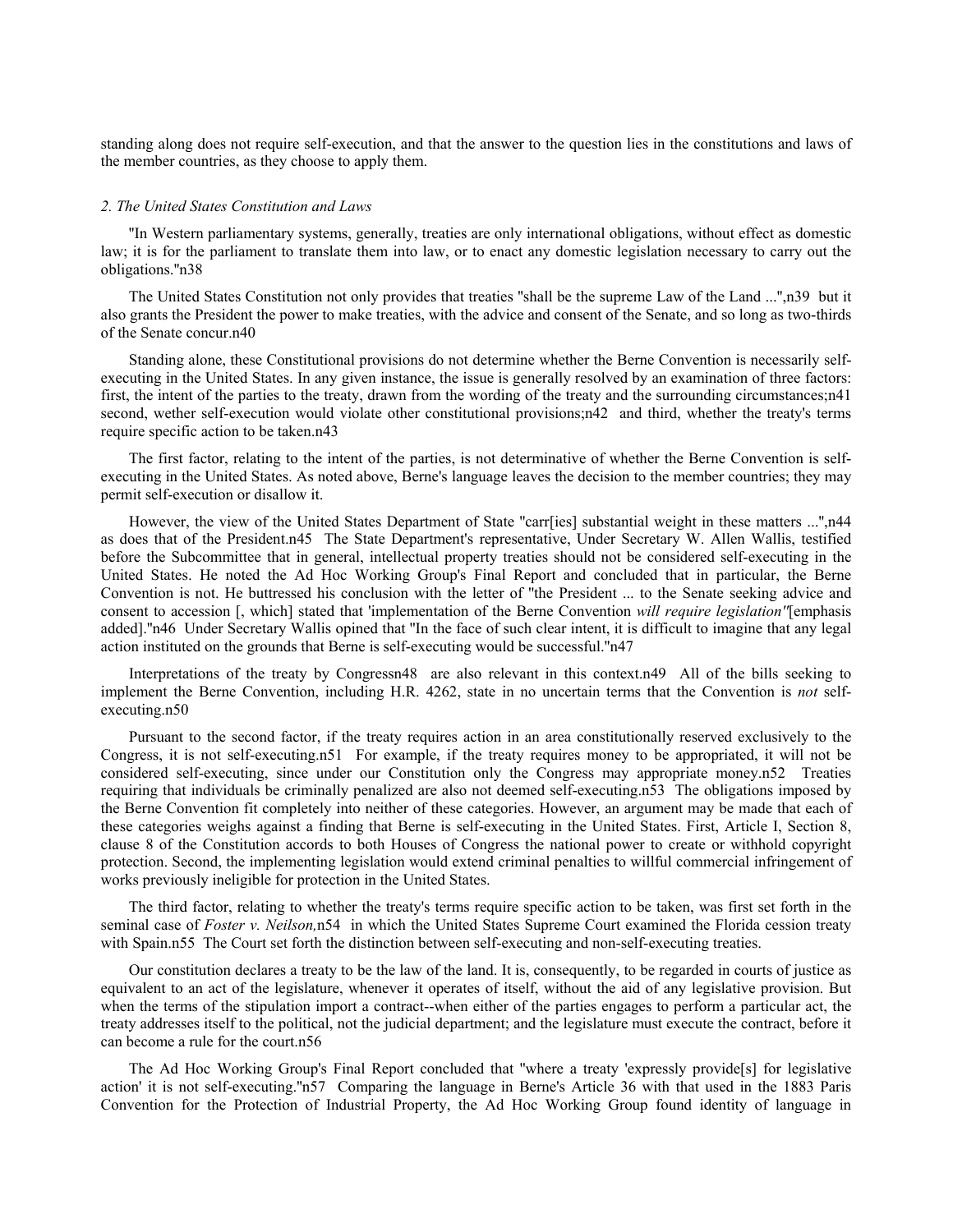important respects, and concluded that since the Paris Convention has been judicially interpreted to be non-selfexecuting,n58 Berne should be similarly interpreted.

The language of Article 36, taken alone, does lead to such a conclusion. The comments in the W.I.P.O. *Guide,* however, make such a conclusion less clear since, as noted above, they provide that whether the Berne Convention is self-executing or not depends on the constitutions and laws of the member countries, and that either result is acceptable; thus, an analysis of the Constitution and laws of the United States is required. The Ad Hoc Working Group recognized this ambiguity when it stated that ''the determination of whether Berne is a self-executing treaty in a given member country is a 'matter governed by [that] country's constitutional rules.' ''n59

The other witnesses who testified before the Subcommittee were unanimous in declaring that Berne is not selfexecuting in this country.n60

## *3. Conclusion*

The provisions of the Berne Convention itself make clear that the Convention need not be self-executing in the United States. Those provisions leave the decision about self-execution to each of the member nations.n61 Under the Constitution and laws of the United States, no conclusion appears appropriate except that the Convention is not selfexecuting in this country. The view of the Executive Branch weighs heavily, as does the intent of the Congress as expressed in all proposed implementing legislation. The analogy to other kinds of Conventions requiring action constitutionally reserved to the Congress adds weight to the conclusion. Finally, the unanimity of all witnesses who expressed a view on the question renders that conclusion inevitable.

### B. THE ''MORAL RIGHTS'' OF AUTHORS

Article 6*bis* of Berne has generated one of the biggest controversies surrounding United States adherence to Berne. It provides that:

(1) Independently of the author's economic rights, and even after the transfer of the said rights, the author shall have the right to claim authorship of the work and to object to any distortion, mutilation or other modification of, or other derogato- ry action in relation to, the said work, which would be prejudicial to his honor or reputation.n62

Although it does not use the term, the rights Article 6*bis* sets forth are often described--somewhat inaptly--as ''moral rights.'' Article 6*bis* assures to authors the right to claim authorship (''the right of paternity'') and the right to object to certain acts affecting the integrity of the work or the reputation of the author (''the right of integrity''). While the term ''moral rights'' often encompasses more than these two rights,n63 only the rights of paternity and integrity are relevant in the Berne context. Under Berne, these rights are distinguished from and independent of the economic rights generally provided in copyright laws and guaranteed elsewhere in the Convention. There is no doubt that the Berne Convention requires member states to accord to works protected under the Convention the rights specified by Article 6*bis.*

The basic issue raised by Article 6*bis* is whether the current law of the United States is sufficient, or whether additional laws are needed, to satisfy its requirements. The Subcommittee on Courts, Civil Liberties and the Administration of Justice inquired extensively into this question. It was the sole focus of two days of hearings, and was discussed by nearly every other witness testifying on other days. In addition, a major portion of the Subcommittee's trip to Geneva and Paris was spent seeking insights about this question. One of the four panels of experts assembled at W.I.P.O. was devoted exclusively to moral rights, and the Subcommittee's meetings in Paris with international film producers, international film directors, and the French Ministry of Culture, focused primarily on the issue.

#### *1. Hearings in Washington, D.C.*

The witnesses testifying at the Subcommittee's hearings included some of the foremost copyright scholars and practitioners in the country. The great majority testified that the United States should adhere to Berne, and that no additional law-making was needed to satisfy the standard of Article 6*bis.*

There were two dissenting views at the hearings. On the one hand were representatives of some publishers, who opposed United States adherence to Berne, primarily because they feared that Article 6*bis* would disrupt existing business practices. On the other hand were representatives of artists, who argued that Berne requires an explicit and strong statutory recognition of moral rights.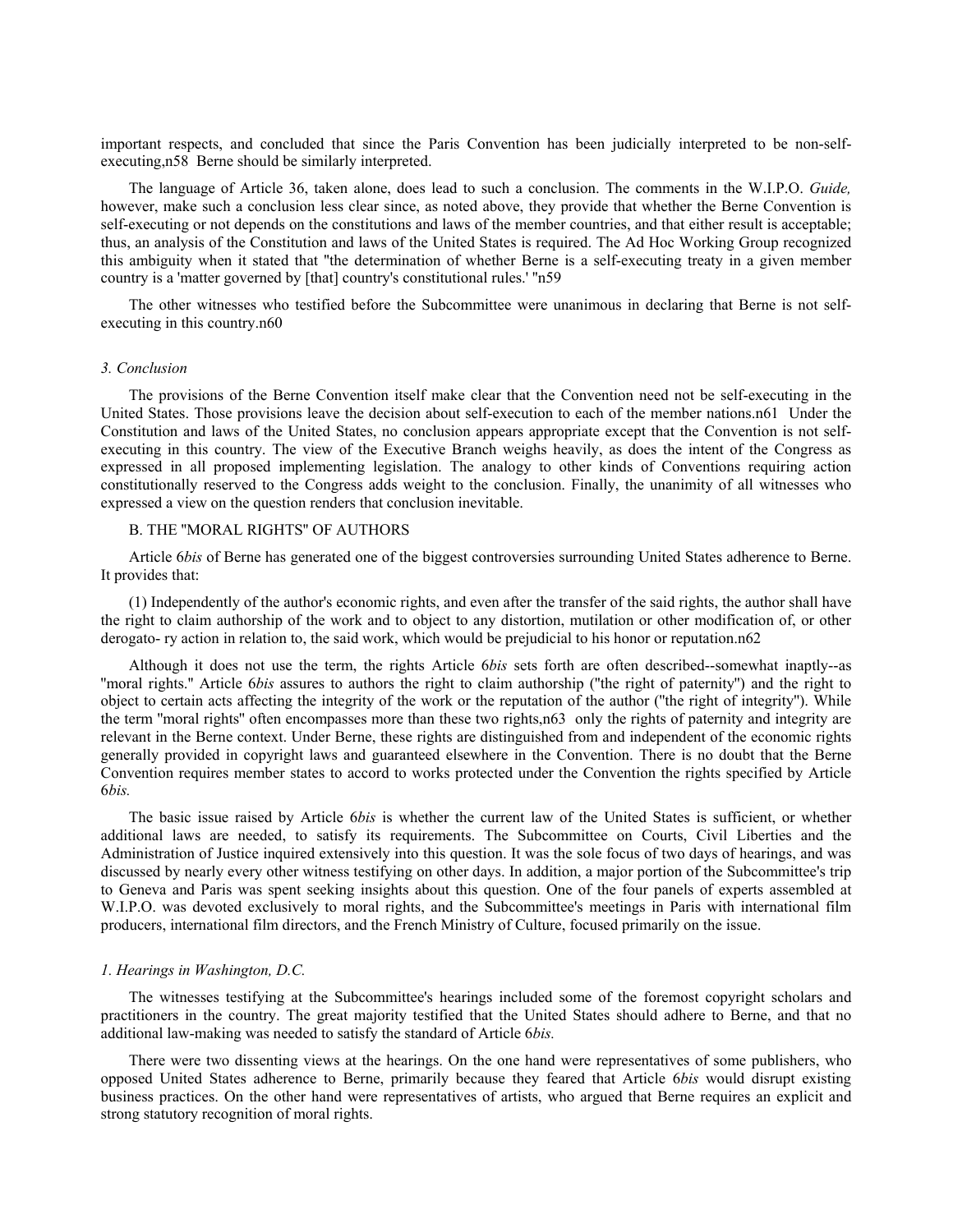The majority of witnesses testified that current laws in the United States, including Federal and State statutory and common law, are sufficient, and that no legislation is needed, to comply with the requirements of Article 6*bis.*n64 The Administration's opinion, expressed through the legislation introduced by Representative Moorheadn65 and through the testimony of various Administration witnesses,n66 was consistent with this majority view.

According to this view, there is a composite of laws in this country that provides the kind of protection envisioned by Article 6*bis.*n67 Federal laws include *17 U.S.C. § 106,* relating to derivative works, *17 U.S.C. § 115*(a)(2), relating to distortions of musical works used under the compulsory license respecting sound recordings; *17 U.S.C. § 203,* relating to termination of transfers and licenses, and section 43(a) of the Lanham Act, relating to false designations of origin and false descriptions. State and local laws include those relating to publicity, contractual violations, fraud and misrepresentation, unfair competition, defamation, and invasion of privacy. In addition, eight states have recently enacted specific statutes protecting the rights of integrity and paternity in certain works of art.n68 Finally, some courts have recognized the equivalent of such rights.n69

Finally, these witnesses countered concerns about changes in existing business practices upon adherence to Berne by citing their own experiences in countries with moral rights protections.n70

The opponents of Berne adherence, representing some magazine publishers,n71 were concerned about its implications for the future development of the common law and state statutory recognition of the rights of paternity and integrity. They contended that the ''introduction'' of moral rights in the United States would upset existing business practices,n72 that ''courts faced with moral rights claims will look to European an dother foreign precedents and positions to give content to the rights,'' that the Berne Convention is arguably self-executing, and that

even if Congressional declarations can forestall self-execution, courts faced with moral rights claims will in close cases likely look for guidance to Berne and the laws of those nations that are far more familiar with the rights mandated by the Convention. Thus, there will be substantial pressure for the courts to expand the moral right once recognized.n73

Finally, the opponents argued that, notwithstanding Congressional declarations that current law was sufficient, the simple fact of Berne adherence would create pressure on the courts to ''judicially legislate'' and on legislatures to strengthen protections for the rights of paternity and integrity.n74

Those arguing for stronger protection for the rights of paternity and integrity were representatives of film directors, screenwriters, and visual artists, and, appearing as an independent expert, a law professor. They contended that ''artists rights is at the heart of the treaty--it gives the treaty its special character and its moral tone,''n75 and that current law is insufficient to protect those rights.n76

When the language of Article 6*bis* is compared with the evidence that has been offered to suggest that moral rights are substantially protected in the U.S., it is clear that, aside from some recently-passed statutes in four [now eight] states, moral rights are not protected in any meaningful sense.

First, they are not protected as such. [With one exception], a long line of cases has expressly rejected the concept, and even [that case] is susceptible to other interpretations.

Second, the Copyright Act, except for one very specialized area, does not recognize the distinction between moral and economic rights on which Article 6*bis* is predicated and without which its application is impracticable.

Third, the attempt to find inchoate moral rights protection in more familiar causes of action is largely wishful thinking [footnotes omitted].n77

Finally, this group of witnesses dissented from the view of the opponents to Berne adherence that increased protection of the rights of paternity and integrity would dramatically change existing business practices. They presented legislative alternatives that would, they argued, minimize such changes. To counter these concerns, they argued that the experience in countries with moral rights systems has been favorable.n78

# *2. W.I.P.O. Roundtable Discussions in Geneva*

The international copyright experts in Geneva were virtually unanimous in their opinion that the United States should adhere to Berne, that the sufficiency of our domestic law in respect of *all* Berne obligations was a matter for the United States to determine,n79 and that our current statutory and common law is sufficient to meet the requirements of Article 6*bis.*n80 They testified that fears of legislative or judicial expansion of moral rights, based solely on adherence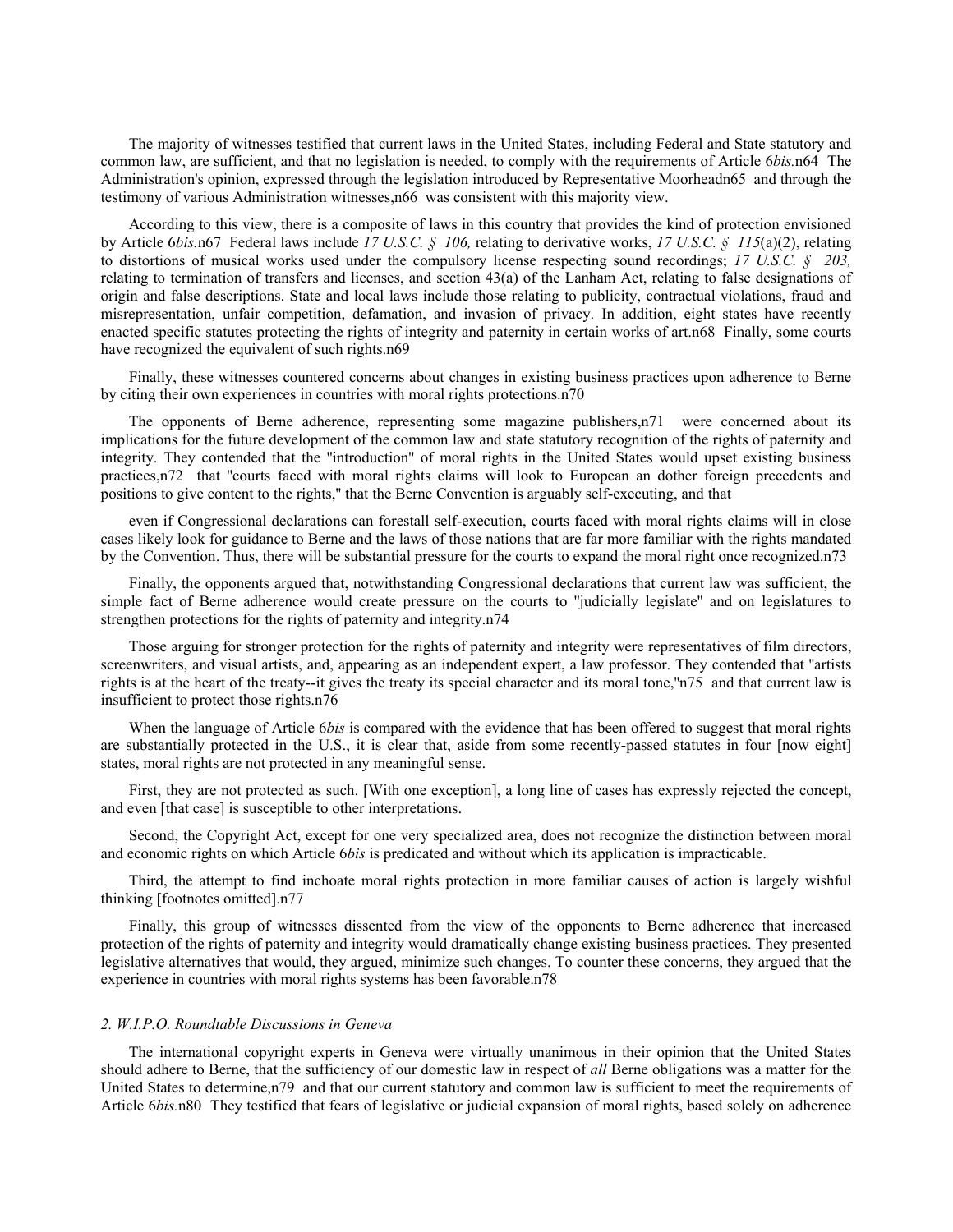to the Berne Convention, are unjustified.n81 These experts were also unanimous in agreeing that the moral rights systems in their countries, which were often much more extensive than the rights imposed by Article 6*bis,* in no way deterred the free flow of information and culture.n82 Finally, they stressed that how any state of the Berne Union chooses to define, protect, and deal with the alienability of ''moral rights'' had no force or effect on the discretion of any other state in this regard.n83

#### *3. Meetings in Paris*

In Paris, the Committee delegation met with international film producers, international film directors, and representatives of the French Ministry of Culture and Communications. The producers urged United States adherence to Berne, and expressed support for the United States' practice of granting final artistic control over a film to the producer, rather than the director or screenwriter. They were critical of moral rights as found in some Berne countries, contending that placing control over films in the hands of the director or screenwriter has been detrimental to the European film industry.

The directors, not surprisingly, expressed precisely the opposite view. They urged the delegation to adhere to Berne, and to enact strong moral rights legislation in that context, contending that even in countries with moral rights systems, the integrity of films has been seriously impaired. They further opined that the spirit of the Berne Convention required such legislation.

Officials of the French Ministry of Culture and Communications also urged our adherence to Berne and stated their view that, in general, current United States law appeared adequate to enable us to do so.

### *4. Other Commentary*

The Director General of the World Intellectual Property Organization, Dr. Arpad Bogsch, has stated that:

[I]n my view, it is not necessary for the United States of America to enact statutory provisions on moral rights in order to comply with Article 6*bis* of the Berne Convention. The requirements under this Article can be fulfilled not only by statutory provisions in a copyright statute but also by common law and other statutes. I believe that in the United States the common law and such statutes (Section 43(a) of the Lanham Act) contain the necessary law to fulfill any obligation for the United States under Article 6*bis.*n84

### *5. Conclusion*

The Committee recognizes that there is no single Federal statute relating specifically to ''moral rights'' of authors. Berne, however, does not so require.n85 In fact, according to Article 6*bis,* paragraph (3), the means of redress for the rights provided ''shall be governed by the legislation of the country where protection is claimed.''n86

The Committee also recognizes that while protection of the rights of paternity and integrity in the United States may not be as broad as it is in some Berne member states, there are other members of Berne that impose even more limited protection.n87 As the Ad Hoc Working Group concluded in its *Final Report:*

[T]here are substantial grounds for concluding that the totality of U.S. law provides protection for the rights of paternity and integrity sufficient to comply with 6*bis,* as it is applied by various Berne countries.n88

The Committee has been persuaded by the testimony of the majority of the witnesses before the Subcommittee, the conclusions of the international copyright experts whose advice the Subcommittee sought, and the comments of many other distinguished interested parties. Based on a comparison of its laws with those of Berne member countries, and on the current status of Federal and State protections of the rights of paternity and integrity, the Committee finds that current United States law meets the requirements of Article 6*bis.*

#### *6. Moral Rights and Self-Execution*

Article 6*bis* is closely tied to the issue of whether the Berne Convention is self-executing. Some of the witnesses testifying before the Subcommittee on Courts, Civil Liberties and the Administration of Justice expressed concern that, despite a Congressional determination that the provisions of Berne may be implemented only through appropriate domestic legislation (*see* discussion *supra* ), the Article 6*bis* rights may somehow take effect.n89 These witnesses were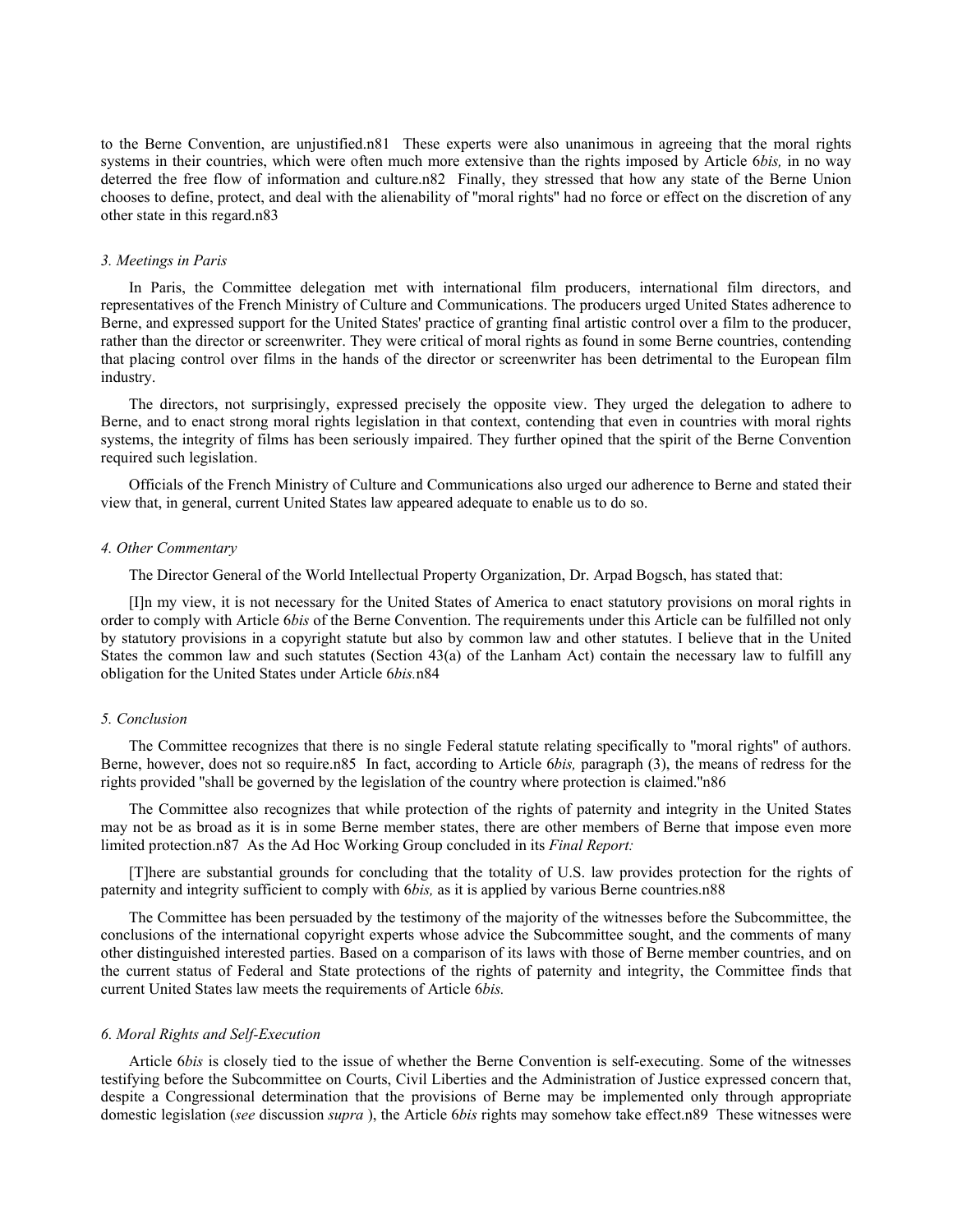in a small minority. Otherwise, the Subcommittee heard virtually unanimous opinion that, because the Berne Convention is not self-executing, adherence standing alone would not cause the courts or legislatures to strengthen such protections.n90

Berne's non-self-executing nature obviates such concerns, but because they have continued to be expressed, the Committee believes that an explicit discussion of the issues of moral rights and self-execution is desirable.

The Committee states unequivocally that Berne is not self-executing, that domestic law is not in any way altered except through the implementing legislation itself, and that the implementing legislation is absolutely neutral on the issue of the rights of paternity and integrity.

To make this fact abundantly clear, the Committee has adopted language that declares in Section 3(1) that Berne is not self-executing, and in Section 3(2) that this country's obligations under Berne ''may be performed only pursuant to appropriate domestic law,'' and that, according to Section 3(3), those obligations are satisfied by the amendments made by H.R. 4262, together with the other laws existing on the date of enactment of the implementing legislation. Furthermore, Section 3(3) declares that for the purpose of satisfying those obligations, it is only the rights and interests arising under those amendments or those existing laws that may be claimed. In other words, adherence to Berne will have no effect whatsoever on the state of moral rights protections in this country. *Since the Committee finds that existing law is sufficient to enable the United States to adhere to the Berne Convention, the implement- ing legislation is completely neutral on the issue of whether and how protection of the rights of paternity and integrity should develop in the future*. The Committee stresses that the phrase "for the purpose of satisfying such obligations" in Section 3(3) is intended to assure United States courts that adherence to Berne is not, of itself, a basis for any cause of action. Outside the context of Berne, the courts and legislatures are free to act, or to not act, on questions concerning the rights of paternity and integrity.

Section 4 of the bill reinforces Berne's non-self-executing nature by construing the Convention's relationship with domestic law. It finds in Section  $4(a)(1)$  that Berne's provisions shall be given effect under title 17 of the United States Code (as amended by H.R. 4262) and by any other relevant provision of Federal or State statutory or common law. Section  $4(a)(1)$  must be read in conjunction with the provisions of Section  $4(b)$ , Section  $(6)(2)$ , and Section 7 of the bill. Because Berne is not self-executing, Section 4(a)(2) provides that Berne's provisions are not enforceable in the courts. No action brought pursuant to the provisions of the Convention itself will be successful; instead, an independent foundation in Federal or State statutes or the common law must exist.

Finally, Section 4(b) of the bill tracks the language of Article 6*bis,* and provides that any right of an author to paternity or integrity, whether claimed under Federal or State statutory or common law, is not expanded or reduced by Berne adherence and the satisfaction of our obligations under Berne. Adherence and the satisfaction of our obligations under Article 6*bis* are intended to have no effect on the status of these rights.

A related statutory provision, set forth in Section 6 of the bill, amends *17 U.S.C. § 104,* and describes the effect of the Berne Convention. It declares that no right or interest in a work protected under title 17 may be claimed by virtue of, or in reliance upon, the Convention's provisions or the United States adherence to the Convention. Furthermore, any rights in a work eligible for title 17 protection that derive from title 17, other Federal or State statutes, or the common law, shall not be expanded or reduced by virtue of, or in reliance upon, the Convention's provisions or the United States adherence to the Convention. In other words, Berne's provisions themselves, and the simple fact of adherence to the Convention, will not in any way affect current law or its future development. As Section 3(2) of the bill makes clear, it is only through appropriate domestic law that our obligations under Berne may be performed. To the extent that courts, in interpreting our domestic laws, properly look to the laws of foreign countries, they may continue to do so. The fact of Berne adherence will not enable them to look to such laws to any greater or lesser degree.

Finally, H.R. 4262 amends *17 U.S.C.* § 301, relating to preemption of other laws, to create a new subsection (e), which provides that adherence to Berne, and the satisfaction of United States obligations under Berne, does not affect the scope of Federal preemption. This amendment once again reinforces the neutrality of the implementing legislation: adherence to Berne, and the satisfaction of our obligations under the Convention, will have no effect on the law of preemption under section 301.

The Committee recognizes that protection of the rights of paternity and integrity in this country has gradually been increasing. In recent years, eight states have enacted legislation to protect these rights, at least as they pertain to certain artists. The legislatures may see fit to continue this expansion. This Committee will also consider similar legislation, since the Subcommittee on Courts, Civil Liberties and the Administration of Justice has already announced hearings on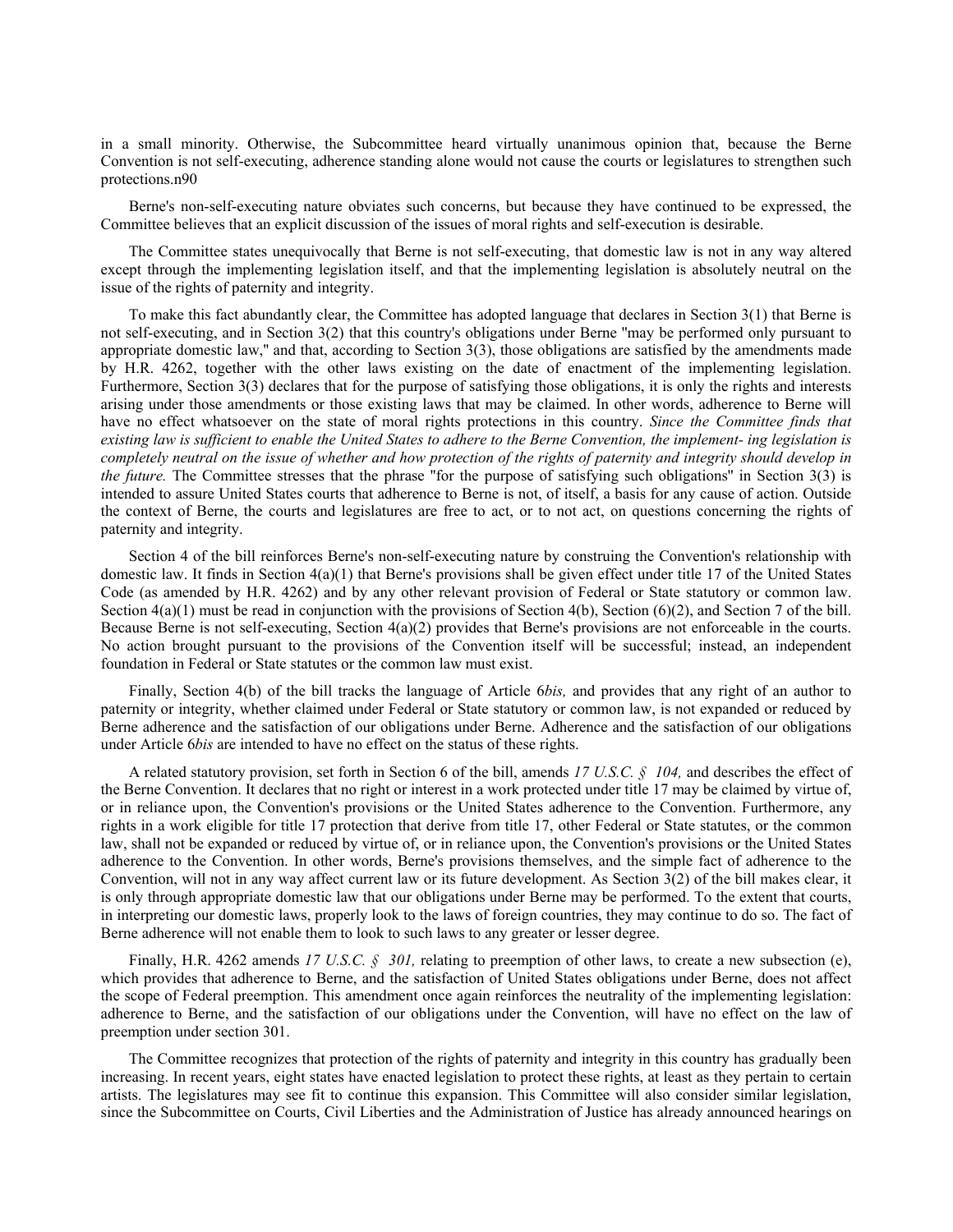artists' rights.n91 These actions are being taken independently of Berne adherence, and our obligations thereunder, and they must continue to be independent. The law relating to the rights of paternity and integrity is intended to be the same the day before, and the day after, adherence. Courts remain free to apply common law principles, to interpret statutory provisions, and to consider the experience of foreign countries to the same extent as they would be in the absence of United States adherence to Berne.

#### C. FORMALITIES

As a general proposition, adherents to the Berne Convention obligate themselves not to impose certain kinds of conditions or requirements (that is, formalities) on the ''enjoyment and the exercise''n92 of rights of authors outside the country of origin of the work.

The Committee received conflicting testimony about the nature of the prohibited formalities. Consistent with the conceptual decision to revise United States law only to the extent absolutely necessary to make it compatible with Berne, H.R. 4262 relies heavily on the interpretation of prohibited formalities set forth in the *Guide to the Berne Convention.* In this regard, the word ''formality'' must be understood in the sense of a condition necessary for a right to exist. A formality would be an administrative obligation set forth by a national law which, if not fulfilled, would lead to a loss of copyright.n93 As a consequence, those provisions of American law that constitute non-substantive or procedural formalities such as mandatory deposit for the benefit of the Library of Congress, recordation of documents of copyright transfer, registration of claim of copyright, are not amended by the proposed legislation except to conform language necessitated by changes in the law regarding mandatory notice of copyright. The copyright notice provisions have been amended to encourage, but not to require, notice.

# *1. Registration.*

Under current law, registration is permissive except where the work is published without notice of copyright. In that case, regis- tration before publication or within five years of publication becomes mandatory in order to avoid loss of copyright.n94

Registration, however, is induced by three current methods contained in the Copyright Act: by conditioning the legal presumption of copyright validity on registration within five years of publication (section 410(c); by conditioning the grant of statutory damages and attorneys' fees on registration before the act of infringement occurs (section 412); and by requiring the copyright owner to seek registration as a prerequisite to suit for copyright infringement (section  $411(a)$ ).

There is a strong consensus that Berne requires the elimination of mandatory notice of copyright and therefore the deletion of the requirement of registration within five years of any publication without notice. H.R. 4262 makes this change.

Under a minimalist approach, it is agreed that two of the three inducements to registration--the presumption of validity and statutory damages--are compatible with Berne.n95 The former satisfies Berne because it affects the ordering of proof and the latter because it affects remedies.

Divergent views do exist on the Berne compability of the requirement that claimants seek registration before copyright infringement suits.n96 Consistent again with the minimalist approach, H.R. 4262 proceeds upon the assumption that section 411 of the Copyright Act should not be changed since it is not clearly prohibited by Article 5(2) of the Berne Convention. The requirement that registration occur as a precondition to a lawsuit is procedural in nature and does not in any sense lead to a ''loss of copyright''.n97

Registration as a prerequisite to suit is procedural because the suit can be maintained directly against an alleged infringer based on a denial of registration. Copyright owners can enjoy and exercise their rights within the meaning of Article 5(2) of Berne whether registration is granted or denied.

It is the view of the Committee that any doubt on this issue should be resolved in favor of retaining section 411 of the Copyright Act because the provision is in the public interest. Copyright registration promotes efficient litigation practices, to the benefit of the courts and the public as well as to the parties in the lawsuit. Registration narrows the issues that must be litigated and, since it pertains to proof of ownership, assists the courts in resolving the underlying copyright dispute. Within the Congress, the Committee plays an important role in monitoring the judicial impact of legislation. In this regard, the Judicial Conference of the United States advise the Committee that if the requirement of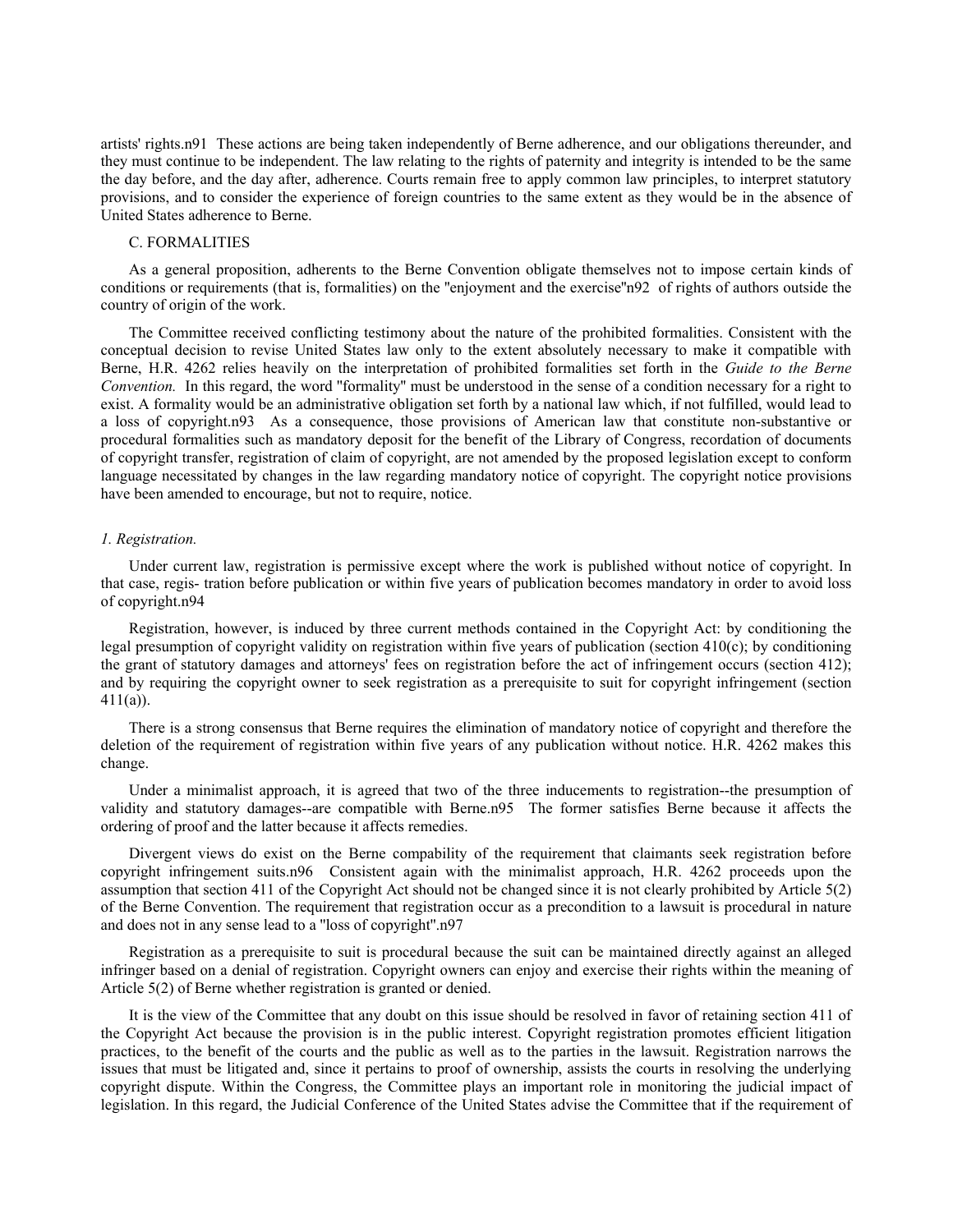registration as a prerequisite to suit were eliminated, there would likely be increased difficulty in trying copyright cases.n98

The judicial impact of the legislation is only one factor to be considered on the public interest side of the equation. There are others. Registration is an important source of acquisitions for the Library of Congress, providing an especially important method of acquiring foreign works which may not be subject to mandatory deposit under the Copyright Act.n99 In a time of fiscal restraint, the absence of this acquisition source--which is virtually cost-free to the taxpayer- would have to be replaced by either the expenditure of public monies or the establishment of increased fees by the Library, or a combination of both. Moreover, registration as a prerequisite to suit helps to ensure the existence of a central, public record of copyright claims. This publicly available depository of information is of benefit to both copyright owners and users.

The Committee is also concerned that abolition of section  $411(a)$  would result in attempts to use the legal system to exert control over materials that Congress intends to be in the public domain. Since the *prima facie* presumption of originality in section 410(c) would continue to provide a strong incentive for registration,n100 it would arguably be those claimants who do not have a cognizable claim to copyrightability who would forego the substantial benefits of registration: examples would include utilitarian, industrial and other works that do not meet the existing standards of protection.

Once in court, such plaintiffs can exploit discovery and other procedures (or even, as is common, generate unfavorable and destructive publicity in the business world) to extract settlements and cause financial harm to legitimate competition and ultimately the public through higher prices.

In the past, some suits have been kept out of court by the necessity of filing for registration prior to institution of litigation and by the unwillingness of potential plaintiffs to bring suit under section 411(a) following a refusal to register because of the unfavorable light in which a judge might view the refusal to register and the undesirability of having the Copyright Office intervene in opposition. In a world without section  $411(a)$ , it is likely that a greater number of suits would be brought in Federal court.

It certainly is no answer to permit the Copyright Office to intervene in such suits. The Office should not be forced into devoting (as would be the case) a substantial part of its limited resources to litigation.

For all of these reasons, the Committee concluded that section  $411(a)$ --and registration as a prerequisite to the filing of a lawsuit--should be retained.

As evidence that this decision satisfies the dictates of the Berne Convention, the Committee looked to the practices of members of the Union. And, indeed, other Berne countries maintain registration systems, in keeping with their unique national experience, and set their own inducements to encourage registration.n101 Other Berne countries clearly have procedural requirements for bringing copyright infringement actions: papers must be served and filed, documents must be produced, court costs and litigation costs must be paid.

Under the Berne Convention, the extent of protection and the means of redress are generally governed by the national law of the country where protection is claimed. The primary mechanism for discouraging discriminatory treatment of foreign copyright claimants is the principle of national treatment. Whatever restrictions or procedures are imposed on foreign nationals must also be imposed on the citizens of the country where protection is claimed. The national treatment principle has fostered a high level of protection, as well as a minimum of procedural burdnes. It does not, however, require all countries to have identical legal systems and procedural norms.

The Committee considered the contention that other countries might retaliate against the United States if we maintain the existing provisions of section 411(a) after joining Berne. In the view of the Committee, these concerns are probably not well-founded and are certainly speculative. The principle of national treatment operates to bar onerous procedural requirements, since any retaliatory registration procedures would have to be applied equally against the citizens of the retaliating country. Moreover, if another Berne country did adopt registration procedures that rendered difficult or impossible the enforcement of well-settled rights, then the United States or other Berne members could still apply moral pressure or perhaps trade leverage, if any, to pressure the country to adopt reasonable procedures. Last, if other countries implement exactly the same provisions as section 411(a), this would not be burdensome on our nationals.

#### *2. Recordation of Documents*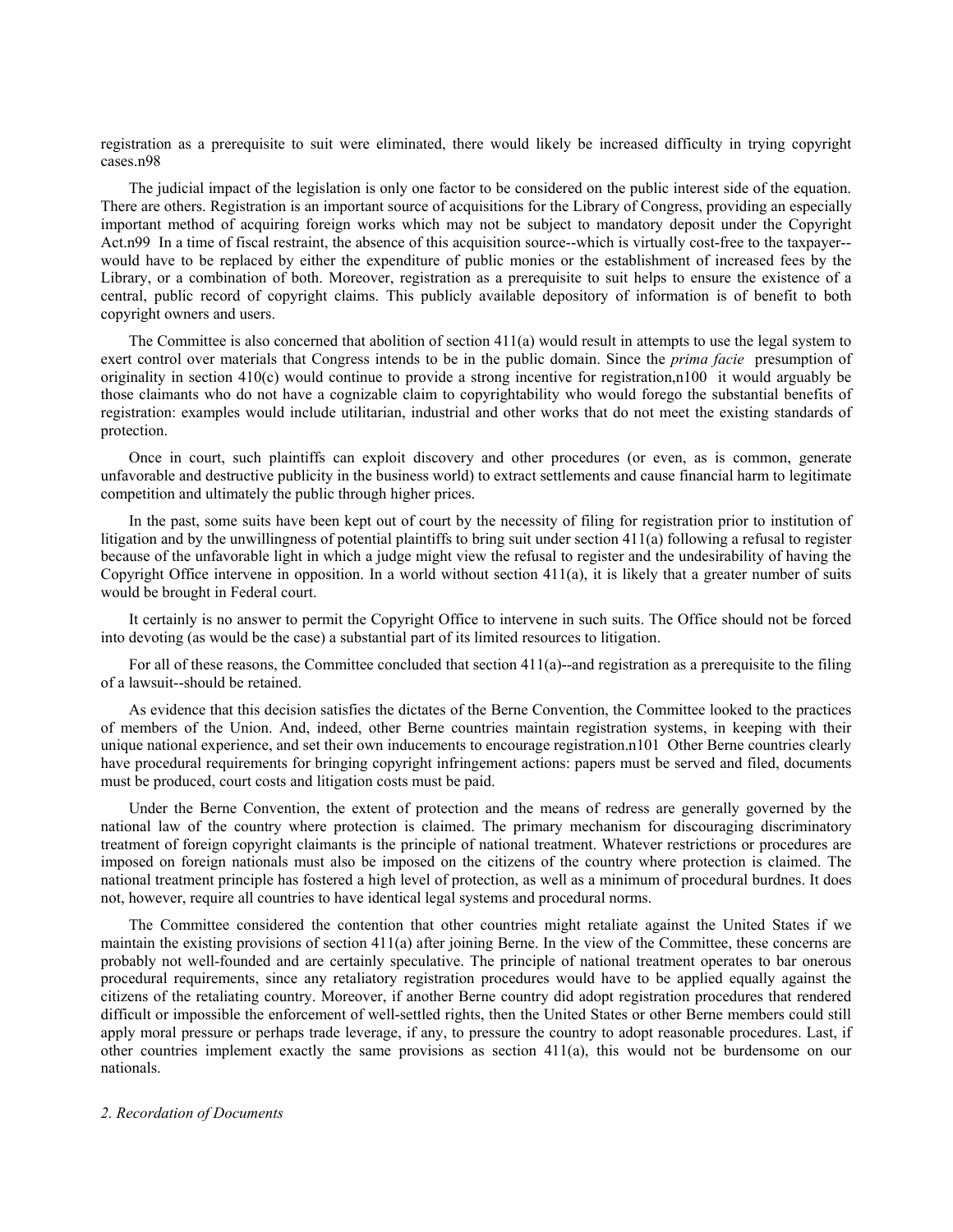Similar to the requirement of registration as a prerequisite to suit, any person claiming by virtue of a transfer (that is, by assignment, exclusive license, or other conveyance of any exclusive right) to be an owner of copyright or of any exclusive right must record in the Copyright office the instrument of transfer before filing a lawsuit for infringement. Once recordation is made, suit may be brought on a cause of action that arose before recordation.

Again, under the minimalist approach of H.R. 4262 and based on the interpretation of prohibited formalities found in the W.I.P.O. *Guide,*n102 the Committee concluded that no change is necessary in section 205(d) of the Copyright Act to make American law consistent with Berne. Briefly put, recordation as a prerequisite to suit regulates standing to sue. Since the author is the original owner of copyright under section 201(a), the author would always be able to sue without recording any document. This provision satisfies the requirement of Article 15 of the Berne Convention that an author who is named on the copies of the work is entitled to sue for infringement. The provision is Berne compatible because the failure to record does not lead to loss of the copyright--it merely regulates who may sue.

#### *3. Mandatory Deposit*

The requirement of depositing a copy of the work in which copyright is claimed has been an integral part of the United States copyright system for nearly 200 years.n103 Since 1865 the Library of Congress has been the permanent beneficiary of copyright deposits, the copyright system therefore being one of the primary sources of acquisitions for the Library. Some of the collections were built almost exclusively through copyright deposits.

Before the general revision of the law in 1978, deposit was tied to registration and both were mandatory. Under existing law, the Library receives deposits both through permissive registration and through mandatory deposit in the case of works published with notice of copyright in the United States.n104

Since noncompliance with the mandatory deposit requirement does not result in forfeiture of any copyright protection, mandatory deposit is compative with Berne. However, elimination of the copyright notice as a condition of copyright requires an amendment to section 407 of the Copyright Act. Under the proposed legislation, all original works of authorship published in the United States remain subject to mandatory deposit.

Clearly, the mandatory deposit of all published works in which copyright is claimed advances the purposes of the Copyright Clause of the Constitution to promote the progress of science and the useful arts. The existing mandatory deposit requirement was recently held to pass constitutional muster.n105 The elimination of copyright notice as a factor in subjecting works to mandatory deposit has no constitutional significance. It remains true that only those works published in the United States in which copyright is claimed are subject to mandatory deposit. The only change is that the law will no longer require affirmative marking of the copies as a condition of maintaining copyright. As in the past, all original works of authorship are under copyright from their creation, and authors and owners of copyright are required to deposit copies with the Library of Congress when their works are published in the United States.

The public benefits of mandatory deposit are obvious. The entire society--including not only authors and copyright owners but students, academics, ordinary citizens, Members of Congress and their staffs--becomes the beneficiary of a strong and dynamic national library: a public institution that acquires, preserves and makes accessible to present and future generations the material expressions of our national cultural life and other cultures. The implementation of a deposit function cannot and should not be limited to ''printed publications'', any more than our culture and communications can be confined to the printed page.

Mandatory deposit is a very modest requirement and, once again, a very good bargain for the public. A maximum of two copies, and frequently only one copy, must be deposited for all of the United States. In the view of the Committee, this condition is well within its authority under the Copyright Clause.

## *4. Notice of copyright*

The proposed legislation abolishes mandatory notice of copyright for works first published after the law comes into effect, thereby dispensing with a device that has been statutorily required for nearly two centuriesn106 to identify works under copyright after publication. In deference to the utility of notice, however, the legislation includes a new provision designed to stimulate voluntary notice by according evidentiary significance to its use. Current notice requirements are unchanged for works first published before the effective date of the Act. These works will fall into the public domain if published without notice, and registration is not made before or within five years of publication.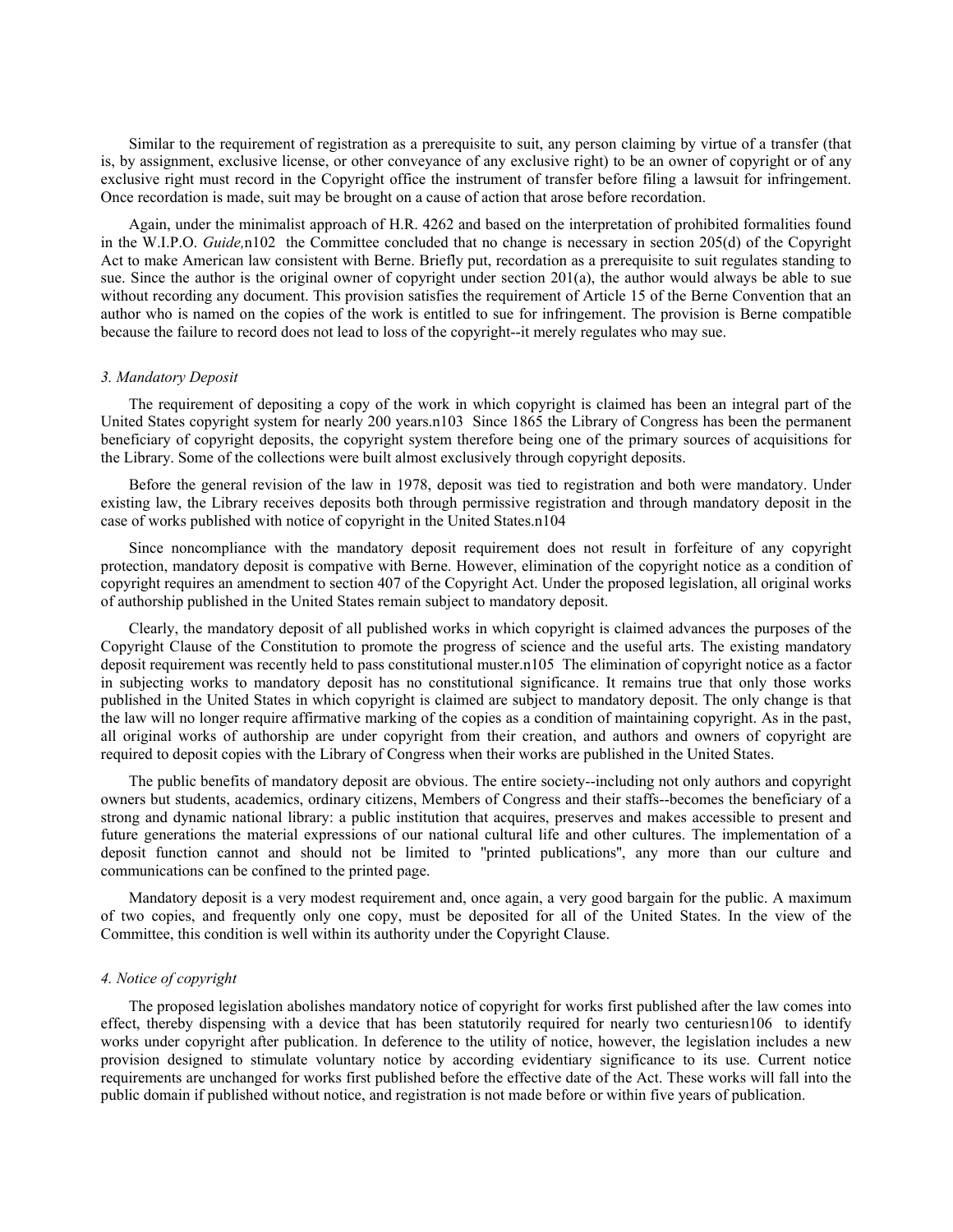To encourage use of notice, H.R. 4262 amends current law--sections 401(d) and 402(d)--to specify that in the case of defendants who have access to copies bearing proper notice of copyright, courts shall not give any weight to a claim of innocent infringement (that is, innocent intent) in mitigation of actual or statutory damages. While innocent intent does not constitute a defense to copyright liability, the courts have taken account of the relative innocence or guilt of the defendant in assessing both actual and statutory damages.n107 As relates to statutory damages, the courts generally have exercised their discretion to award an amount between \$ 250 and \$ 10,000, using the relative innocence of the defendant as a major factor in setting the amount of the award. The intent of new sections 401(d) and 402(d) is to direct the courts not to consider the defendant's claim of innocence if the copyright owner has marked the copies properly with notice of copyright and the defendant has had access to the marked copies.

Newly amended sections 401(d) and 402(d) must be read together, however, in conjunction with the specific provision for remission of all statutory damages in the last sentence of section  $504(c)(2)$ . In that situation, the court has no discretion. Current law provides that all statutory damages shall be remitted where certain employees of non-profit educational institutions, libraries, archives, or public broadcasting entities prove that they are innocent infringers. The proposed legislation makes no change to the existing scheme regarding this class of innocent infringers, even if the copies to which they have access bear notice of cpyright. H.R. 4262 does change current law with respect to other classes of ''innocent infringers,'' including those covered by the second sentence of section 504(c)(2), where the copies bear notice and the defendant had access to the marked copies.

As relates to works consisting in whole or in part of works of the United States Government, the proposed legislation amends section 403 of the Copyright Act to require a statement on the copies identifying the government material. The amendment further confers authority on the Copyright Office to issue regulations detailing the general contents and location of the identifying statement. The legislation prescribes no penalty for failure to comply, leaving the penalty to the judgment of the courts in infringment actions. At a minimum, it is intended that failure to comply with the regulations issued pursuant to section 403, if not cured by appropriate disclosure at the time of copyright registration, will constitute fraud on the Copyright Office. Even if disclosure is made at the time of registration, a reviewing court may consider that the copyright claimant has ''unclean hands'' unless the publicly distributed copies of the work bear an appropriate identifying statement, in accordance with the regulations to be issued by the Copyright Office.

Section 404 of current law governs the use of notice in collective works. Since notice is no longer mandatory, H.R. 4262 merely clarifies the requirements necessary to invoke the ''evidentiary weight of notice'' provisions of new sections 401(d) and 402(d). The provisions of section 404 with respect to works first published before the effective date of the Act are maintained, since current law clearly applies to works first published before the Act goes into effect.

#### *5. Renewal Registration*

Current section 304(a) of the Copyright Act requires registration with the Copyright Office during the last year of the first term of copyright in order to enjoy the second term of copyright in works under copyright before January 1, 1978 (the effective date of the Copyright Revision Act of 1976).When Congress engaged in the historic revision of the copyright laws in 1976, the subjects of duration of copyright and the renewal of copyright were thoroughly examined and debated. Congress decided to establish a new system of duration of copyright for works first copyrighted under the revised law, but retained the renewal provision for pre-existing copyrights. The House Committee on the Judiciary explained in its Report that the renewal system would be phased out by the year 2005 rather than eliminated immediately because a ''great many of the present expectancies in these cases are the subject of existing contracts, and it would be unfair and immensely confusing to cut off or alter these interests.''n108

In revisiting this issue more than a decade later, the Committee reaches the same conclusion: it would be unfair and immensely confusing to attempt to cut off renewal expectancies. Moreover, constitutional questions could be raised about deprivation of property without due process of law or unlawful impairment of existing contracts. So, H.R. 4262 elects to take a safer course and lets the renewal provisions terminate as previously scheduled in the year 2005.

## D. JUKEBOX COMPULSORY LICENSE

The Berne Convention in Article 11(1) requires that authors of dramatic, dramatico-musical, and musical works shall enjoy the exclusive rights of authorizing: (1) the public performance by any means or process; and (2) the communication to the public of performance of their works. This text was adopted at Stockholm in 1967 and is included in the 1971 Paris Act. Before 1967, Article 13, which allows a compulsory license for the making of records of musical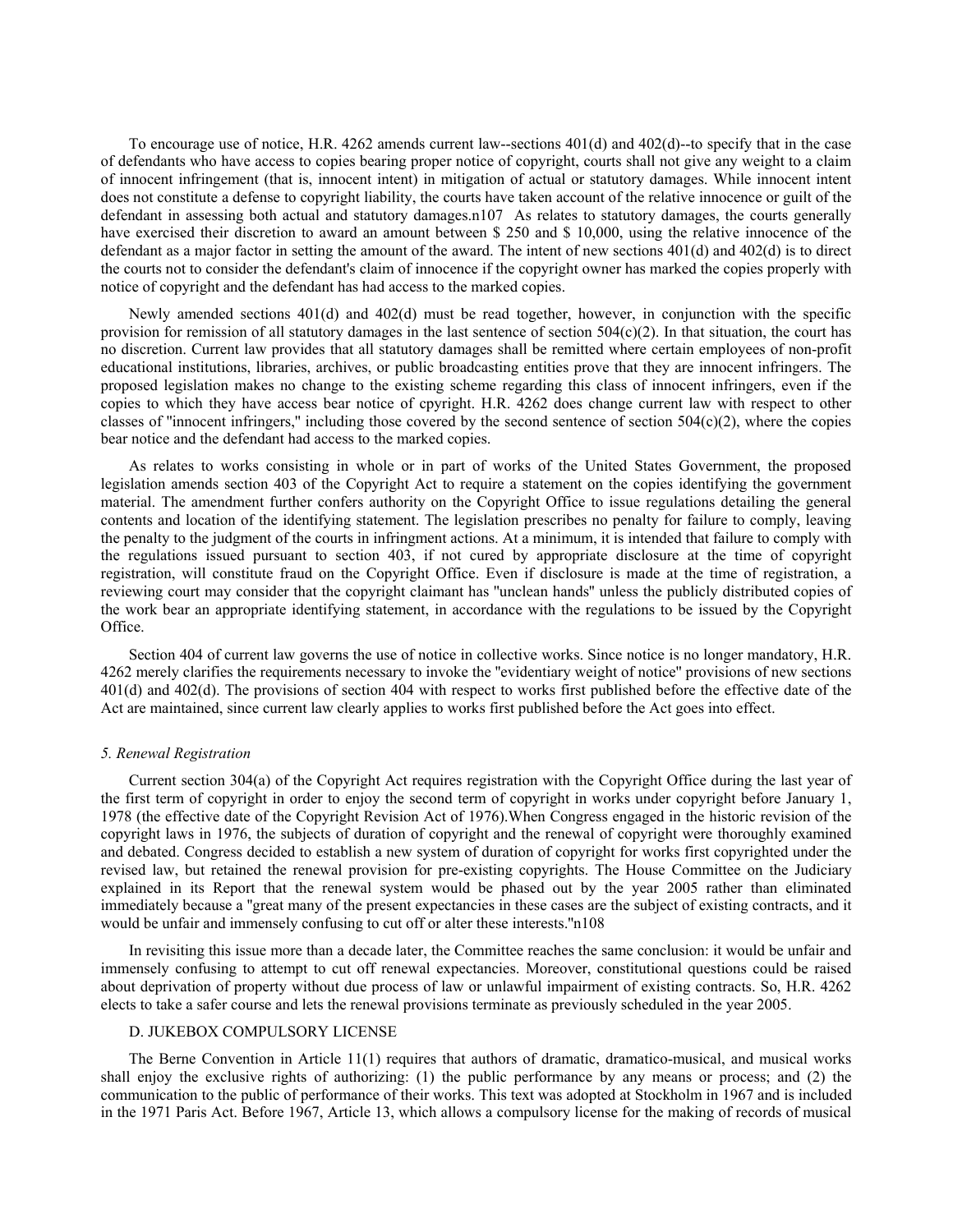works, could have been interpreted to permit a compulsory license for nonbroadcast performances of recorded music. Under the 1971 Paris Act, the scope of the Article 13 compulsory license is confined to the act of recording, that is, reproductions. Article 11(1) therefore governs the obligations with respect to *performance* of recorded works, and apparently does not permit compulsory licensing of non-broadcast performances.

Current American copyright law--section 116 of title 17, United States Code--allows the compulsory licensing of the performance of nondramatic musical works by playing the record embodying the music on a coin-operated phonorecord (jukebox). The Committee heard from experts, a vast majority of whom agreed that the existing jukebox compulsory license is incompatible with Berne.n109 The Committee considered but rejected the solution of complete elimination of the jukebox compulsory license. Instead, the Committee fashioned a new section 116A that encourages the representatives of authors and jukebox operators to negotiate licenses or submit to arbitration.n110 If negotiations fial, the compulsory license provisions in effect on the day before the amendment takes effect--that is, section 116- would operate.

As evidence that new section 116A is compatible with Berne, the Committee looked to the law in effect in other Berne countries and found systems in place for government review or regulation of rates and licensing terms offered by performing rights societies.n111

In 1985, with congressional participation by Chairman Kastenmeier and Senator Mathias, the three performing rights societies (ASCAP, BMI and SESAC) and the trade association representing jukebox operators (AMOA) reached a voluntary agreement under which they cooperate to facilitate compliance with the jukebox compulsory license; the performing rights societies in turn agreed to give rebates of license fees, depending on the level of compliance.n112 The Committee believes that this experience in voluntary cooperation augurs well for the future. The Committee need not take a position on the merits or efficacy of the 1985 agreement, other than noting with satisfaction the progress that the various parties have made in working together to solve their problems.

H.R. 4262 proceeds on the presumption that the parties affected by the jukebox license will, as they have done in the past, negotiate in good faith and work diligently to reach voluntary licensing agreements that may or may not resemble the 1984 settlement.

As a last resort, if voluntary negotiations fail pursuant to new section 116A, the Copyright Royalty Tribunal is empowered to conduct a proceeding one year after the effective date of the amended law to review the number of songs licensed voluntarily during that period as compared with the number of songs performed under the compulsory license in the last year that current section 116 was in effect. If the Tribunal finds and certifies that the number of songs voluntarily licensed is substantially smaller than the number previously covered by the old compulsory license, then the Tribunal will publish a notice that section 116 is available and compulsory licenses can be obtained by complying with section 116. H.R. 4262 provides, however, that any voluntary licenses will supercede nonvoluntary licenses.

In order to make the certification, the Tribunal will presumably either initiate statistical surveys or accept, in whole or in part, evidence of such surveys offered by the interested parties relating to the number of songs likely performed on jukeboxes in the last year of section 116. With respect to the number of songs licensed on a voluntary basis, the Tribunal will most likely accept the estimates of the interested parties it finds most credible. Since the overwhelming bulk of the music is licensed by two societies (ASCAP and BMI), if a voluntary agreement is made involving either or both societies or the larger of the two in terms of repertoire, the Tribunal can very likely find that the number of voluntary agreement songs is not substantially smaller than nonvoluntary agreement songs.

Except when the Tribunal certifies that the compulsory license is available, the Tribunal has no authority to adjust the statutory royalty rates. If the compulsory license is certified to be available, then the normal schedule for review of rates established by section  $804(a)(2)(C)$  applies, that is, in 1990 and every tenth year. If no petition for rate review is filed in 1990 because of the negotiations pursuant to section 116A but the compulsory license becomes available thereafter, then a petition may be filed in the year that section 116 becomes effective and in each subsequent tenth year.

The Committee believes that this minimalist approach to be in conformity with the dictates of the Berne Convention. As a general principle, Berne stands for the proposition that copyright law should preserve and protect national and cultural distinctions that make up the world's cultural heritage. In the United States, for the past one hundred years, the jukebox has been a very popular means of bringing musical expression to the American people. The jukebox, being an important part of our cultural heritage, need not conflict with either the cultural goals of the Berne Convention or artistic expressions of American songwriters.

E. ARCHITECTURAL WORKS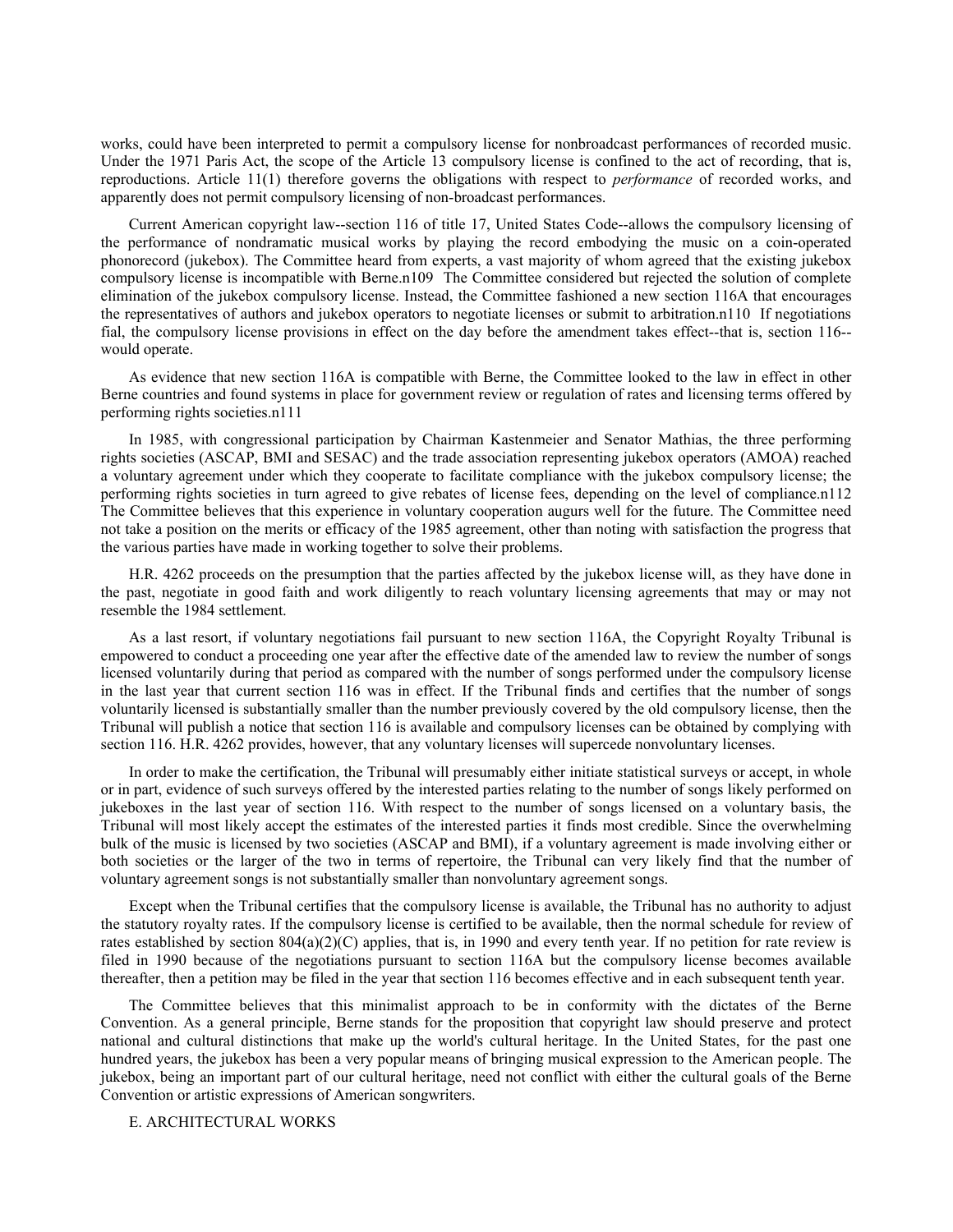Article 2(1) of the Berne Convention requires protection for three categories of works related to architecture:

(a) ''works of ... architecture'';

(b) ''illustrations ... plans [and] sketches ... relative to ... architecture; and

(c) ''three dimensional works relative to ... architecture''.n113 ''Works of architecture'' have been protected in some form under Berne since 1908, with the concept of three-dimensional works being added in 1967.n114

Under the 1976 Copyright Act, a work of architecture is generally embodied in a ''useful article.'' As such, it may be protected as a ''pictorial, graphic, and sculptural work'' only if, and only to the extent that, its design ''incorporates pictorial, graphic, or sculptural features'' that can be identified separately from, and are capable of existing independently of, utilitarian aspects of the useful article.''n115

Thus, while adornments or embellishments to a building may be eligible for U.S. copyright protection, the function or aspects of buildings are not.n116

The 1976 Act makes clear that architectural plans and drawings are protected by copyright, since, in this regard, they are no different from other drawings.n117

While there is substantial debate about whether the copyright laws prevent the use by someone other than the copyright holder of a copyrighted plan in the construction of a building, there is no doubt that the unauthorized copying of a plan or drawing of an architectural nature is considered a copyright infringement.n118

H.R. 1623, the original bill introduced by Representative Kastenmeier, followed the advice of the Copyright Office, the Administration, and the Ad Hoc Working Group. It proposed to amend the Copyright Act to explicitly provide for protection of buildings and structures, albeit with extensive exceptions and limitations.n119 Unfortunately none of the witnesses who testified in the early hearings nor any of the experts consulted by the Subcommittee at the WIPO Roundtable Discussions, directly addressed issue of architectural works.

During the last day of hearings, both former Register of Copyrights Barbara Ringer and Professor Paul Goldstein testified that the requirements of Berne may not require the explicit treatment of architectural works in the manner contemplated in H.R. 1623.n120 The witness from the American Institute of Architects (AIA) supported the provisions of H.R. 1623, but subsequently the AIA indicated that it would be preferable to make the construction of a building from copyrighted plans an act of copyright infringement.n121

As a result of the uncertainty that surrounded the architectural works language of H.R. 1623, the Subcommittee decided to scale back the extent of the amendments made to title 17. Thus, the bill reported by the Subcommittee only ratified the decision already made by the Congress in the 1976 Copyright Act that architectural plans are protected under the copyright laws. Although it is not an infringement merely to construct a building based on copyrighted architectural plans, it is an infringment to reproduce the plans themselves without permission of the copyright owner.

Under current law, the structural or functional aspects of buildings are not subject to copyright protection. *17 U.S.C. 101* (definition of ''pictorial, graphic, and sculptural work'' and ''useful article'') and 113.

The Committee concluded that existing United States law is compatible with the requirements of Berne. In addition to a degree of protection under copyright against copying of plans and separable artistic works, additional causes of action for misappropriation may be available under state contract and unfair competition theories.

The bill leaves, untouched, two fundamental principles of copyright law: (1) that the design of a useful article is copyrightable only if, and only to the extent that, such design incorporates pictorial, graphic, or sculptural features that can be identified separately from and are capable of existing independently of the utilitarian aspects of the useful article; and, (2) that copyright in a pictorial, graphic, or sculptural work, protraying a useful article as such does not extend to the reproduction of the useful article itself.

Specifically, this means that even though the shape of a useful article, such as a building, may be aesthetically satisfying and valuable, the copyright law does not protect the shape. This test of separability and independence from the utilitarian aspects of the useful article does not depend upon the nature of the design--that is, even if the appearance of the useful article is determined by aesthetic, as opposed to functional considerations, only those pictorial, sculptural or graphic elements, if any, that can be identified separately from the shape of the useful article are copyrightable. Even if the three-dimensional design contains a separate and independent artistic feature (for example, a floral relief design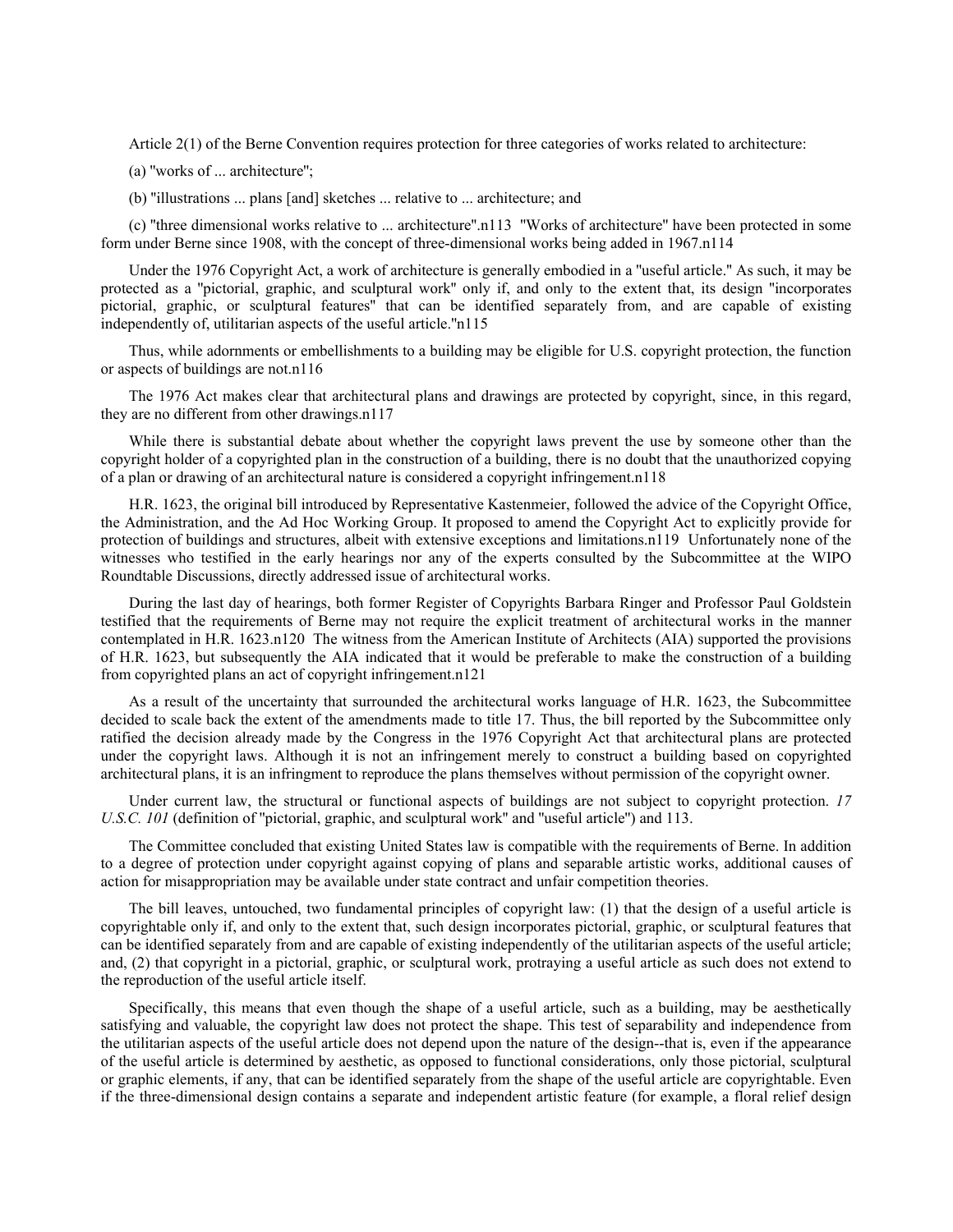on flatware or a gargoyle on a building), copyright protection would not cover the over-all configuration of the useful article as such.

In the case of architectural works, in addition to protection for separable artistic sculpture or decorative ornamentation, purely non-functional or monumental structures may be subject to copyright.

The Committee has not amended section 113 of the Copyright Act and intends no change in the settled principle that copyright in a pictorial, graphic, or sculptural work, portraying a useful article as such, does not extend to the reproduction or manufacture of the useful article itself.

### F. RETROACTIVITY AND THE PUBLIC DOMAIN

The Committee examined with particular attention whether Article 18 of the Berne Convention requires retroactive protection of works originating in Berne Union countries which may have fallen into the public domain in the United States due to failure to comply with prior statutory formalities.n121a Protection anew of Berne origin works whose term of protection in the United States had expired is clearly not required.

Further, there is considerable debate over whether any recognition of the "principle" of Article 18(1) of the Convention is absolutely required in light of the sweeping discretion accorded states by Article 18(3).

The overall approach of the Committee to limit implementing amendments only to areas clearly in conflict with the text of the Convention has led the Committee to avoid precipitious lawmaking in this delicate and important aspect of national copyright policy. The importance of maintaining intact the United States public domain of literary and artistic materials--from the points of view of commercial predictability and fundamental fairness--argues strongly for legislative caution. The question of whether and, if so, how Congress might provide retroactive protection to works now in our public domain raises difficult questions, possibly with constitutional dimensions. These questions do not have to be addressed now and can be raised if and when presented in the context of specific facts.

The Committee is conscious that an overly broad grant of protection may stifle the creation of new works by unnecessarily restricting the doamin of freely available material. It is in the context of this balancing of interests- providing significant control to authors in the creation of new works while keeping freely available other material which authors and the public should be able to use without restriction--that the concept of the public domain plays an important role.

During the Roundtable Discussions a number of foreign experts expressed the view that some degree of retroactive protection for works in the public domain for reasons other than expiration of term was desirable at least as a matter of the ''spirit'' of Article 18. They further pointed out--quite correctly--that U.S. negotiators have asked Pacific Basin countries for retroactive protection and that U.S. copyright proprietors would certainly benefit from retroactive protection of our works in Berne states such as Turkey and Egypt.n122

The Committee takes these points seriously; however, we remain persuaded that any solution to the question of retroactivity can be addressed after adherence to Berne when a more thorough examination of Constitutional, commercial and consumer considerations is possible. This Act continues in effect, the balance that Congress carefully crafted in the 1976 Copyright Revision. The public domain is neither expanded nor reduced.

#### G. EFFECTIVE DATE OF THE ACT

As has already been made clear in connection with the non-self-execution of the Berne Convention, implementation of the obligations of the Convention is to be based solely upon domestic law; the Convention is not to be a source of private rights.

Under Article 29 of the Convention, one of two possibilities for coming into force of the Convention for the United States exist: either the Convention enters automatically into force thirty days following notification by the Director General of the W.I.P.O. to the Berne Union of receipt of the United States instrument of accession; or, the instrument of accession deposited by the United States may specify a subsequent date in which case that date would be controlling. This Act elects the former option and in section 13 it is provided that the Act will come into force one day after the entry into force of the Convention for the United States.

The purpose in selecting as the effective date of these amendments a date subsequent to the date of coming into force of the Berne Convention for the United States is to assure that no possibility exists for invalidating the provisions of the Copyright Act on the basis of arguably contrary stipulation in the Berne Convention.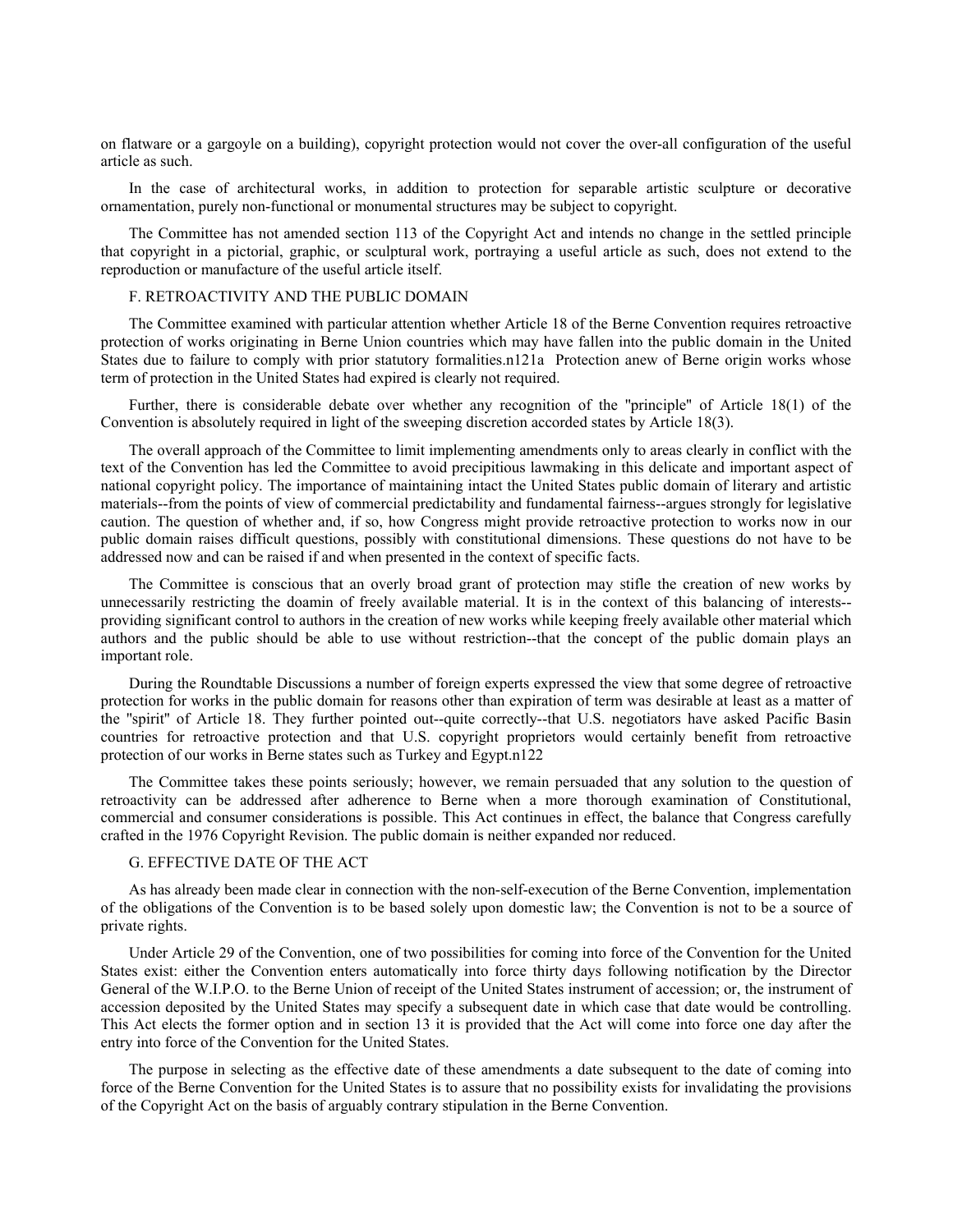#### VI. OVERSIGHT FINDINGS

The Committee makes no oversight findings with respect to this legislation.

In regard to clause  $2(1)(3)(D)$  of rule XI of the Rules of the House of Representatives, no oversight findings have been submitted to the Committee by the Committee on Government Operations.

## VII. STATEMENT OF THE COMMITTEE ON GOVERNMENT OPERATIONS

No statement has been received on the legislation from the House Committee on Government Operations.

# VIII. NEW BUDGET AUTHORITY

In regard to clause  $2(1)(3)(B)$  of rule XI of the Rules of the House of Representatives, the bill creates no new budget authority on increased tax expenditures for the Federal judiciary.

## IX. INFLATIONARY IMPACT STATEMENT

Pursuant to clause 2(1)(4) of rule XI of the Rules of the House of Representatives, the committee feels that the bill will have no foreseeable inflationary impact on prices or costs in the operation of the national economy.

# X. COST ESTIMATE

In regard to clause 7 of rule XIII of the Rules of the House of Representatives, the committee agrees with the cost estimate of the Congressional Budget Office.

# XI. STATEMENT OF THE CONGRESSIONAL BUDGET OFFICE

# STATEMENT OF THE CONGRESSIONAL BUDGET OFFICE

Pursuant to clause 2(1)(3)(C) of rule XI of the Rules of the House of Representatives, and section 403 of the Congressional Budget Act of 1974, the following is the cost estimate on H.R. 4262, prepared by the Congressional Budget Office.

U.S. CONGRESS, CONGRESSIONAL BUDGET OFFICE, *Washington, DC, May 5, 1988.*

# Hon. PETER W. RODINO, JR.,

# *Chairman, Committee on the Judiciary., U.S. House of Representatives, Washington, DC.*

DEAR MR. CHAIRMAN: The Congressional Budget Office has reviewed H.R. 4262, the Berne Convention Implementation Act of 1988, as ordered reported by the House Committee on the Judiciary, April 28, 1988. We expect that enactment of the bill would result in additional cost to the federal government of about \$ 400,000 in fiscal year 1989 and \$ 150,000 each year thereafter.

The Berne Convention, which has been signed by 76 countries, sets minimum copyright standards aimed at giving copyrighted works international protection. H.R. 42652 would make certain changes to existing U.S. copyright law to conform to codes established under the convention. These changes would be required because several Berne provisions conflict with current U.S. copyright law. Specifically, the bill makes several changes that would (1) give guidance to the courts about how to construe U.S. adherence to the convention, (2) define the subject matter and scope of copyrights under Berne, and (3) define the type of notice, filing, or registration that is required for a work to be protected against unauthorized use.

The change in scope of U.S. copyright law would require an initiative on the part of the Copyright Office, a branch of the Library of Congress, to educate both present and potential copyright owners of the changes to existing law. The Copyright Office has indicated that in order to disseminate this new public information they would meet with affected parties, prepare (and subsequently mail) informational pamphlets, and hire several additional information officers. Based on information from the Copyright Office, CBO estimates that the cost of this public information initiative, along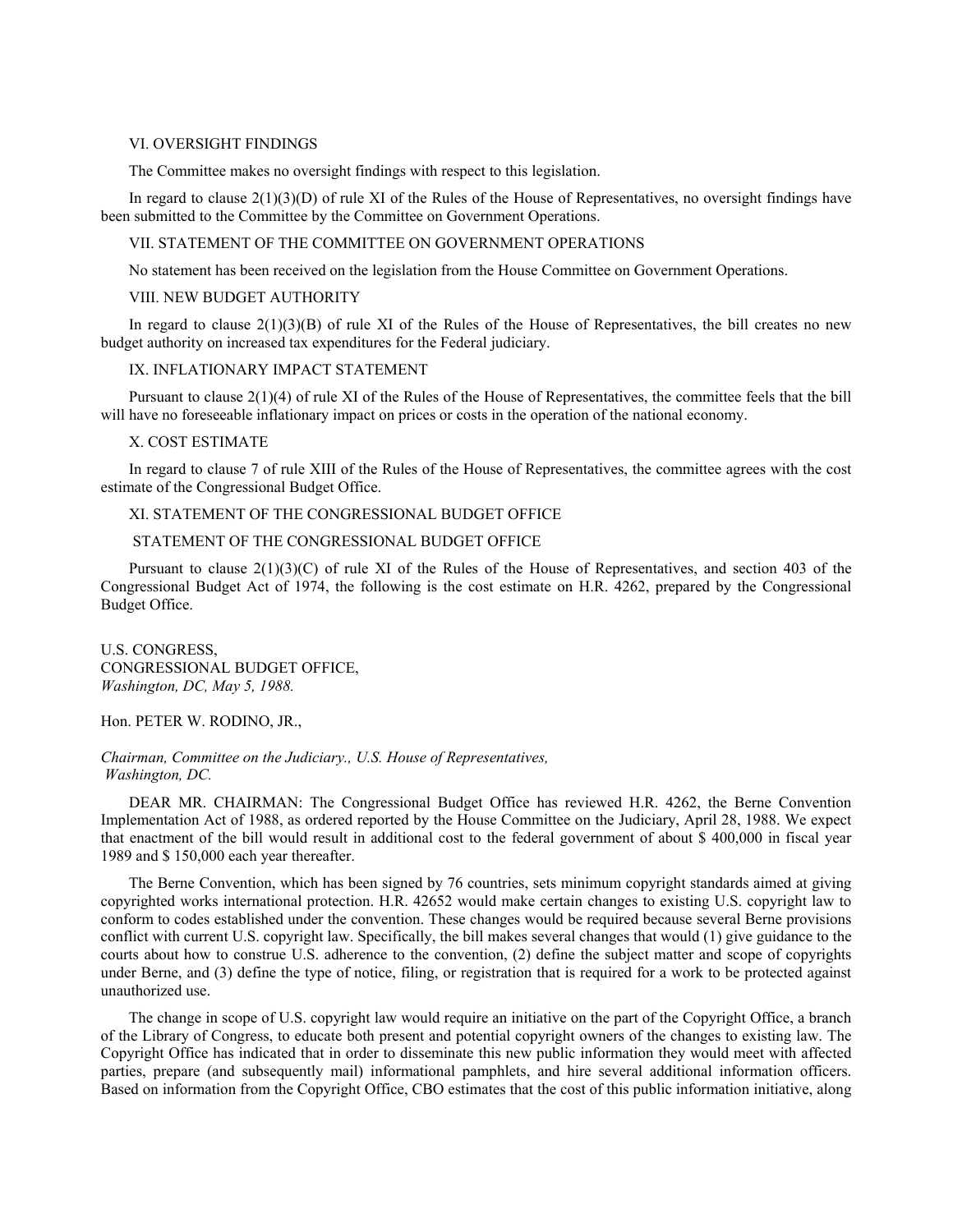with some additional printing costs, would cost the federal government about \$400,000 in fiscal year 1989, decreasing to about \$ 150,000 each year thereafter.

No costs would be incurred by state or local governments as a result of enactment of this bill.

If you wish further details on this estimate, we will be pleased to provide them.

With best wishes,

Sincerely,

JAMES L. BLUM, *Acting Director.*

#### XII. COMMITTEE VOTE

On April 28, 1988, the Committee--with a quorum of Members being present--favorably reported H.R. 4262 by voice vote, no objections being heard.

XIII. CHANGES IN EXISTING LAW MADE BY THE BILL, AS REPORTED

In compliance with clause 3 of rule XIII of the Rules of the House of Representatives, changes in existing law made by the bill, as reported, are shown as follows (existing law proposed to be omitted is enclosed in black brackets, new matter is printed in italic, existing law in which no change is proposed is shown in roman):

# **TITLE 17, UNITED STATES CODE**

\* \* \* \* \*

# **CHAPTER 1--SUBJECT MATTER AND SCOPE OF COPYRIGHT**

Sec.

101. Definitions.

102. Subject matter of copyright: In general.

103.Subject matter of copyright: Compilations and derivative works.

104. Subject matter of copyright: National origin.

105. Subject matter of copyright: United States Government works.

106. Exclusive rights in copyrighted works.

107. Limitations on exclusive rights: Fair use.

108. Limitations on exclusive rights: Reproduction by libraries and archives.

109. Limitations on exclusive rights: Effect of transfer of particular copy or phonorecord.

110. Limitations on exclusive rights: Exemption of certain performances and displays.

111. Limitations on exclusive rights: Secondary transmissions.

112. Limitations on exclusive rights: Ephemeral recordings.

113. Scope of exclusive rights in pictorial, graphic, and sculptural works.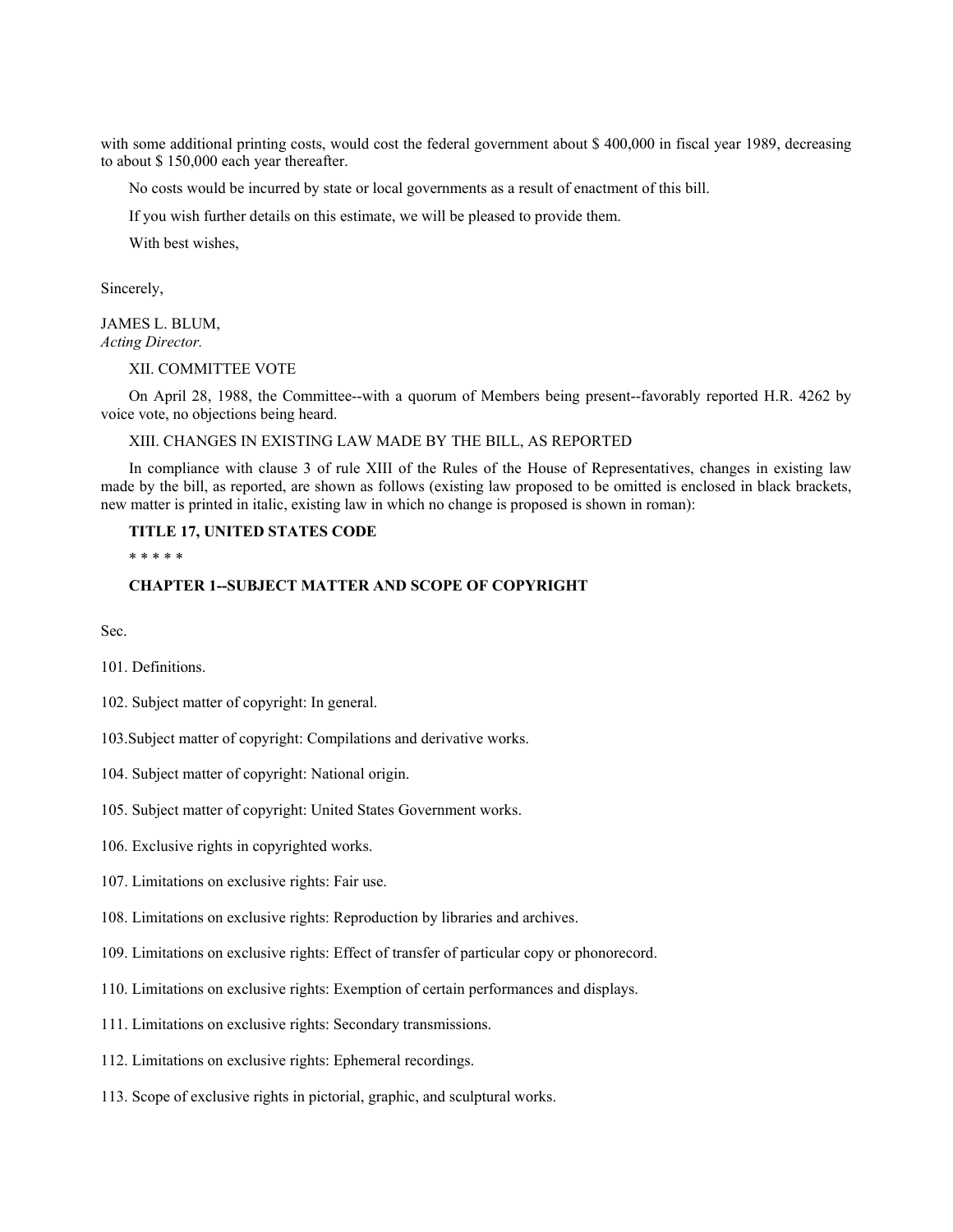114. Scope of exclusive rights in sound recordings.

115. Scope of exclusive rights in nondramatic musical works: Compulsory license for making and distributing phonorecords.

[116. Scope of exclusive rights in nondramatic musical works: Public performances by means of coin-operated phonorecord players.]

116. *Scope of exclusive rights in nondramatic musical works: Compulsory licenses for public performances by means of coin-operated phonorecord players.*

116A. *Negotiated licenses for public performances by means of coin-operated phonorecord players.*

117. Scope of exclusive rights: Use in conjunction with computers and similar information systems.1

118. Scope of exclusive rights: Use of certain works in connection with noncommercial broadcasting.

#### **§ 101 Definitions**

As used in this title, the following terms and their variant forms mean the following:

An ''Anonymous work'' is a work on the copies or phonorecords of which no natural person is identified as author.

''Audiovisual works'' are works that consist of a series of related images which are intrinsically intended to be shown by the use of machines, or devices such as projectors, viewers, or electronic equipment, together with accompanying sounds, if any, regardless of the nature of the material objects, such as films or tapes, in which the works are embodied.

*The ''Berne Convention'' is the Convention for the Protection of Literary and Artistic Works, signed at Berne, Switzerland, on September 9, 1886, and all acts, protocols, and revisions thereto, up to and including the revision done at Paris, France, in 1971.*

*A work is a ''Berne Convention work'' if--*

*(1) in the case of an unpublished work, one or more of the authors is a national of a state adhering to the Berne Convention, or in the case of a published work, one or more of the authors is a national of a state adhering to the Berne Convention on the date of first publication;*

*(2) the work was first published in a state adhering to the Berne Convention, or was simultaneously published in a state adhering to the Berne Convention and in a foreign nation that does not adhere to the Berne Convention;*

*(3) in the case of audiovisual work--*

*(A) if one or more of the authors is a legal entity, that author has its headquarters in a state adhering to the Berne Convention; or*

*(B) if one or more of the authors is an individual, that author is domiciled, or has his or her habitual residence in, a state adhering to the Berne Convention; or*

*(4) in the case of a pictorial, graphic, or sculptural work, such work is incorproated in a building or other structure located in a state adhering to the Berne Convention.*

*For purposes of paragraph (1), an author who is domiciled in or has his or her habitual residence in, a state adhering to the Berne Convention is considered to be a national of that state. For purposes of paragraph (2), a work is considered to have been simultaneously published in two or more nations if its dates of publication are within 30 days of one another.*

\* \* \* \* \*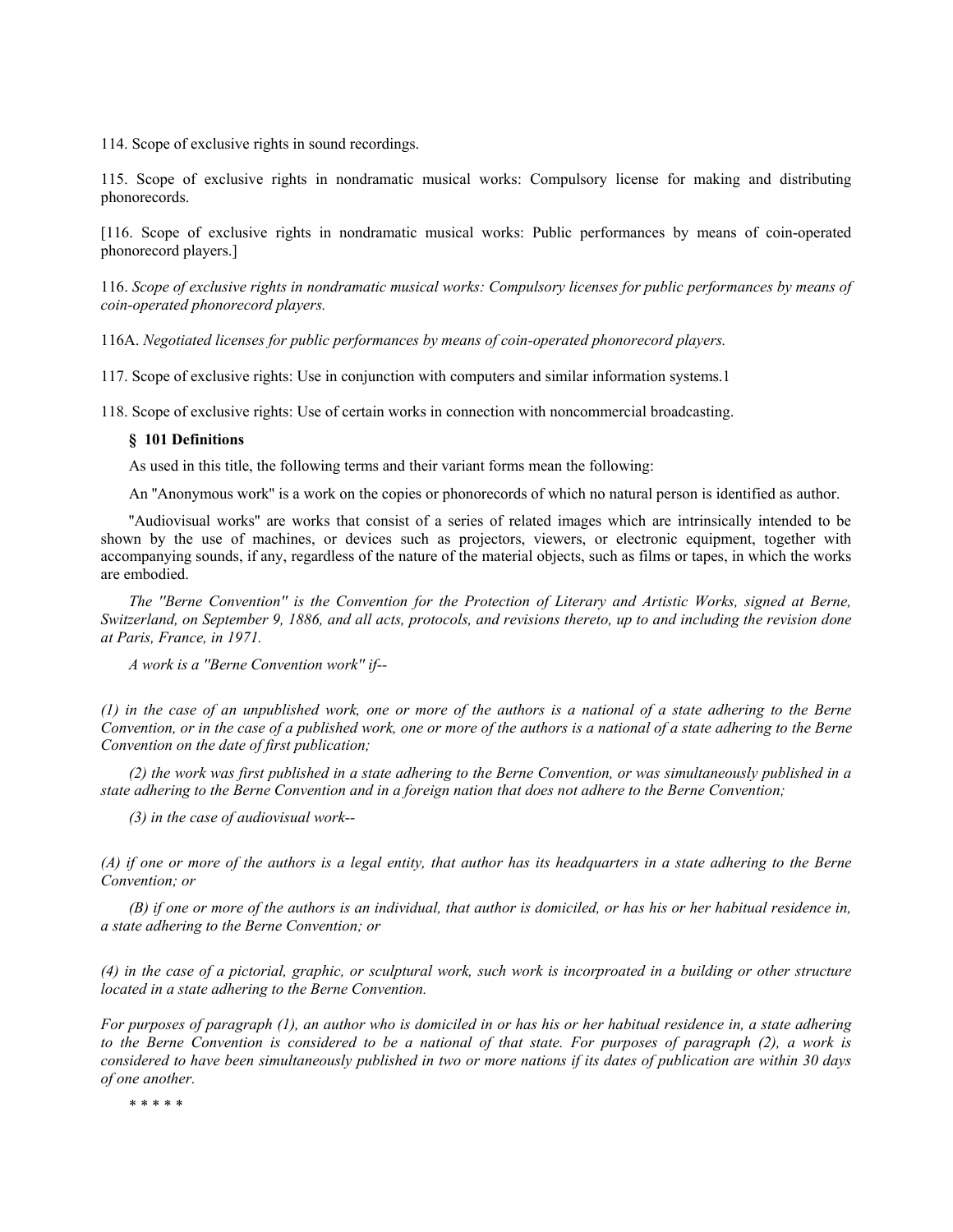''Pictorial, graphic, and sculptural works'' include two-dimensional and three-dimensional works of fine, graphic, and applied art, photographs, prints and art reproductions, maps, globes, charts, [technical drawings, diagrams, and models] *diagrams, models, and technical drawings, including architectural plans.* Such works shall include works of artistic craftsmanship insofar as their form but not their mechanical or utilitarian aspects are concerned; the design of a useful article, as defined in this section, shall be considered a pictorial, graphic, or sculptural work only if, and only to the extent that, such design incorporates pictorial, graphic, or sculptural features that can be identified separately from, and are capable of existing independently of, the utilitarian aspects of the article.

\* \* \* \* \*

### **§ 104. Subject matter of copyright: National origin**

(a) UNPUBLISHED WORKS.--The works specified by sections 102 and 103, while unpublished, are subject to protection under this title without regard to the nationality or domicile of the author.

(b) PUBLISHED WORKS.--The works specified by sections 102 and 103, when published, are subject to protection under this title if--

(1) on the date of first publication, one or more of the authors is a national or domiciliary of the United States, or is a national, domiciliary, or sovereign authority of a foreign nation that is a party to a copyright treaty to which the United States is also a party, or is a stateless person, whenever that person may be domiciled; or

(2) the work is first published in the United States or in a foreign nation that, on the date of first publication, is a party to the Universal Copyright Convention; or

(3) the work is first published by the United Nations or any of its specialized agencies, or by the Organization of American States; or

#### *(4) the work is a Berne Convention work; or*

[(4)] *(5)* the work comes within the scope of a Preesidential proclamation. Whenever the President finds that a particular foreign nation extends, to works by authors who are nationals or domicilaries of the United States or to works that are first published in the United States, copyright protection on substantially the same basis as that on which the foreign nation extends protection to works of its own nationals and domiciliaries and works first published in that nation, the President may by proclamation extend protection under this title to works of which one or more of the authors is, on the date of first publication, a national, domiciliary, or sovereign authority of that nation, or which was first published in that nation. The President may revise, suspend, or revoke any such proclamation or impose any conditions or limitations on protection under a proclamation.

*(c) EFFECT OF BERNE CONVENTION.--No right or interest in a work eligible for protection under this title may be claimed by virtue of, or in reliance upon, the provisons of the Berne Convention or the adherence of the United States thereto. Any rights in a work eligible for protection under this title that derive from this title, other Federal or State statutes, or the common law, shall not be expanded or reduced by virtue of, or in reliance upon, the provisions of the Berne Convention or the adherence of the United States thereto.*

\* \* \* \* \*

# **§ 116. Scope of exclusive rights in nondramatic musical works: [Public]** *Compulsory licenses for public*  **performances by means of coin-operated phonorecord players**

(a) LIMITATION ON EXCLUSIVE RIGHT.--In the case of a nondramatic musical work embodied in a phonorecord, *the performance of which is subject to this section as provided in section 116A,* the exclusive right under clause (4) of section 106 to perform the work publicly by means of a coin-operated phonorecord player is limited as follows:

(1) the proprietor of the establishment in which the public performance takes place is not liable for infringement with respect to such public performance unless--

#### (A) such proprietor is the operator of the phonorecord player; or

(B) such proprietor refuses or fails, within one month after receipt by registered or certified mail of a request, at a time during which the certificate required by clause  $(1)(C)$  of subsection (b) is not affixed to the phonorecord player, by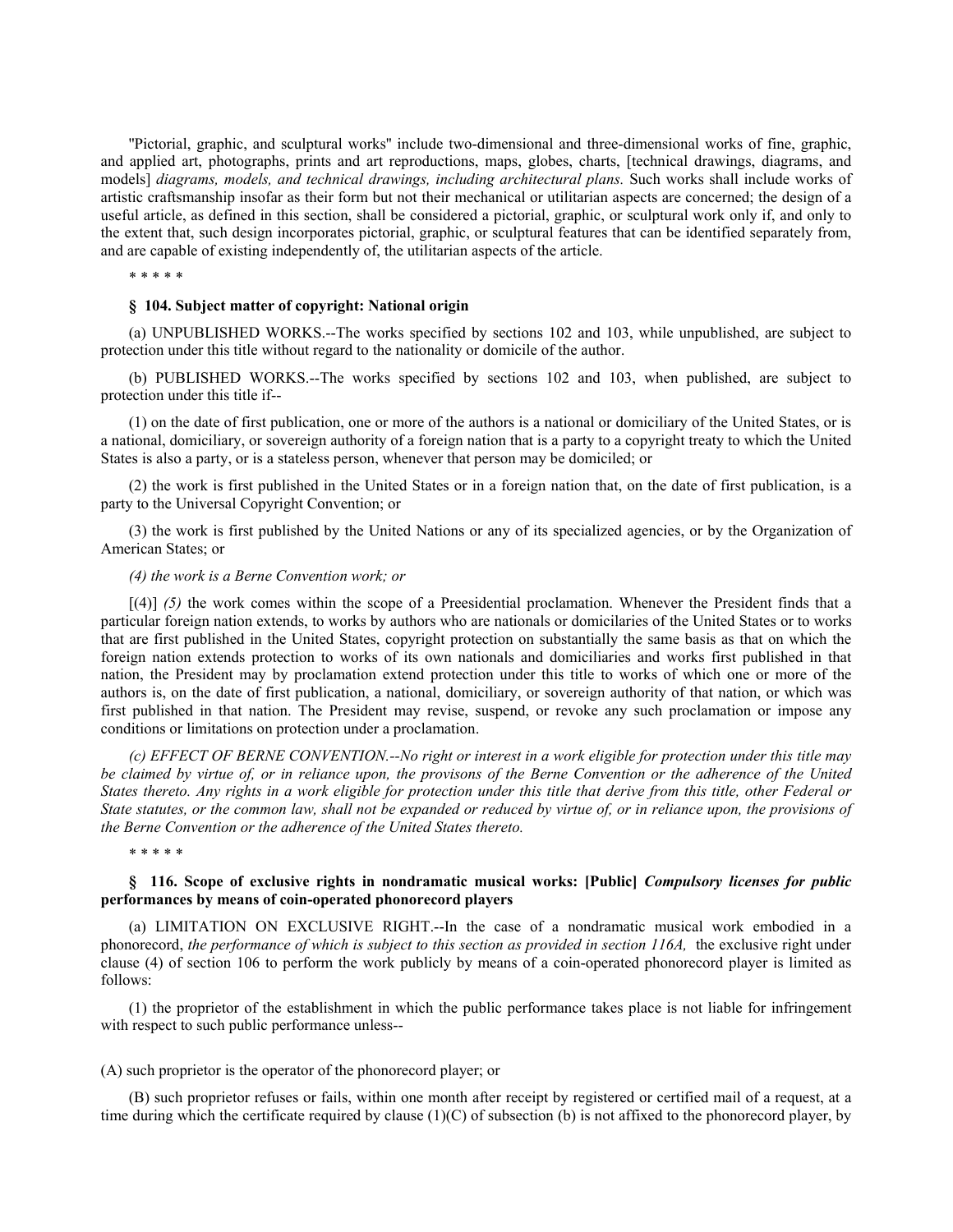the copyright owner, to make full disclosure, by registered or certified mail, of the identity of the operator of the phonorecord player.

\* \* \* \* \*

 (e) DEFINITIONS.--As used in this section *and section 116A,* the following terms and their variant forms mean the following:

(1) A ''coin-operated phonorecord player'' is a machine or device that--

(A) is employed solely for the performance of nondramatic musical works by means of phonorecords upon being activated by insertion of coins, currency, tokens, or other monetary units or their equivalent;

(B) is located in an establishment making no direct or indirect charge for admission;

(C) is accompanied by a list of the titles of all the musical works available for performance on it, which list is affixed to the phonorecord player or posted in the establishment in a prominent position where it can be readily examined by the public; and

(D) affords a choice of works available for performance and permits the choice to be made by the patrons of the establishment in which it is located.

\* \* \* \* \*

## *§ 116A. Negotiated licenses for public performances by means of coin-operated phonorecord players*

*(a) APPLICABILITY OF SECTION.--This section applies to any nondramatic musical work embodied in a phonorecord.*

*(b) LIMITATION ON EXCLUSIVE RIGHT IF LICENSES NOT NEGOTIATED.--*

*(1) APPLICABILITY.--In the case of a work to which this section applies, the exclusive right under clause 4 of section 106 to perform the work publicly by means of a coin-operated phonorecord player is limited by section 116 to the extent provided in this section.*

*(2) DETERMINATION BY COPYRIGHT ROYALTY TRIBUNAL.--The Copyright Royalty Tribunal, at the end of the 1-year period beginning on the effective date of the Berne Convention Implementation Act of 1988, and periodically thereafter to the extent necessary to carry out subsection (f), shall determine whether or not negotiated licenses authorized by subsection (c) are in effect so as to provide permission to use a quantity of musical works not substantially smaller than the quantity of such works performed on coin-operated phonorecord players during the 1 year period ending on the effective date of that Act. If the Copyright determines that such negotiated licenses are not so in effect, the Tribunal shall, upon making the determination, publish the determination in the Federal Register. Upon such publication, section 116 shall apply with respect to musical works that are not the subject of such negotiated licenses.*

#### *(c) NEGOTIATED LICENSES.--*

*(1) AUTHORITY FOR NEGOTIATIONS.--Any owners of copyright in works to which this section applies and any operators of coin-operated phonorecord players may negotiate and agree upon the terms and rates of royalty payments for performance of such works and the proportionate division of fees paid among copyright owners, and may designate common agents to negotiate, agree to, pay, or receive such royalty payments.*

*(2) ARBITARTION.--Parties to such a negotiation, within such time as may be specified by the Copyright Royalty Tribunal by regulation may determine the result of the negotiation by arbitration. Such arbitration shall be governed by the provisions of title 9, to the extent such title is not inconsistent with this section. The parties shall give notice to the Copyright Royalty Tribunal of any determination reached by arbitration and any such determination shall, as between the parties to the arbitration, be dispositive of the issues to which it relates.*

*(d) LICENSE AGREEMENTS SUPERIOR TO CRT DETERMINATIONS.--License agreements between one or more copyright owners and one or more operators of coin-operated phonorecord players, which are negotiated in*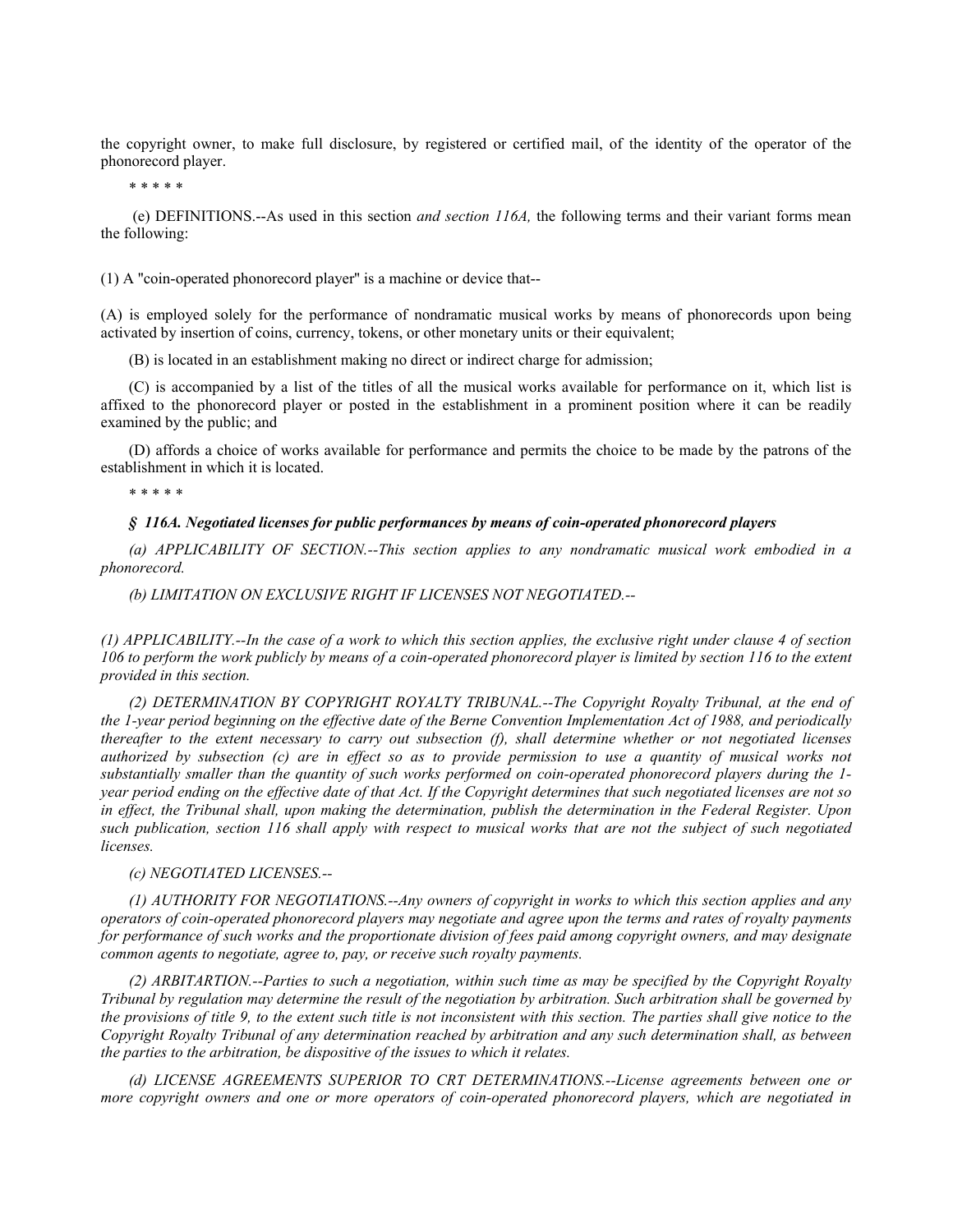*accordance with subsection (c), shall be given effect in lieu of any otherwise applicable determination by the Copyright Royalty Tribunal.*

*(e) NEGOTIATION SCHEDULE.--Not later than 60 days after the effective date of the Berne Convention Implementation Act of 1988, if the Chairman of the Copyright Royalty Tribunal has not received notice, from copyright owners and operators of coin-operated phonorecord players referred to in subsection (c)(1), of the date and location of the first meeting between such copyright owners and such operators to commence negotiations authorized by subsection (c), the Chairman shall announce the date and location of such meeting. Such meeting may not be held more than 90 days after the effective date of the Act.*

*(f) COPYRIGHT ROYALTY TRIBUNAL TO SUSPEND VARIOUS ACTIVITIES.--The Copyright Royalty Tribunal shall not conduct any ratemaking activity with respect to coin-operated phonorecord players unless, at any time more than one year after the effective date of the Berne Convention Implementation Act of 1988, the negotiated license adopted by the parties under this section do not provide permission to use a quantity of musical works not substantially smaller than the quantity of such works performed on coin-operated phonorecord players during the 1-year period ending on the effective date of that Act.*

*(g) TRANSITIONSPROVISIONS: RENTENTION OF COPYRIGHT ROYALTY TRIBUNAL JURISDICTION.--Until such time as licensing provisions are determined by the parties under this section, the terms of the compulsory license under section 116, with respect to the public performance of nondramatic musical works by means of coin-operated phonorecord players, which is in effect on the day before the effective date of the Berne Convention Implementation Act of 1988, shall remain in force. If a negotiated license authorized by this sections comes into force so as to supersede previous determinations of the Copyright Royalty Tribunal, as provided in subsection (d), but thereafter is terminated or expires and is not replaced by another licensing agreement, then section 116 shall be effective with respect to musical works that were the subject of the terminated or expired license.*

\* \* \* \* \*

# **CHAPTER 3--DURATION OF COPYRIGHT**

Sec.

301. Preemption with respect to other laws.

302. Duration of copyright: Works created on or after January 1, 1978.

303. Duration of copyright: Works created but not published or copyrighted before January 1, 1978.

304. Duration of copyright: Subsisting Copyrights.

305. Duration of copyright: Terminal date.

#### **§ 301. Preemption with respect to other laws**

 $(a) * * *$ 

\* \* \* \* \*

*(e) The scope of Federal preemption under this section is not affected by the adherence of the United States to the Berne Convention or the satisfaction of the obligations of the United States thereunder.*

\* \* \* \* \*

### **CHAPTER 4--COPYRIGHT NOTICE, DEPOSIT, AND REGISTRATION**

Sec.

401. Notice of copyright: Visually perceptible copies.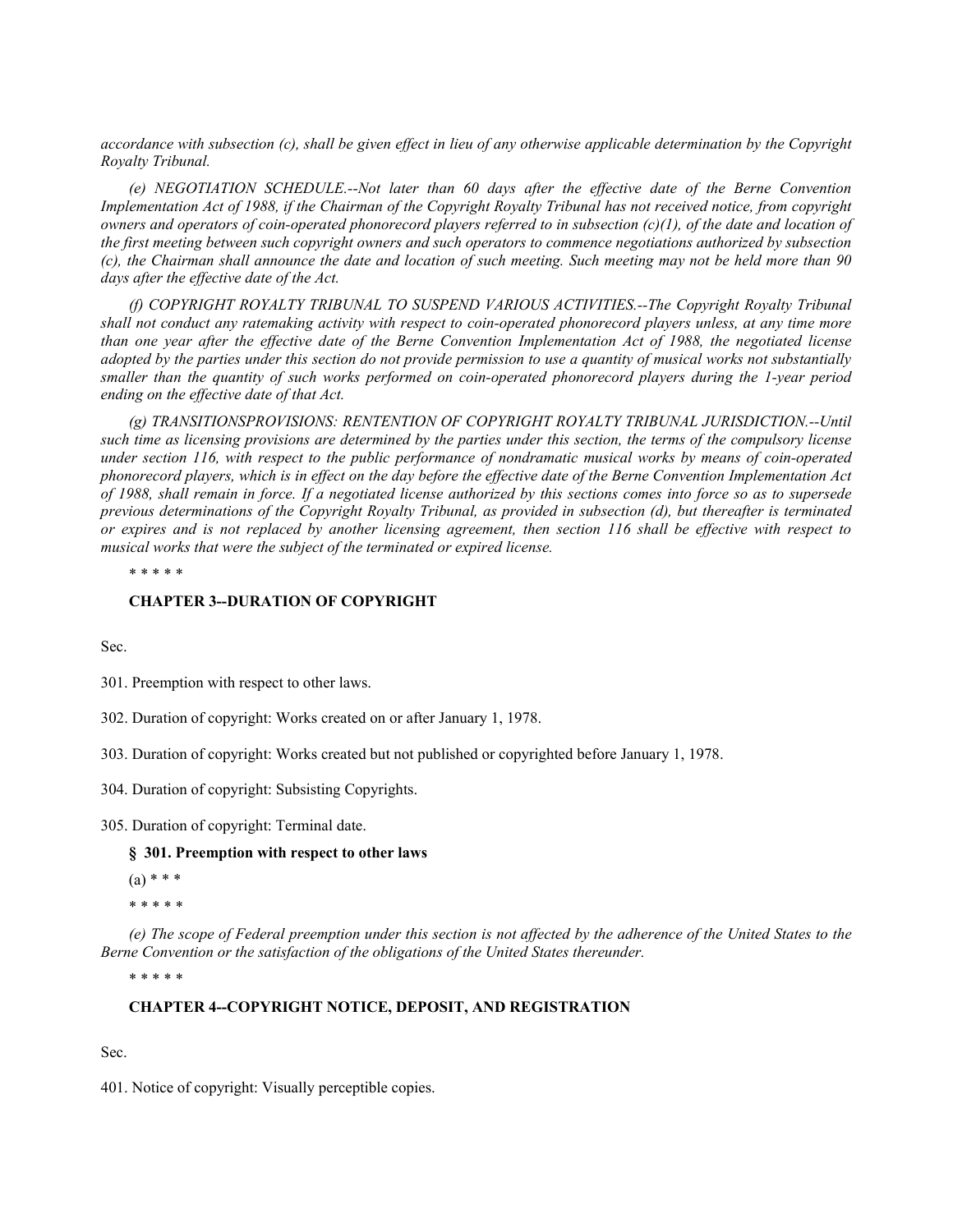- 402. Notice of copyright: Phonorecords of sound recordings.
- 403. Notice of copyright: Publications incorporating United States Government works.
- 404. Notice of copyright: Contributions to collective works.
- [405. Notice of copyright: Omission of notice.
- [406. Notice of copyright: Error in name or date.]
- *405. Notice of copyright: Omission of notice on certain copies and phonorecords.*
- *406. Notice of copyright: Error in name or date on certain copies and phonorecords.*
- 407. Deposit of copies or phonorecords for Library of Congress.
- 408. Copyright registration in general.
- 409. Application for copyright registration.
- 410. Registration of claim and issuance of certificate.
- 411. Registration as prerequisite to infringement suit.
- 412. Registration as prerequisite to certain remedies for infringement.

# **§ 401. Notice of copyright: Visually perceptible copies**

(a) GENERAL REQUIREMENT.--Whenever a work protected under this title is published in the United States or elsewhere by authority of the copyright owner, a notice of copyright as provided by this section [shall] *may* be placed on all publicly distributed copies from which the work can be visually perceived, either directly or with the aid of a machine or device.

(b) FORM OF NOTICE.--[The notice appearing on the copies] *If a notice appears on the copies, it* shall consist of the following three elements:

(1) the symbol (c) the letter C in a circle), or the word ''Copyright'', or the abbreviation ''Copr.''; and

(2) The year of first publication of the work; in the case of compilations, or derivative works incorporating previously published material, the year date of first publication of the compilation or derivative work is sufficient. The year date may be omitted where a pictorial, graphic, or sculptural work, with accompanying text matter, if any, is reproduced in or on greeting cards, postcards, stationery, jewelry, dolls, toys, or any useful articles; and

(3) the name of the owner of copyright in the work, or an abbreviation by which the name can be recognized, or a generally known alternative designation of the owner.

\* \* \* \* \*

*(d) EVIDENTIARY WEIGHT OF NOTICE.--If a notice of copyright in the form specified by this section appears on the published copy or copies to which a defendant in a copyright infringement suit had access, then no weight shall be given to such a defendant's interposition of a defense based on innocent infringement in mitigation of actual or statutory damages, except as provided in the last sentence of section 504(c)(2).*

## § 402. NOTICE OF COPYRIGHT: PHONORECORDS OF SOUND RECORDINGS

(a) GENERAL REQUIREMENT.--Whenever a sound recording protected under this title is published in the United States or elsewhere by authority of the copyright owner, a notice of copyright as provided by this section [shall] *may* be placed on all publicly distributed phonorecords of the sound recording.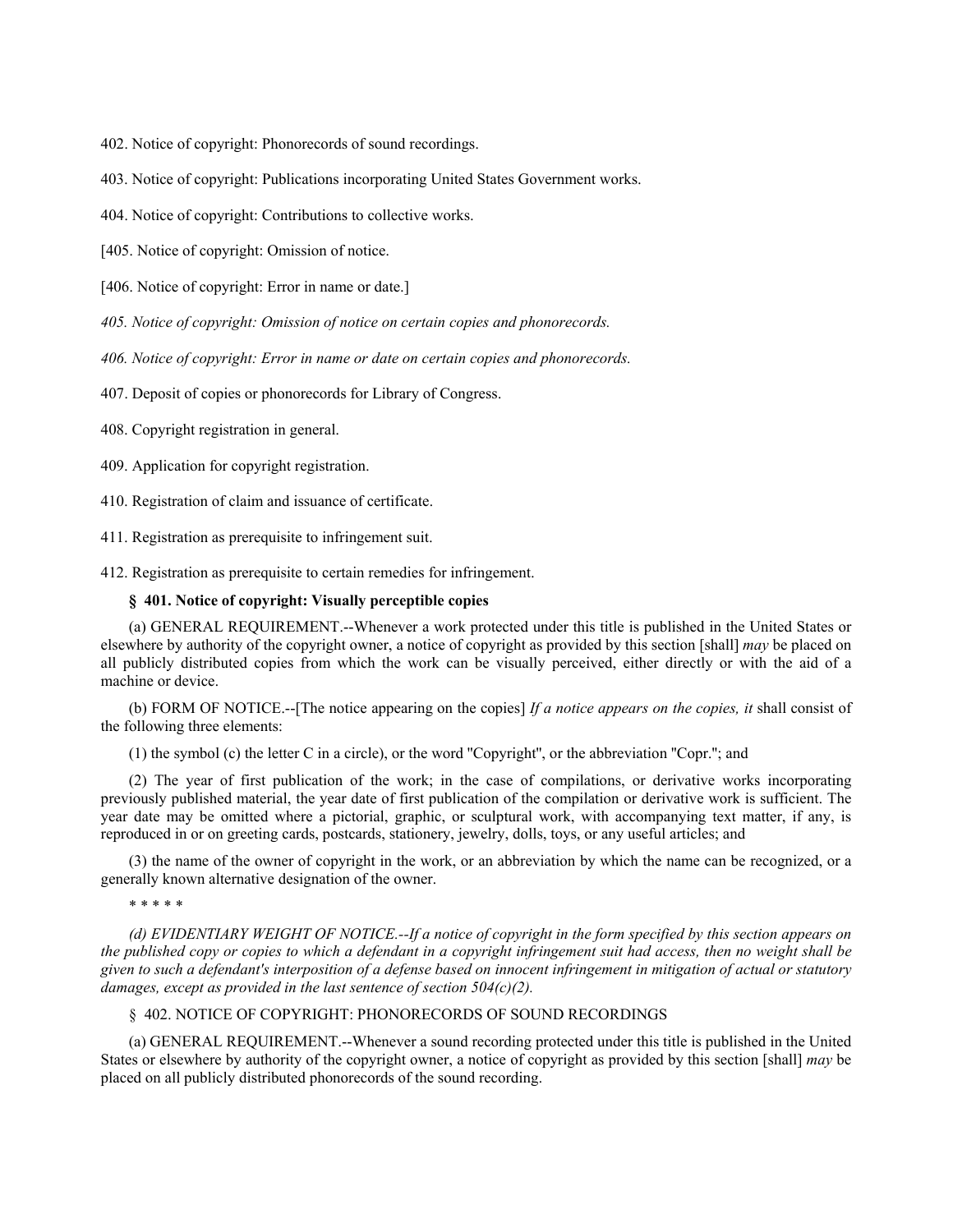(b) FORM OF NOTICE.--[The notice appearing on the phonorecords] *If a notice appears on the phonorecords, it* shall consist of the following three elements:

(1) the symbol P (the letter P in a circle); and

(2) the year of first publication of the sound recording; and

(3) the name of the owner of copyright in the sound recording, or an abbreviation by which the name can be recognized, or a generally known alternative designation of the owner; if the producer of the sound recording is named on the phonorecord labels or containers, and if no other name appears in con- junction with the notice, the producer's name shall be considered a part of the notice.

\* \* \* \* \*

*(d) EVIDENTIARY WEIGHT OF NOTICE.--If a notice of copyright in the form specified by this section appears on the published phonorecord or phonorecords to which a defendant in a copyright infringement suit had access, then no*  weight shall be given to such a defendant's interposition of a defense based on innocent infringement in mitigation of *actual or statutory damages, except as provided in the last sentence of section 504(c)(2).*

#### **§ 403. Notice of copyright: Publications incorporating United States Government works**

Whenever a work is published in copies or phonorecords consisting preponderantly of one or more works of the United States Government, [the notice of copyright provided by sections 401 or 402 shall also include a statement identifying, either affirmatively or negatively, those portions of the copies or phonorecords embodying any work or works protected under this title] *such copies or phonorecords shall prominently display a statement identifying those portions of the copies or phonorecords that constitute a work of the United States Government, in accordance with regulations issued by the Copyright Office.*

#### **§ 404. Notice of copyright: Contributions to collective works**

(a) A separate contribution to a collective work may bear its own notice of copyright, as provided by sections 401 through 403. However, a single notice applicable to the collective work as a whole is sufficient [to satisfy the requirements of sections 401 through 403] *to invoke the provisions of section 401(d) or 402(d), as applicable* with respect to the separate contributions it contains (not including advertisements inserted on behalf of persons other than the owner of copyright in the collective work), regardless of the ownership of copyright in the contributions and whether or not they have been previously published.

(b) [Where] *With respect to copies and phonorecords publicly distributed by authority of the copyright owner before the effective date of the Berne Convention Implementation Act of 1988, where* the person named in a single notice applicable to a collective work as a whole is not the owner of copyright in a separate contribution that does not bear its own notice, the case is governed by the provisions of section 406(a).

### **§ 405. Notice of copyright: Omission of notice** *on certain copies and phonorecords*

(a) EFFECT OF OMMISSION ON COPYRIGHT.--[The] *With respect to copies and phonorecords publicly distributed by authority of the copyright owner before the effective date of the Berne Convention Implementation Act of 1988, the* omission of the copyright notice prescribed by sections 401 through 403 from copies or phonorecords publicly distributed by authority of the copyright owner does not invalidate the copyright in a work if--

(1) the notice has been omitted from no more than a relatively small number of copies or phonorecords distributed to the public; or

(2) registration for the work has been made before or is made within five years after the publication without notice, and a reasonable effort is made to add notice to all copies or phonorecords that are distributed to the public in the United States after the omission has been discovered; or

(3) the notice has been omitted in violation of an express requirement in writing that, as a condition of the copyright owner's authorization of the public distribution of copies or phonorecords, they bear the prescribed notice.

(b) EFFECT OF OMISSION ON INNOCENT INFRINGERS.--Any person who innocently infringes a coppyright, in reliance upon an authorized copy or phonorecord from which the copyright notice has been omitted *before the*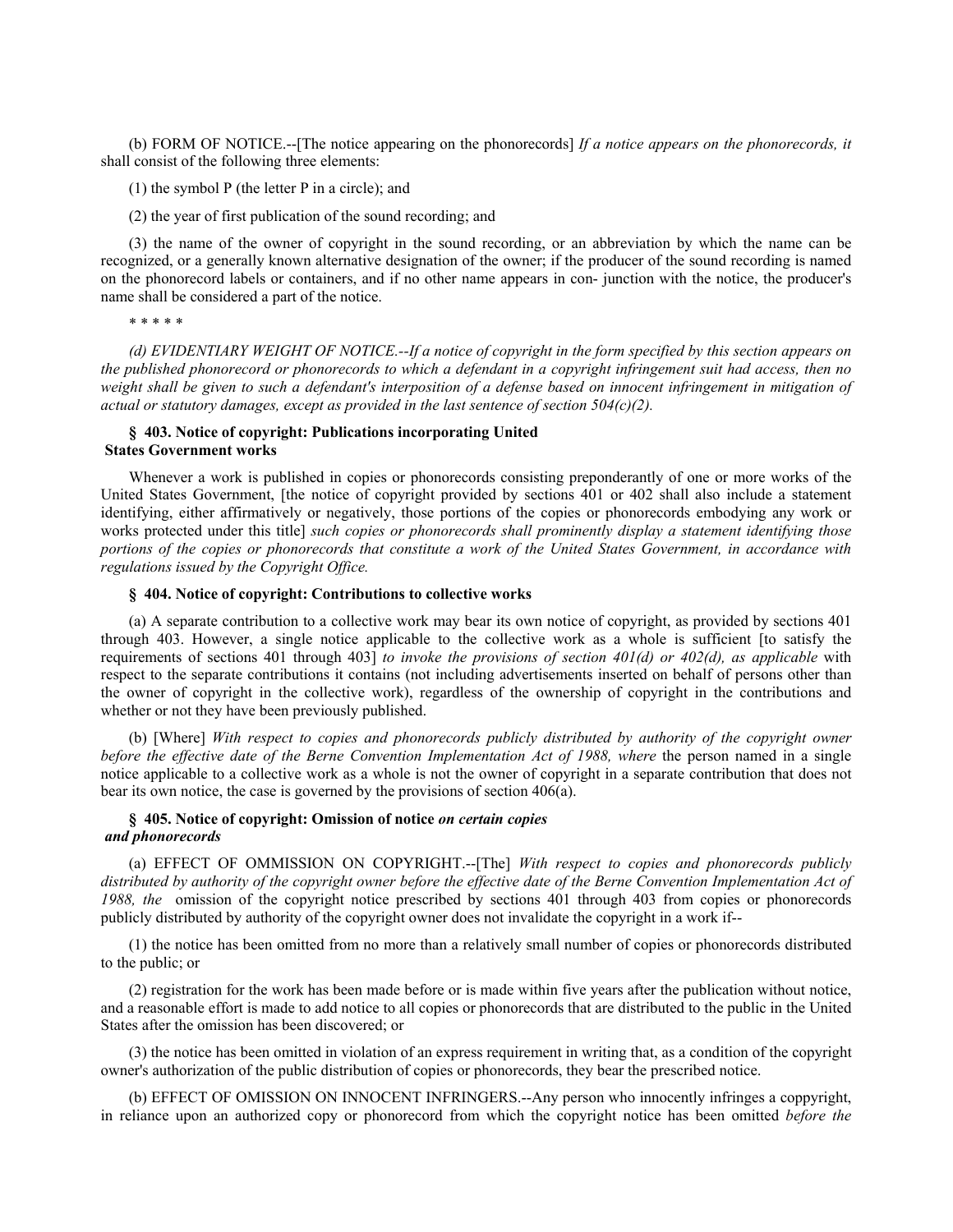*effective date of the Berne Convention Implementation Act of 1988,* incurs no liability for actual or statutory damages under section 504 for any infringing acts committed before receiving actual notice that registration for the work has been made under section 408, if such person proves that he or she was misled by the omission of notice. In a suit for infringement in such a case the court may allow or disallow recovery of any of the infringer's profits attributable to the infringement, and may enjoin the continuation of the infringing undertaking or may require, as a condition or permitting the continuation of the infringing undertaking, that the infringer pay the copyright owner a reasonable license fee in an amount and on terms fixed by the court.

\* \* \* \* \*

#### **§ 406.Notice of copyright: Error in name or date** *on certain copies and phonorecords*

(a) ERROR IN NAME.--

[Where] *With respect to copies and phonorecords publicly distributed by authority of the copyright owner before the effective date of the Berne Convention Implementation Act of 1988, where the person named in the copyright notice* on copies or phonorecords publicly distributed by authority of the copyright owner is not the owner of copyright, the validity and ownerhsip of the copyright are not affected. In such a case, however, any person who innocently begins an undertaking that infringes the copyright has a complete defense to any action for such infringement if such person proves that he or she was misled by the notice and began the undertaking in good faith under a purported transfer or license form the person named therein, unless before the undertaking was begun--

(1) registration for the work had been made in the name of the owner of copyright; or

(2) a document executed by the person named in the notice and showing the ownership of the copyright had been recorded.

The person named in the notice is liable to account to the copyright owner for all receipts from transfers or licenses purportedly made under the copyright by the person named in the notice.

(b) ERROR in DATE.--When the year date in the notice on copies or phonorecords distributed *before the effective date of the Berne Convention Implementation Act of 1988* by authority of the copyright owner is earlier than the year in which publication first occurred, any period computed from the year of first publication under section 302 is to be computed from the year in the notice. Where the year date is more than one year later than the year in which publication first occurred, the work is considered to have been published without any notice and is governed by the provisions of section 405.

(c) OMISSION OF NAME OR DATE.--Where copies or Ahonorecords publicly distributed *before the effective date of the Berne Convention Implementation Act of 1988* by authority of the copyright owner contain no name or no date that could reasonably be considered a part of the notice, the work is considered to have been published without any notice and is governed by the provisions of section 405 *as in effect on the day before the effective date of the Berne Convention Implementation Act of 1988.*

# **§ 407. Deposit of copies or phonorecords for Library of Congress**

(a) Except as provided by subsection (c), and subject to the provisions of subsection (e), the owner of copyright or of the exclusive right of publication in a work published [with notice of copyright] in the United States shall deposit, within three months after the date of such publication--

(1) two complete copies of the best edition; or

(2) if the work is a sound recording, two complete phonorecords of the best edition, together with any printed or other visually perceptible material published with such phonorecords.

Neither the deposit requirements of this subsection nor the acquisition provisions of subsection (e) are conditions of copyright protection.

\* \* \* \* \*

#### **§ 408. Copyright registration in general**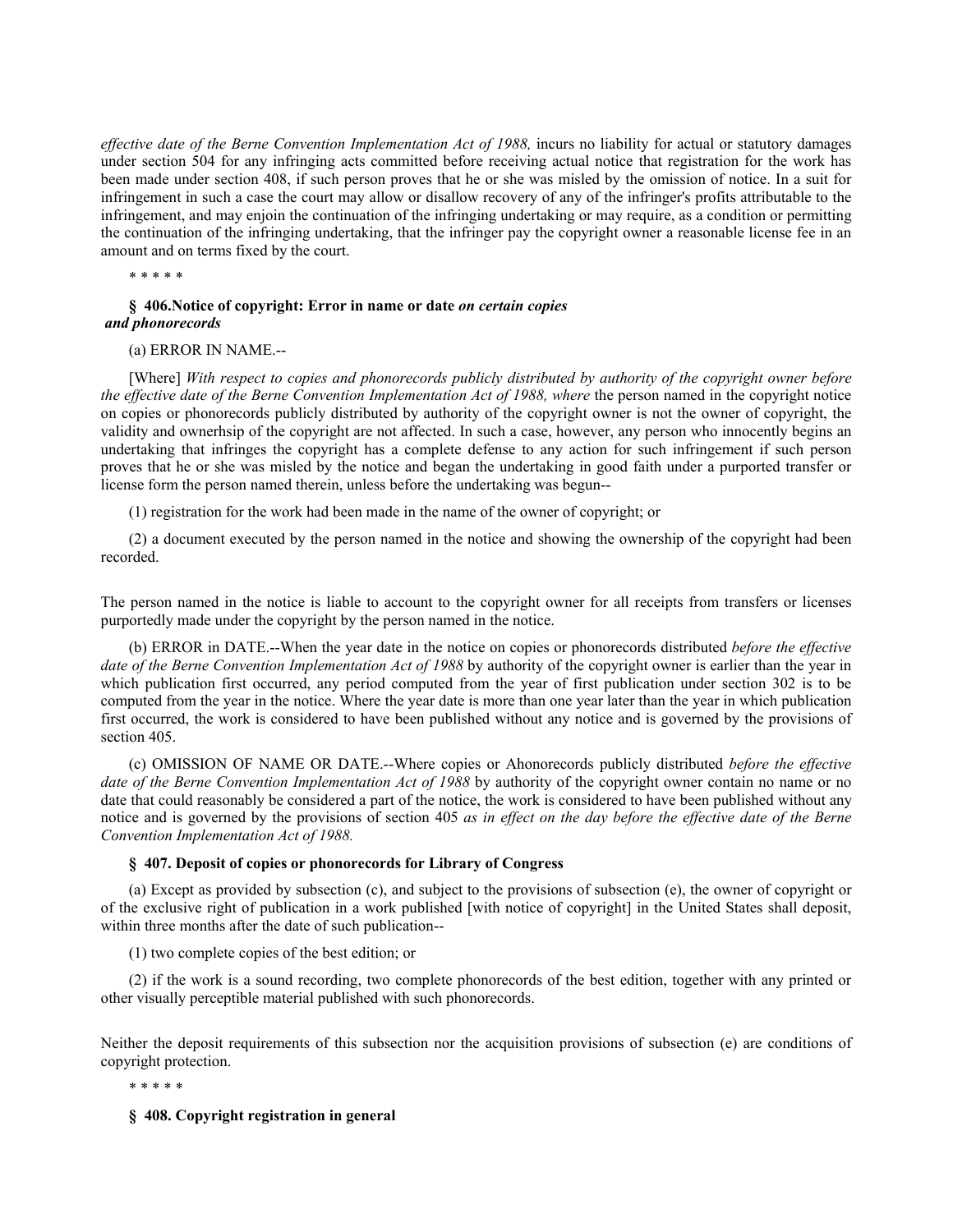(a) REGISTRATION PERMISSIVE.--At any time during the subsistence of copyright in any published or unpublished work, the owner of copyright or of any exclusive right in the work may obtain registration of the copyright claim by delivering to the Copyright Office the deposit specified by this section, together with the application and fee specified by sections 409 and 708. [Subject to the provisions of section 405(a) such] *such registration is not a condition of copyright protection.*

\* \* \* \* \*

(c) ADMINISTRATIVE CLASSIFICATION AND OPTIONAL DEPOSIT.--

 $(1)$  \* \* \*

(2) Without prejudice to the general authority provided under clause (1), the Register of Copyrights shall establish regulations specifically permitting a single registration for a group of works by the same individual author, all first published as contributions to periodicals, including newspapers, within a twelve-month period, on the basis of a single deposit, application, and registration fee, [under all of the following conditions--] *under the following conditions:*

[(A) if each of the works as first published bore a separate copyright notice, and the name of the owner of copyright in the work, or an abbreviation by which the name can be recognized, or a generally known alternative designation of the owner was the same in each notice; and]

[(B)] *(A)* if the deposit consists of one copy of the entire issue of the periodical, or of the entire section in the case of a newspaper, in which each contribution was first published; and

 $[{\rm (C)}]$  *(B)* if the application identifies each work separately, including the periodical containing it and its date of first publication.

\* \* \* \* \*

#### **CHAPTER 8--COPYRIGHT ROYALTY TRIBUNAL**

\* \* \* \* \*

# **§ 801. Copyright Royalty Tribunal: Establishment and purpose**

(a) There is hereby created an independent Copyright Royalty Tribunal in the legislative branch.

(b) Subject to the provisions of this chapter, the purposes of the Tribunal shall be--

(1) to make determination concerning the adjustment of reasonable copyright royalty rates as provided in sections 115 and 116, and to make determinations as to reasonable terms and rates of royalty payments as provided in section 118. The rates applicable under sections 115 and 116 shall be calculated to achieve the following objectives;

(A) To maximize the availability of creative works to the public;

(B) To afford the copyright owner a fair return for his creative work and the copyright user a fair income under existing economic conditions;

(C) To reflect the relative roles of the copyright user in the product made available to the public with respect to relative creative contribution, technological contribution, capital investment, cost, risk, and contribution to the opening of new markets for creative expression and media for their communication;

(D) To minimize any disruptive impact on the structure of the industries involved and on generally prevailing industry practices.

\* \* \* \* \*

*In determining, under paragraph (1)(B), whether a return to a copyright owner under section 116 is fair, substantial deference shall be given to--*

*(I) the rates in effect on the day before the effective date of the Berne Convention Implementation Act of 1988, and*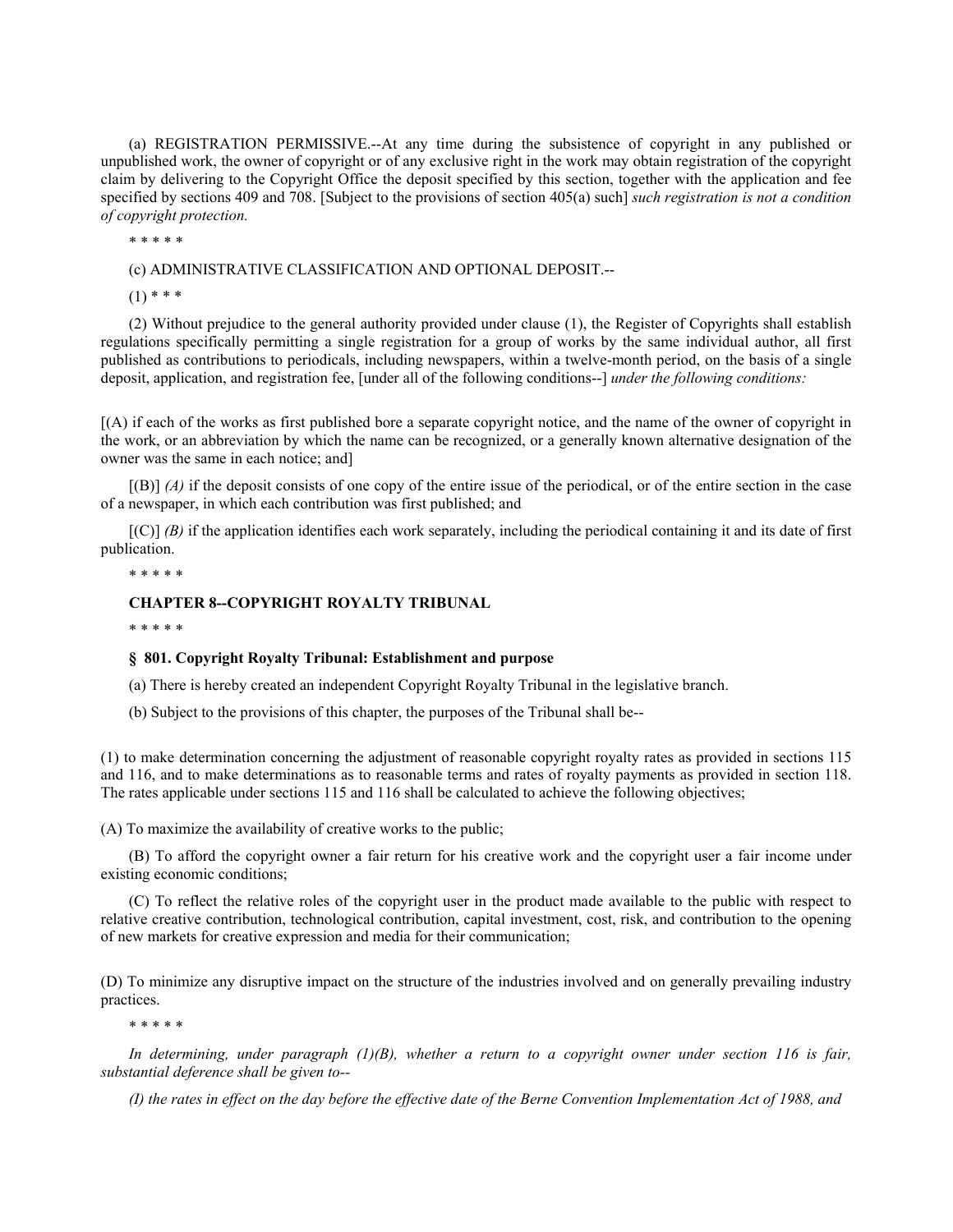*(II) the rates contained in any license negotiated under section 116A(c).*

\* \* \* \* \*

# **§ 804. Institution and conclusion of proceedings**

(a) With respect to proceedings under section  $801(b)(1)$  concerning the adjustment of royalty rates as provided in sections 115 and 116, and with respect to proceedings under section  $801(b)(2)(A)$  and (D)--

(1) on January 1, 1980, the Chairman of the Tribunal shall cause to be published in the Federal Register notice of commencement of proceedings under this chapter; and

(2) during the calendar years specified in the following schedule, any owner or user of a copyrighted work whose royalty rates are specified by this title, or by a rate established by the Tribunal, may file a petition with the Tribunal declaring that the petitioner requests an adjustment of the rate. The Tribunal shall make a determination as to whether the applicant has a significant interest in the royalty rate in which an adjustment is requested. If the Tribunal determines that the petitioner has a significant interest, the chairman shall cause notice of this determination, with the reasons therefor, to be published in the Federal Register, together with notice of commencement of proceedings under this chapter.

(A) In proceedings under section  $801(b)(2)(A)$  and (D), such petition may be filed during 1985 and in each subsequent fifth calendar year.

(B) In proceedings under section 801(b)(1) concerning the adjustment of royalty rates as provided in section 115, such petition may be filed in 1987 and in each subsequent tenth calendar year.

[(C) In proceedings under section 801(b)(1) concerning the adjustment of royalty rates under section 116, such petition may be filed in 1990 and in each subsequent tenth calendar year.]

*(C) In proceedings under section 801(b)(1) concerning the adjustment of royalty rates under section 116--*

*(i) such petition may be filed in 1990 and in each subsequent tenth calendar year, or*

*(ii) if no petition is filed in 1990 on account of the applicability of negotiated licenses under section 116A, and thereafter section 116 becomes effective with respect to musical works under subsection (b)(2) or (g) of section 116A, then a petition under this paragraph may be filed in the year in which section 116 becomes so effective and in each subsequent tenth calendar year.*

If clause (ii) becomes applicable, then clause (i) shall thereafter no longer be effective.

\* \* \* \* \*

# FOOTNOTES:

[n1] Footnote 1. Hereinafter the Berne Convention for the Protection of Literary and Artistic Works will be referred to as the ''Berne Convention.'' When necessary, a particular Act of the Berne Convention is identified. Where a particular article is cited, the reference is to the Paris Act of 1971, unless some other Act is mentioned.

[n2] Footnote 2. 133 CONG. REC. 1293, 1294 (daily ed. March 16, 1987). H.R. 1623 is cosponsored by Mr. Moorhead, Mr. Boucher, Mr. Bryant and Mr. Bustamante.

[n3] Footnote 3. *See* Letter from Hon. Malcolm Baldrige to Hon. Jim Wright (dated July 6, 1987).

[n4] Footnote 4. *See* 133 CONG. REC. E2897 (daily ed. July 15, 1987).

[n5] Footnote 5. See Final Report of the Ad Hoc Working Group on U.S. Adherence to the Berne Convention, *reprinted in* 10 COLUM.-VLA J. LAW & ARTS 1 (1986) [hereinafter referred to as Ad Hoc Working Group Final Report].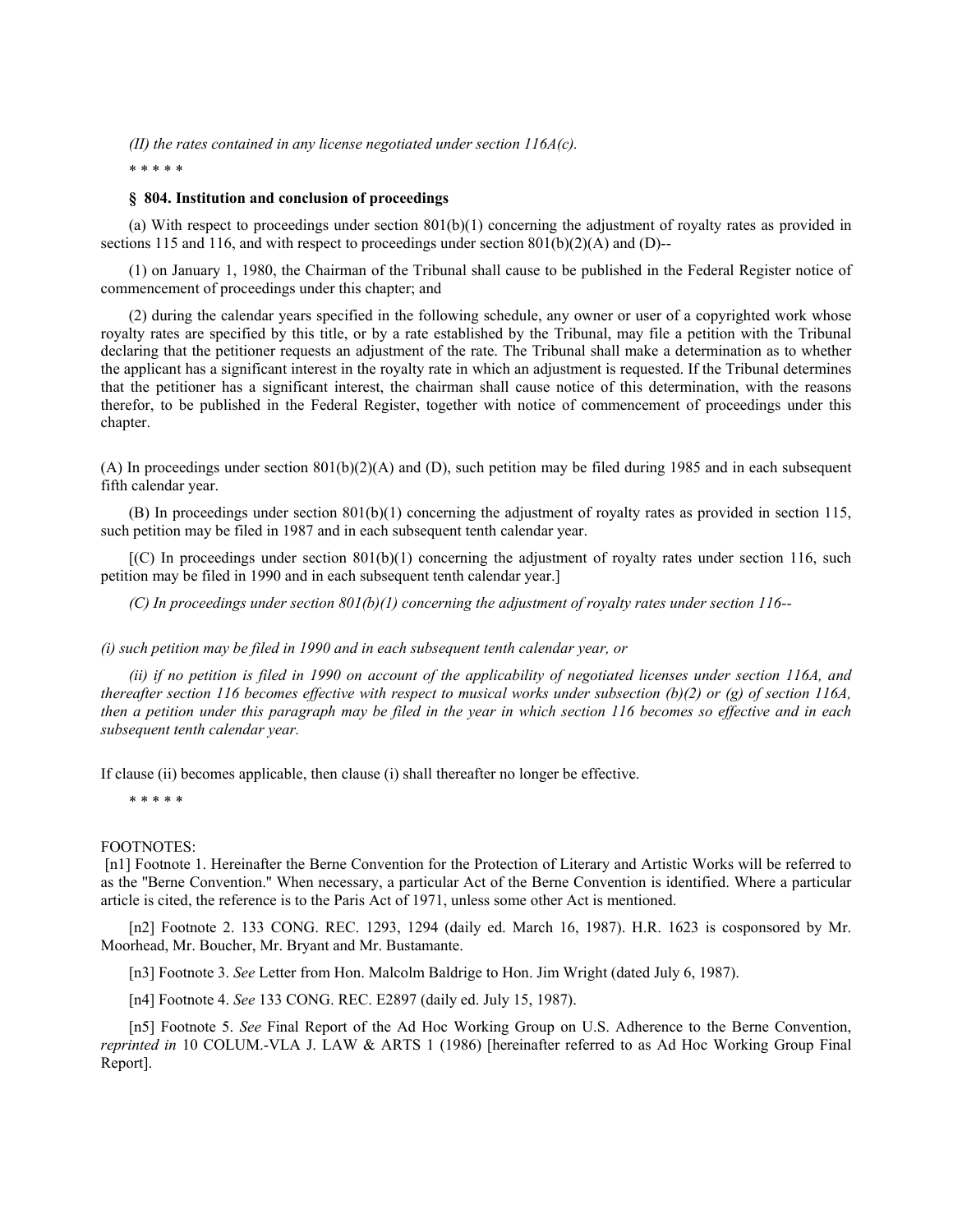[n6] Footnote 6. *See* Hearings on U.S. Adherence to the Berne Convention Before the Subcomm. on Patents, Copyrights and Trademarks of the Senate Comm. on the Judiciary, 99th Cong., 1st & 2d Sess. (1985-86) [hereinafter referred to as Senate Hearings, 99th Congress].

[n7] Footnote 7. *See* S. 2904, 99th Cong., 2d Sess. (1986); 132 CONG. REC. S14508 (daily ed. Oct. 1, 1986).

[n8] Footnote 8. Two bills are pending in the United States Senate: S. 1301 (Senator Leahy) and S. 1971 (Senator Hatch, on behalf of the Administration). Two days of hearings were held by the Judiciary Committee Subcommittee on Patents, Trademarks and Copyrights: the first day was held on February 18, 1988, and the second on March 3, 1988. On April 13, 1988, the Subcommittee marked-up S. 1301 and reported it favorably, as amended, to the full Committee. On April 14, 1988, the Committee reported favorably S. 1301 unanimously by voice vote.

[n9] Footnote 9. *See* Hearings on Berne Convention Implementation Act of 1987, Before the Subcomm. on Courts, Civil Liberties and the Administration of Justice of the House Comm. on the Judiciary, 100th Cong., 1st & 2d Sess. (1987-88) [hereinafter referred to as House Hearings].

[n10] Footnote 10. A transcript of the W.I.P.O. consultations was prepared and is available as an appendix to the hearing record produced by the Subcommittee on Courts, Civil Liberties and the Administration of Justice, *supra* note 9. *See* Roundtable Discussions on United States Adherence to the Berne Convention (November 25-26, 1987) [hereinafter referred to as Roundtable Discussions].

[n11] Footnote 11. S. LADAS, 3 THE INTERNATIONAL PROTECTION OF LITERARY AND ARTISTIC PROPERTY 75:19381

[n12] Footnote 12. For further information about the history of the Berne Convention, *see* statement of Ralph Oman, Register of Copyrights, House Hearings, *supra* note 9, June 17, 1987.

[n13] Footnote 13. The W.I.P.O. also administers The International Union for the Protection of Industrial Property. Patents for inventions and marks for goods and services are the most important subject matters of industrial property. In addition, the W.I.P.O. is currently engaged in the drafting of an international treaty for the protection of integrated circuits (semiconductor chip products).

[n14] Footnote 14. Berne Convention Art. 24.

[n15] Footnote 15. *Id.* at Art. 24(5).

[n16] Footnote 16. *See* statement of Allen Wallis, House Hearings, *supra* note 9, July 23, 1987.

[n17] Footnote 17. *See* statement os Shahid Alikhan, Director of the Developing Countries (Copyright) Division, of the W.I.P.O., Roundtable Discussions *supra* note 10, November 25, 1987.

[n18] Footnote 17a. See statement of Ambassador Clayton Yeutter, United States Trade Representative, House Hearings, *supra* note 9, July 23, 1987.

[n19] Footnote 18. *See* statement of the Honorable Malcolm Baldrige, Secretary of Commerce, *id.*

[n20] Footnote 19. The ability of the Berne Convention to respond to new technologies of authorship and use, while maintaining an effective separation of copyright and industrial property protection, was noted by several experts at the Geneva consultations. *See* statements of J-L Comte, Director-General of the Swiss Federation Office of Intellectual Property; Dr. Roland Grossenbacher, Deputy Director General (stressing the centrality of an ''aesthetic surplus'' for protection of technologically based authorship); and Jukka Liedes, Special Advisor, Copyright Affairs, Ministry of Education, Helsinki, Finland (stressing the need for complementary copyright and related protection for the widest range of technologic creativity), Roundtable Discussions, *supra* note 10, November 26, 1987.

[n21] Footnote 20. *See* section 301 of the Trade Act of 1974 *(19 U.S.C. § 2411).*

[n22] Footnote 21. *See* statement of Gyorgy Boytha, Director General of the Bureau for the Protection of Author's Rights Budapest, Hungary, Roundtable Discussions, *supra* note 10, November 25, 1987.

[n23] Footnote 22. Berne Convention Art. 1.

[n24] Footnote 23. Statement of Paul L. Goldstein, Professor, Stanford University School of Law, House Hearings, *Supra* note 9, February 10, 1988.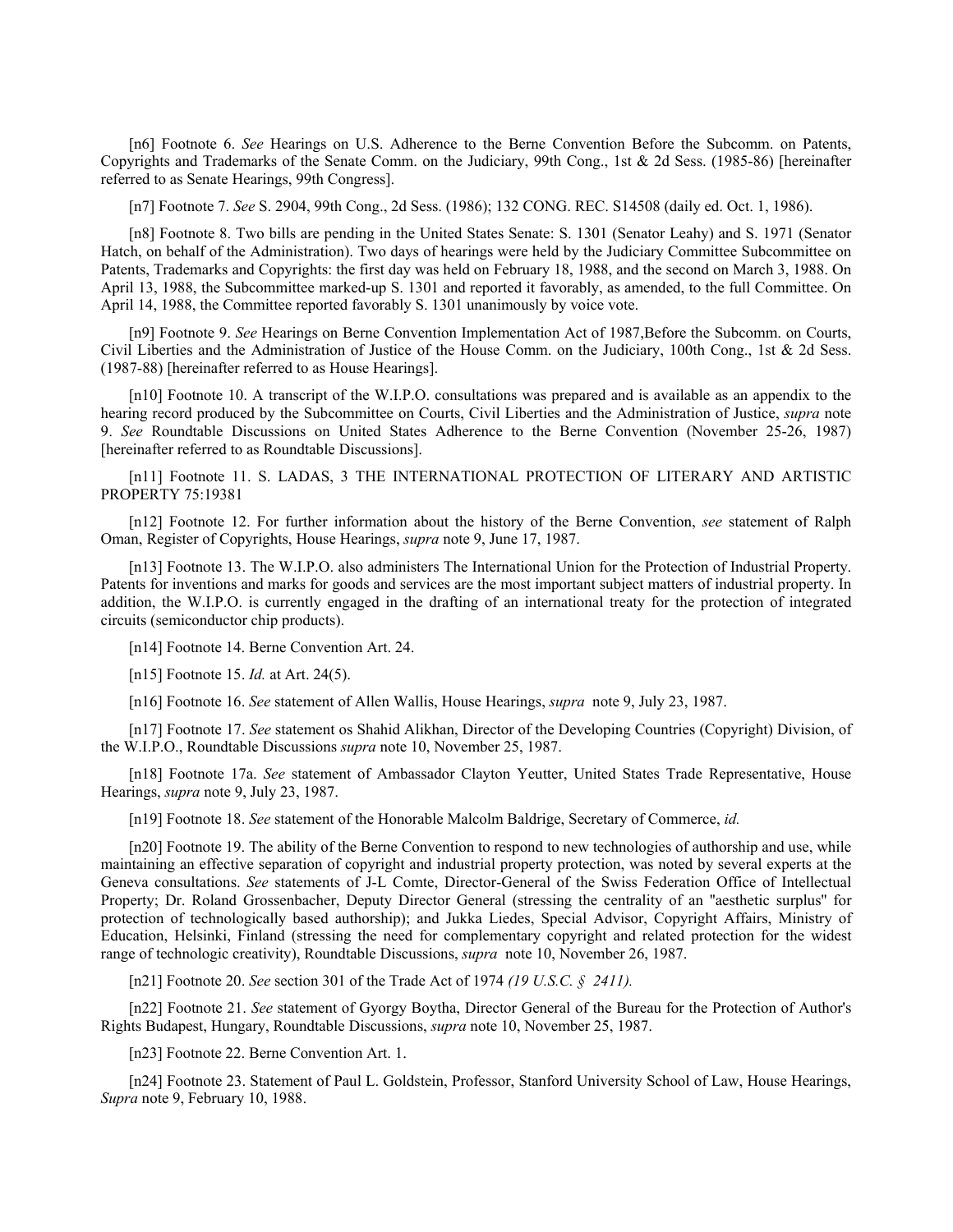[n25] Footnote 24. *See* 133 Cong. Rec. (daily ed. March 16, 1987) (remarks of Representative Kastenmeier).

[n26] Footnote 25. U.S. CONST. art. I. § 8, cl. 8.

[n27] Footnote 26. Statement of L. Ray Paterson, Professor, University of Georgia School of Law, House Hearings, *supra* note 9, June 17, 1987, *see also* statement of August W. Steinhilber for the Educators' Ad Hoc Committee on Copyright Laws, *id.* February 10, 1988.

[n28] Footnote 27. H.R. REP. NO.2222, 60th Cong., 2d Sess. 7 (1909). Similar language occurs in the Senate Report. *See* S. REP. No. 1108, 60th Cong., 2d Sess. 7 (1909).

[n29] Footnote 28. *Sony Corp. v. Universal City Studios, 464 U.S. 417, 429 (1984).*

[n30] Footnote 29. U.S. CONST. ART. VI, cl. 2.

[n31] Footnote 30. RESTATEMENT (REVISED) Of Foreign Relations Law Of The United States, Tent. Draft No. 6 (April 12, 1985) (hereinafter cited as RESTATEMENT (REVISED)) § 131(3).

[n32] Footnote 31. RESTATEMENT (REVISED) Vol. 1, Introductory Note at 50.

[n33] Footnote 32. RESTATEMENT (REVISED) § 135, Comment e.

[n34] Footnote 33. Berne Convention Art. 36.

[n35] Footnote 34. W.I.P.O. *Guide to the Berne Convention for the Protection of Literary Works* (Paris Act 1971) [hereinafter cited as W.I.P.O. *Guide* ] § 36.2 at 141. *See* statements of Meyer Gabay, Commissioner of Civil Service, Israel; and Margaret Moller, Ministerial Counsellor, Ministry of Justice, Federal Republic of Germany, Roundtable Discussions, *supra* note 10, November 25, 1987.

[n36] Footnote 35. W.I.P.O. *Guide, supra* note 34, § 36.5 at 141.

[n37] Footnote 36. *Id.* § 2.20 at 21.

[n38] Footnote 37. *Id.* § 2.21 at 21.

[n39] Footnote 38. L. HENKIN, FOREIGN AFFAIRS AND THE CONSTITUTION at 156 (1972); RESTATEMENT (REVISED) § 131, Comment h.

[n40] Footnote 39. U.S. CONST. art. VI, cl. 2.

[n41] Footnote 40. U.S. CONST. art. II, section 2, cl. 2.

[n42] Footnote 41. RESTATEMENT (REVISED) § 131(4); *U.S. v. Postal, 589 F.2d 862, 877 (5th Cir. 1979);* 1 D. O'CONELLL, INTERNATIONAL LAW 271 (1965); memorandum by Assistant Legal Adviser for Economic Affairs Metzger (1951), cited in 14 M. WHITEMAN, DIGEST OF INTERNATIONAL LAW 302, 309 (1970).

[n43] Footnote 42. RESTATEMENT (REVISED) § 131(4).

[n44] Footnote 43. *Foster v. Neilson, 27 U.S. (2 Pet.) 253 (1829).*

[n45] Footnote 44. *U.S. v. Postal, 589 F.2d 862, 883 (5th Cir. 1979).*

[n46] Footnote 45. RESTATEMENT (REVISED) § 131, Comment h; Ad Hoc Working Group Final Report at 601.

[n47] Footnote 46. Statement of W. Allen Wallis, Under Secretary for Economic Affairs, United States Department of State, House Hearings, *supra* note 9, July 23, 1987.

[n48] Footnote 47. *Id.*

[n49] Footnote 48. RESTATEMENT (REVISED) § 131, Comment h.

[n50] Footnote 49. *Id.;* Ad Hoc Working Group Final Report, *supra* note 5, at 601.

[n51] Footnote 50. *See, e.g.,* 133 Cong. Rec. H1293-6 (daily ed. March 16, 1987) (statement of Representative Kastenmeier). *See also* H.R. 2962 (Representative Moorhead); S. 1301 (Senator Leahy) and S. 1971 (Senator Hatch).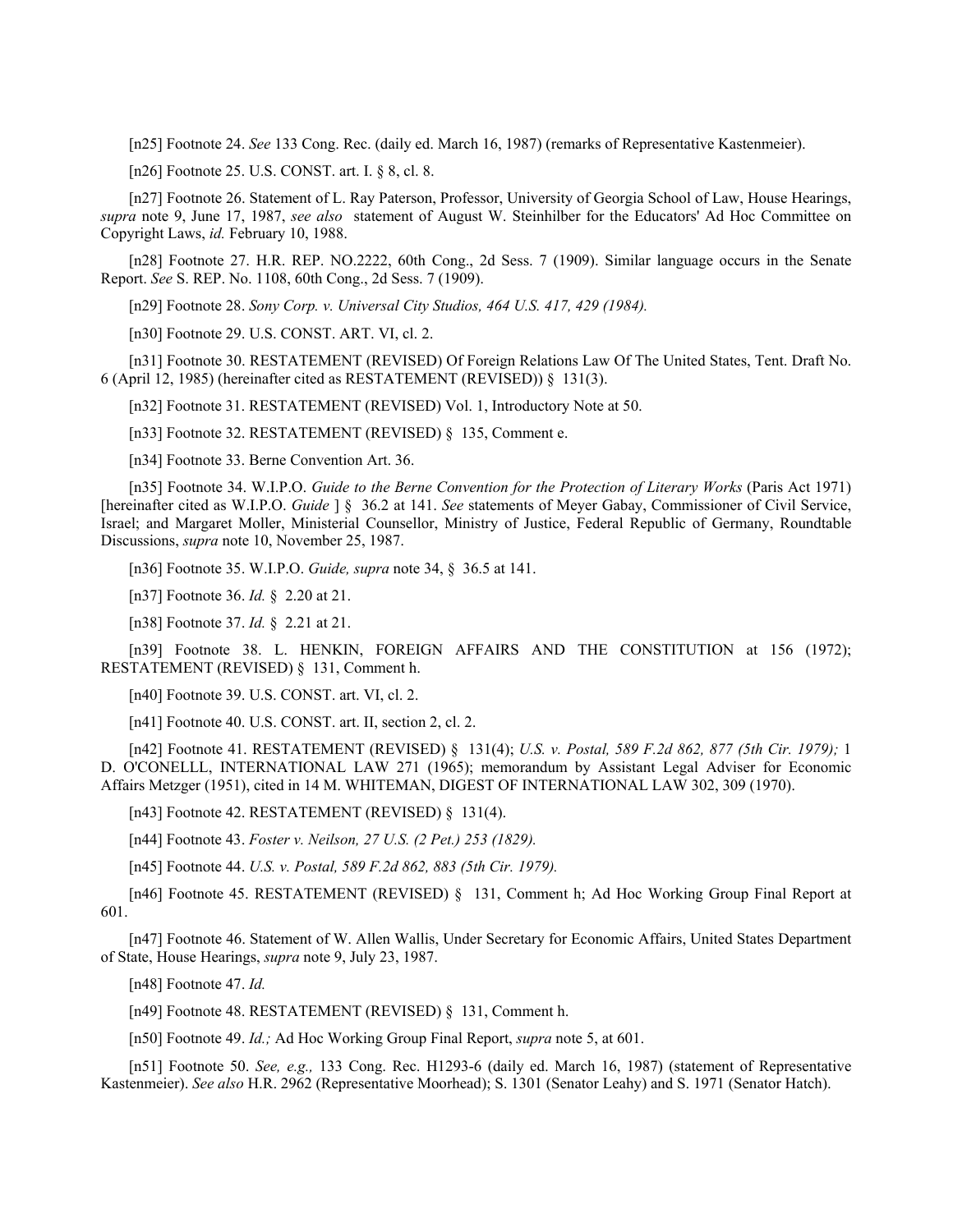[n52] Footnote 51. RESTATEMENT (REVISED) § 131, Comment i. *See generally,* LIBRARY OF CONGRESS, STUDY PREPARED FOR THE SENATE COMM. ON FOREIGN RELATIONS, TREATIES & OTHER INTERNATIONAL AGREEMENTS: THE ROLE OF THE UNITED STATES SENATE, 98th Cong., 2d Sess. (S. Print 98-205) (1984).

[n53] Footnote 52. *Id.; U.S. v. Postal, 589 F.2d 862, 877 (5th Cir. 1979).*

[n54] Footnote 53. RESTATEMENT (REVISED) § 131, Comment i.; *U.S. v. Postal, 589 F.2d 862, 877 (5th Cir. 1979) Hopson v. Kreps, 622 F.2d 1375, 1381 (9th Cir. 1975).*

[n55] Footnote 54. *27 U.S. (2 Pet.) 253 (1829).*

[n56] Footnote 55. The Court held the treaty to be non-self-executing, but in *United States v. Percheman, 32 U.S. (7 Pet.) 51 (1833),* the Court, based on additional information, found that it was self-executing.

[n57] Footnote 56. *Foster v. Neilson, 27 U.S. (2 Pet.) 253, 314 (1829).*

[n58] Footnote 57. Ad Hoc Working Group Final Report, *supra* note 5, at 600, quoting from *U.S. v. Postal, 589 F.2d 862, 877 (5th Cir. 1979).*

[n59] Footnote 58. *Mannington Mills, Inc. v. Congoleum Corp., 595 F.2d 1287 (3rd Cir. 1987).* Similarly, the House Judiciary Committee found that the Patent Cooperation Treaty, which incorporates the Paris Convention's language, is not self-executing. H. REP. No. 99-807, 99th Cong., 2d Sess. 14 (1986).

[n60] Footnote 59. Ad Hoc Working Group Final Report, *supra* note 5, at 601, quoting from the W.I.P.O. *Guide, supra* note 34, at 21.

[n61] Footnote 60. *See, e.g.,* statement of Kenneth W. Dam, Vice President, IBM Corporation, House Hearings, *supra* note 9, September 16, 1987; statement of Barbara Ringer, *id.,* February 10, 1988; statement of Morton David Goldberg, for the Information Industry Association, *id.;* statement of Peter F. Nolan, for the Motion Picture Association of America, *id.,* September 16, 1987. *See also,* statement of the National Committee for the Berne Convention, September 10, 1987.

[n62] Footnote 61. Statement of Dr. Robert Dittrich (Ministerial Counsellor, Federal Ministry of Justice, Austria), Roundtable Discussions, *supra* note 10, November 25, 1987.

[n63] Footnote 62. Berne Convention Art. 6*bis.*

[n64] Footnote 63. 2 M. *NIMMER ON COPYRIGHT § 8.21 (1987)*; W.I.P.O., Glossary of Terms of the Law of Copyright and Neighboring Rights.

[n65] Footnote 64. *See, e.g.,* statement of Barbara Ringer, House Hearings, *supra* note 9, February 10, 1988: ''[C]urrent U.S. legislation and jurisprudence, especially the common law, are fully sufficient to meet our obligations under Berne without the need for federal statutory provisions on the so-called 'moral right' ''; statement of John M. Kernochan, Nash Professor of Law, Columbia University, March 1, 1988.

[n66] Footnote 65. H.R. 2962, 100th Cong., 1st Sess., 133 Cong. Rec. E2897-8 (daily ed. July 15, 1987) (statement of Representative Moorhead).

[n67] Footnote 66. For example, in transmitting the proposed legislation to Speaker Jim Wright, Secretary of Commerce Malcolm Baldrige stated: ''[The bill] does not explicitly refer to an author's rights to be named as author and to preserve the integrity of the work that are commonly referred to as moral rights. Rather, it proceeds on the principle that the totality of our law, including the common law of torts, provides protection at a level sufficient to comply with the convention's requirements.''

Letter from the Honorable Malcolm Baldrige, United States Secretary of Commerce, to the Honorable Jim Wright, Speaker, United States House of Representatives, July 6, 1987. *See also,* statement of the Honorable Malcolm Baldrige, House Hearings, *supra* note 9, July 23, 1987; statement of the Honorable Allen Wallis, Under Secretary for Economic Affairs, United States Department of State, *id.;* statemnt of the Honorable Clayton Yeutter, United States Trade Representative, *id.*

[n68] Footnote 67. *See, e.g.,* statement of Paul Goldstein, Professor, Stanford University School of Law, House Hearings, *supra* note 9, February 10, 1988; statement of Barbara Ringer, *id.;* Ad Hoc Working Group Final Report,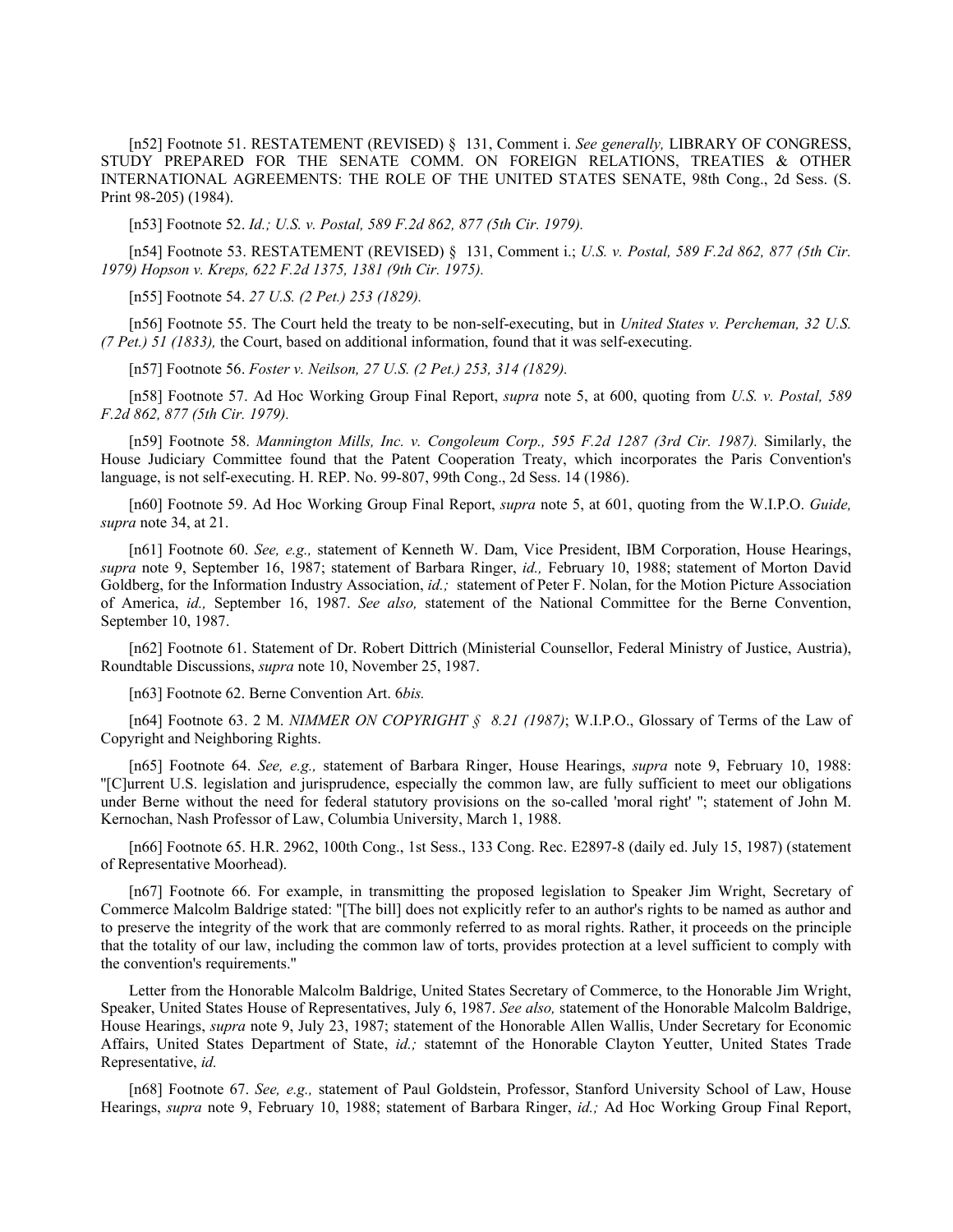*supra* note 5, at 547; statement of Kenneth Dam, Vice President, IBM Corporation, House Hearings, *supra* note 9, September 16, 1987; statement of Morton David Goldberg, for the Information Industry Association, *id.* February 10, 1988; statement of Peter F. Nolan, for the Motion Picture Association of America, *id,* September 16, 1987; statement of the National Committee for the Berne Convention, September 10, 1987.

More than 20 years ago, Professor Melville Nimmer wrote that ''it might well be concluded'' that the totality of then-current law was sufficient to meet at least a ''narrowly construe[d]'' definition of our obligations under Article 6*bis.* Nimmer, *Implications of the Prospective Revisions of the Berne Convention and the United States Copyright Law, 19 STAN. L. REV. 499, 525 (1967).* As discussed in the text, the law has changed dramatically since then (perhaps the prime example being the State ''moral rights'' statutes), adding even more weight to this conclusion.

[n69] Footnote 68. *CAL. CIV. CODE § 987* (West Supp. 1988); *LA. REV. STAT. ANN. § § 51:2151-51:2156* (West 1987); ME. REV. STAT. AN. tit. 27, § 303 (Supp. 1987-1988); *MASS. GEN. LAWS ANN. ch. 231, § 85S* (West Supp. 1988); *N.J. STAT. ANN. § § 2A:24A-1* to 2A:24A-8 (West 1987); *N.Y. ARTS & CULT. AFF. LAW § § 14.51- 14.59* (McKinney 1984); *PA. STAT. ANN. tit. 73, § § 2101-2110* (Purdon Supp. 1987); *R.I. GEN. LAWS § § 5-62-2* to 5-62-6 (1987).

[n70] Footnote 69. *See, e.g., Gilliam v. American Broadcasting Cos., 538 F.2d 14 (2d Cir. 1976).*

[n71] Footnote 70. *See, e.g.,* statement of Kenneth Dam, Vice President, IBM Corporation, House Hearings, *surpa* note 9, September 16, 1987; testimony of Paul Goldstein, Professor, Stanford University School of Law, *id.,* February 10, 1988.

[n72] Footnote 71. Other publishers disavowed this opposition. Letter to the Honorable Robert W. Kastenmeier, Chairman, House Judiciary Subcommittee on Courts, Civil Liberties and the Administration of Justice, from Addison-Wesley Publishing Co., Bantam Doubleday Dell Publishing Group, Elsevier Science Publishing Co., General Publishing Group Macmillan Publishing Co., Harcourt Brace Jovanovich, Hudson Hills Press, John Wiley & Sons, Princeton University Press, Simon & Schuster, and Springer-Velag, New York, September 29, 1987.

[n73] Footnote 72. Statement of John Mack Carter, for the Magazine PuUblishers Association, House Hearings, *supra* note 9, September 16, 1987; statmeent of David Ladd, for the Coalition To Preserve the American Copyright Tradition, *id.*

[n74] Footnote 73. Statement of David Ladd, for the Coalition To Preserve the American Copyright Tradition, House Hearings, *supra* note 9, September 16, 1987.

[n75] Footnote 74. *Id.*

[n76] Footnote 75. Statement of Sydney Pollack, for the Director's Guild of America, House Hearings, *supra* note 9, September 30, 1987.

[n77] Footnote 76. *See, e.g.,* statement of Edward Damich, Professor, George Mason University School of Law, House Hearings, *supra* note 9, September 30, 1987; statement of Sydney Pollack, for the Director's Guild of America, *id.;* statement of Frank Pierson, for the Writers' Guild of America, *id.;* statement of William Smith, *id.*

[n78] Footnote 77. Damich, *Moral Rights in the United States and Article 6bis of the Berne Convention: A Comment on the Preliminary Report of the Ad Hoc Working Group on U.S. Adherence to the Berne Convention,* 10 COLUM.--VLA J. OF LAW & THE ARTS. 655, 661-662 (1986).

[n79] Footnote 78. *See, e.g.,* statement of Edward Damich, Professor of Law, George Mason University School of Law, House Hearings, *supra* note 9, September 30, 1987; statement of Sydney Pollack, for the Director's Guild of America, *id.;* statement of Frank Pierson, for the Writers' Guild of America, *id.*

[n80] Footnote 79. *See, e.g.,* testimony of Dirk Verkade, Professor of Law, Catholic University, Nijmegen, the Netherlands, Roundtable Discussions, *supra* note 10, November 25, 1987.

[n81] Footnote 80. *See, e.g.,* testimony of Dirk Verkade, Professor of Law, Catholic University, Nijmegen, the Netherlands, Roundtable Discussions, *supra* note 10, November 25, 1987; testimony of Milagros del Corral, Secretary General, Spanish Federation of Publishers Associations, Madrid, Spain, *id.*

[n82] Footnote 81. ''[T]he opponents of the Berne Convention on the basis of this moral right issue fear that United States courts might be impressed by the European philosophy as it has been taken down into statutory or case law. But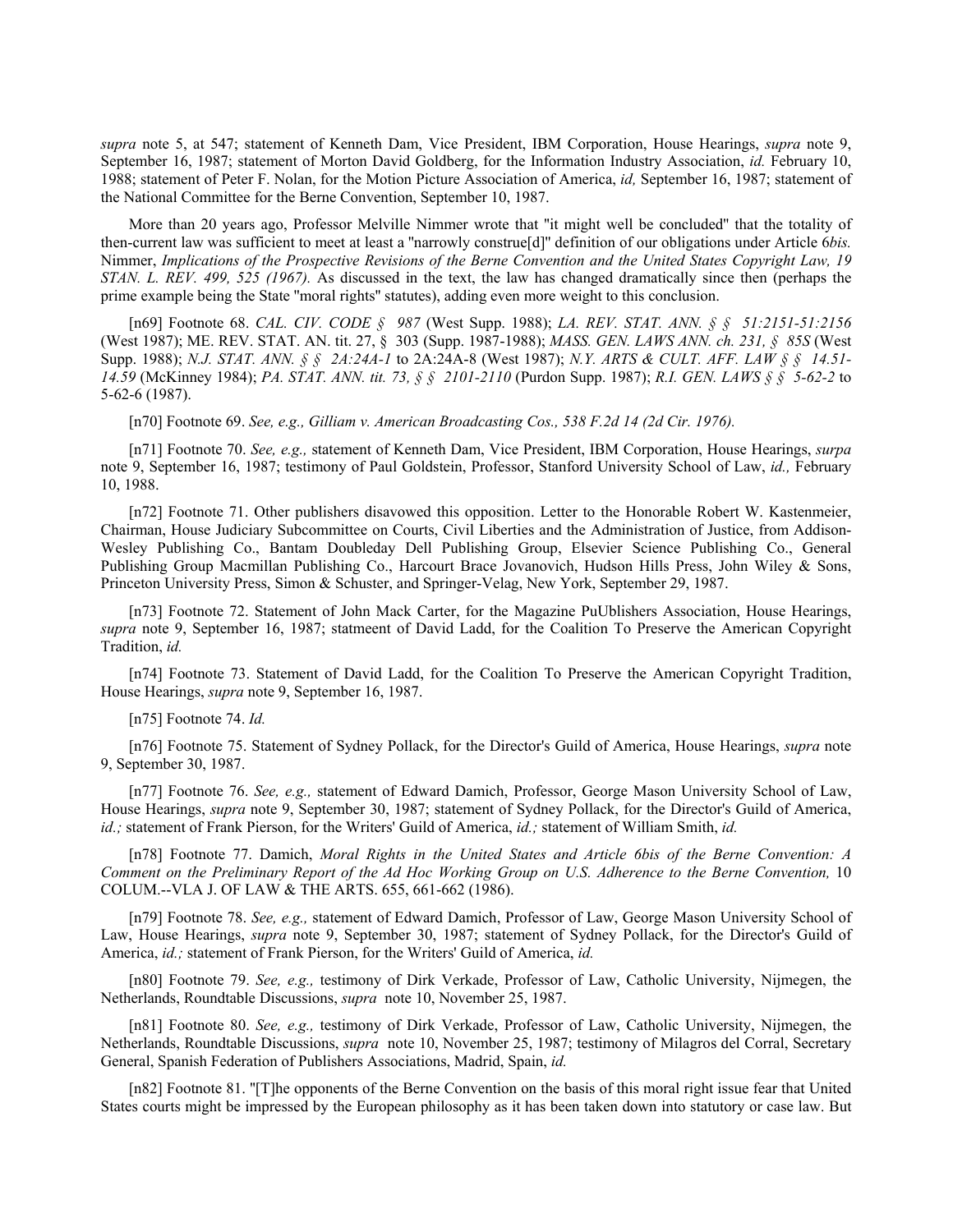that is up to you yourself to decide whatever you want to take from that source and it has nothing to do with the text of the Berne Convention.''

Testimony of Gunnar Karnell, Head of the Law Department, Stockholm School of Economics, Stockholm, Sweden, Roundtable Discussions, *supra* note 10, November 25, 1987.

[n83] Footnote 82. *See, e.g.,* testimony of Margret Moller, Ministerial Counsellor, Federal Ministry of Justice, Bonn, Germany, Roundtable Discussions, *supra* note 10, November 25, 1987; testimony of Dirk Verkade, Professor of Law, Catholic University, Nijmegen, the Netherlands, *id.;* testimony of Milagros del Corral, Secretary General, Spanish Federation of Publishers Association, Madrid, Spain, *id.*

[n84] Footnote 83. *See, e.g.,* testimony of Gunnar Karnell, Head of the Law Department, Stockholm School of Economics, Stockholm, Sweden, Roundtable Discussions, *supra* note 10, November 25, 1987.

[n85] Footnote 84. Letter from Dr. Arpad Bogsch, Director General, World Intellectual Property Organization, to Irwin Karp, Esq., June 16, 1987.

[n86] Footnote 85. Ad Hoc Working Group Final Report, *supra* note 5, at 548-9.

[n87] Footnote 86. The term ''legislation'' as used in the Berne Convention includes the common law. REPORT ON THE WORK OF MAIN COMMITTEE I, Para. 15, in RECORDS OF THE INTELLECTUAL PROPERTY CONFERENCE OF STOCKHOLM (1967) 1134 (W.I.P.O. 1971).

[n88] Footnote 87. The W.I.P.O. *Guide* notes that the right of integrity ''is very elastic and leaves for a good deal of latitude to the courts.'' W.I.P.O. *Guide, supra* note 34, at 42. According to the Ad Hoc Working Group, Australia, Ireland, Liechtenstein, and South Africa ''do not grant the right to claim authorship'' and ''Berne-member legislation [on the right of integrity] is elastic--stretching from total absence of statutory protection of integrity to detailed provisions in countries such as Germany.'' Ad Hoc Working Group Final Report, *supra* note 5, at 550, 554.

[n89] Footnote 88. Ad Hoc Working Group Final Report, *supra* note 5, at 555.

[n90] Footnote 89. Statement of David Ladd, for the Coalition to Preserve the American Copyright Tradition, House Hearings, *supra* note 9, September 16, 1987.

[n91] Footnote 90. *See, e.g.,* statement of the National Committee for the Berne Convention, July 2, 1987; statement of Kenneth Dam, Vice President, IBM Corporation, House Hearings, *supra* note 9, September 16, 1987; statement of Peter Nolan, for the Motion Picture Association of America, *id.;* Ad Hoc Working Group Final Report, *supra* note 5, at 556.

[n92] Footnote 91. The Senate Judiciary Committee has held hearings in both the 99th and 100th Congresses on legislation introduced by Senator Edward Kennedy to protect the rights of integrity and paternity of visual artists, and to create a resale royalty right for these artists. *See, e.g., Visual Artists Rights Amendment of 1986: Hearings on S. 2796 Before the Subcomm. on Patents, Copyrights and Trademarks of the Senate Comm. on the Judiciary,* 99th Cong., 2d Sess (1986). H.R. 3221, introduced in the House by Representative Edward Markey, would create the same rights, and has been referred to the Subcommittee on Courts, Civil Liberties, and the Administration of Justice.

[n93] Footnote 92. Berne Convention Art. 5(2).

[n94] Footnote 93. W.I.P.O. *Guide, supra* note 34, at 33.

[n95] Footnote 94. In two circumstances failure to affix notice is not tied to registration: first, where notice has been omitted from a ''relatively small number of copies;'' and second, where notice ''is omitted in violation of an express written requirement by the copyright owner that it be affixed." *See 17 U.S.C.*  $\oint$   $\oint$  405(a)(1) and (3).

[n96] Footnote 95. *See* Ad Hoc Working Group Final Report, *supra* note 5, at 565.

[n97] Footnote 96. *Compare* statements of Morton David Goldberg, for the Information Industry Association, and Barbara Ringer, House Hearings, *supra* note 9, February 10, 1988. *See also* Ad Hoc Working Group Final Report, *supra* note 5, at 565; and statements of Dr. Robert Dittrich, Ministerial Counselor, Federal Ministry of Justice, Vienna, Austria, and Victor Tarnofsky, Assistant Comptroller of the Industrial Property and Copyright Department, London, United Kingdom, Roundtable Discussions, *supra* note 10, November 26, 1987.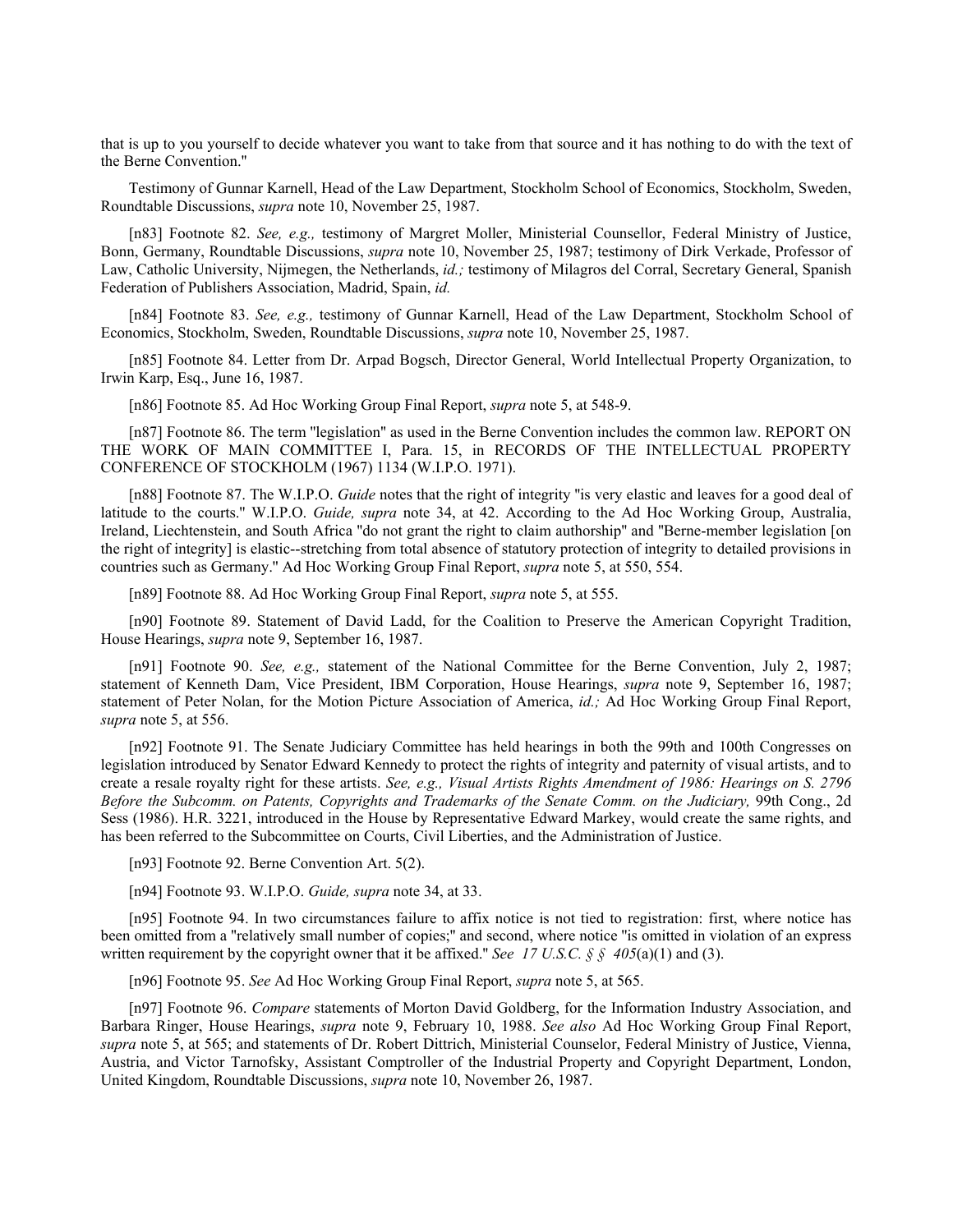[n98] Footnote 97. The W.I.P.O. *Guide, supra* note 34, at 33, identifies ''loss of copyright'' as the standard to be used in determining whether a prohibited formality exists.

[n99] Footnote 98. *See* letter from L. Ralph Mecham, Director, Administrative Office of U.S. Courts, to Hon. Robert W. Kastenmeier, April 11, 1988.

[n100] Footnote 99. *See 17 U.S.C. § 407.*

[n101] Footnote 100. Nor should the strong incentives of attorneys' fees and statutory damages provided in *17 U.S.C. 412* be overlooked.

[n102] Footnote 101. *See* Ad Hoc Working Group Final Report, *supra* note 5, at 575.

[n103] Footnote 102. *See* W.I.P.O. *Guide, supra* note 34, at 33.

[n104] Footnote 103. Act of 1790, 1 Stat. 124 (1790).

[n105] Footnote 104. *See 17 U.S.C. § 407.*

[n106] Footnote 105. *Ladd v. Law & Technology Press, 762 F.2d 809 (9th Cir. 1985), cert. denied 54 U.S.L.W. 3582 (1987).*

[n107] Footnote 106. *See* Act of 1790, 1 Stat. 124 (1790).

[n108] Footnote 107. *See Ruskin v. Sunrise Management, Inc., 506 F. Supp. 1284 (D. Colo. 1981); Barry v. Hughes, 103 F.2d 427 (2d Cir. 1939); Peter Pan Fabrics, Inc. v. Dixon Textile Corp., 188 F. Supp. 235 (S.D.N.Y. 1960).*

[n109] Footnote 108. H.R. REP. No. 94-1476, 94th Cong., 2d Sess. 139 (1984).

[n110] Footnote 109. *See* Ad Hoc Working Group Final Report, *supra* note 5 at 533; statements of Gloria Messinger for ASCAP, Robbin Ahrold for BMI, Inc.; House Hearings, *supra* note 9, February 9, 1988; statement of Paul Goldstein, Professor, Stanford University School of Law, *but see* statement of Dr. Arpad Bogsch, Senate Hearings, *supra* note 6, at 10.

[n111] Footnote 110. The House hearing record is largely devoid of arguments that the Berne Convention necessitates the total elimination of the compulsory license. In fact, the American performing rights societies themselves argued that the minimalist approach contained in the proposed legislation satisfies Berne. As observed by Gloria Messinger (on behalf of ASCAP), ''America's national interest in joining Berne outweighs the narrow interest of any party, whether creator or user. That interest demands every reasonable accommodation between competing groups.'' In a similar vein, a representative of BMI (Robbin Ahrold) stated: ''Given the long history of attempts by the jukebox industry and the performing rights organizations to forge a mutually-acceptable solution to licensing, the outright repeal of section 116, while it may be desirable, is just not practicable. We believe, therefore, that the approach taken by the Chairman's bill is the most feasible way that the problem can be addressed and still accommodate the concerns of both parties.'' *See* House Hearings, *supra* note 9, February 9, 1988.

[n112] Footnote 111. *See, e.g.,* the laws of Canada, West Germany, and the United Kingdom.

[n113] Footnote 112. For more information on the negotiated agreement, *see* statements of Wally Bohrer for AMOA, Gloria Messinger for ASCAP, and Robbin Ahrold for BMI, Inc., House Hearings, *supra* note 9, February 9, 1988.

[n114] Footnote 113. Berne Convention Art. 2(1).

[n115] Footnote 114. Ad Hoc Working Group Final Report *supra* note 5 at 605.

[n116] Footnote 115. *17 U.S.C. § 101: 17 U.S.C. § 113*(b) and (c) provides further limitations.

[n117] Footnote 116. *See* Ad Hoc Working Group Final Report, *supra* note 5 at 608.

[n118] Footnote 117. H. REP. No. 94-1476 at 55 (1976); M. NIMMER, *NIMMER ON COPYRIGHT, § 2.08[D] (1986)*.

[n119] Footnote 118. NIMMER, *id.; See also Demetriades v. Kaufman,* 88 Civ. 0848 (S.D.N.Y. March 8, 1988) (Injunction issued against further copying of architectural plans but not against the construction of the building depicted